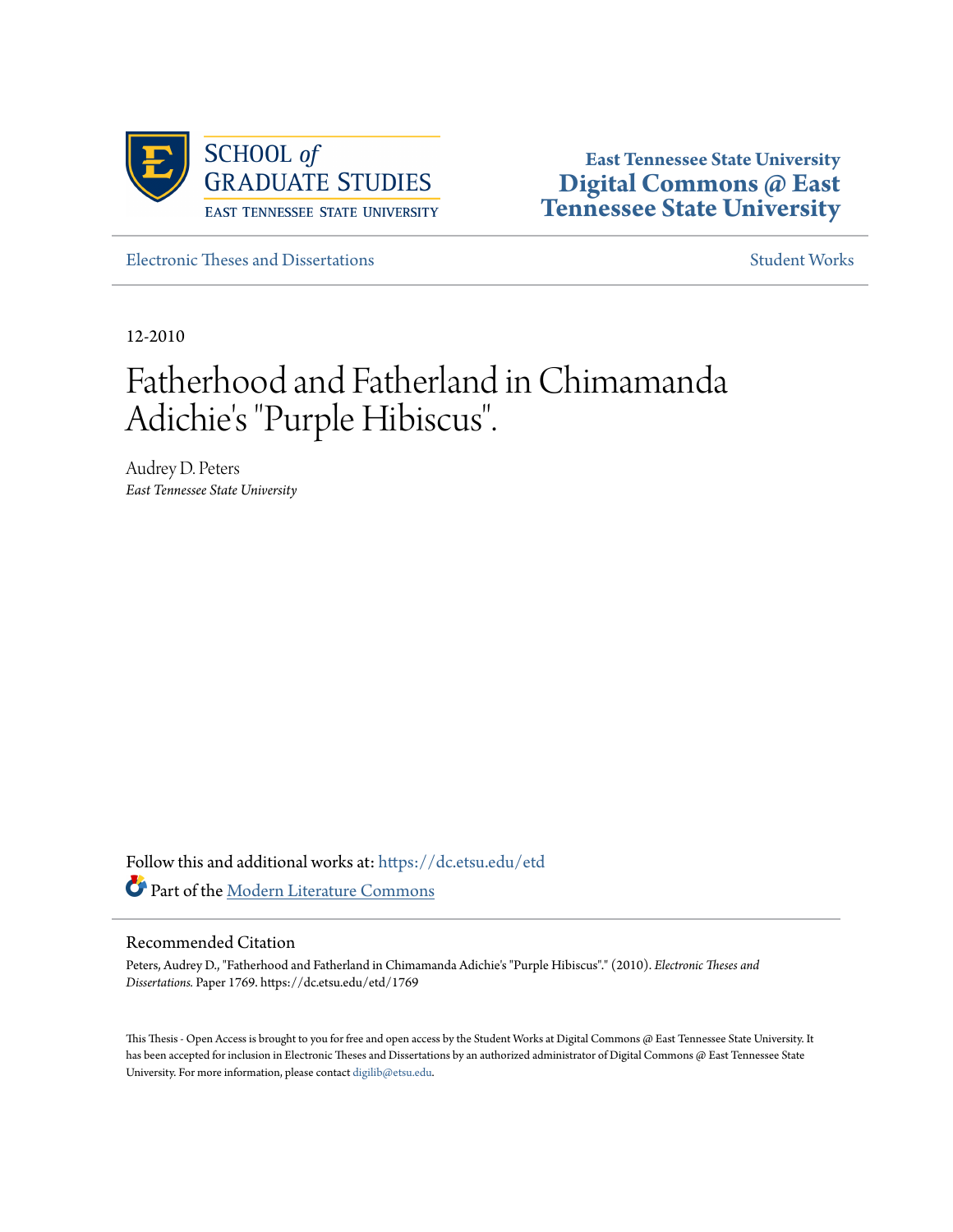Pro Patria:

Fatherhood and Fatherland in Chimamanda Adichie"s *Purple Hibiscus*

\_\_\_\_\_\_\_\_\_\_\_\_\_\_\_\_\_\_\_\_\_\_\_\_\_\_\_\_\_\_

A thesis

presented to

the faculty of the Department of English

East Tennessee State University

In partial fulfillment

of the requirements for the degree

Master of Arts in Literature and Language

\_\_\_\_\_\_\_\_\_\_\_\_\_\_\_\_\_\_\_\_\_\_\_\_\_\_\_\_\_\_\_

by

Audrey Peters

December 2010

Phyllis Thompson, Chair

\_\_\_\_\_\_\_\_\_\_\_\_\_\_\_\_\_\_\_\_\_\_\_\_\_\_\_\_\_\_\_

Shawna Lichtenwalner

Karen Cajka

Keywords: Adichie, identity, post-colonial, Nigeria, Biafra, father figures, adolescence, *Purple Hibiscus*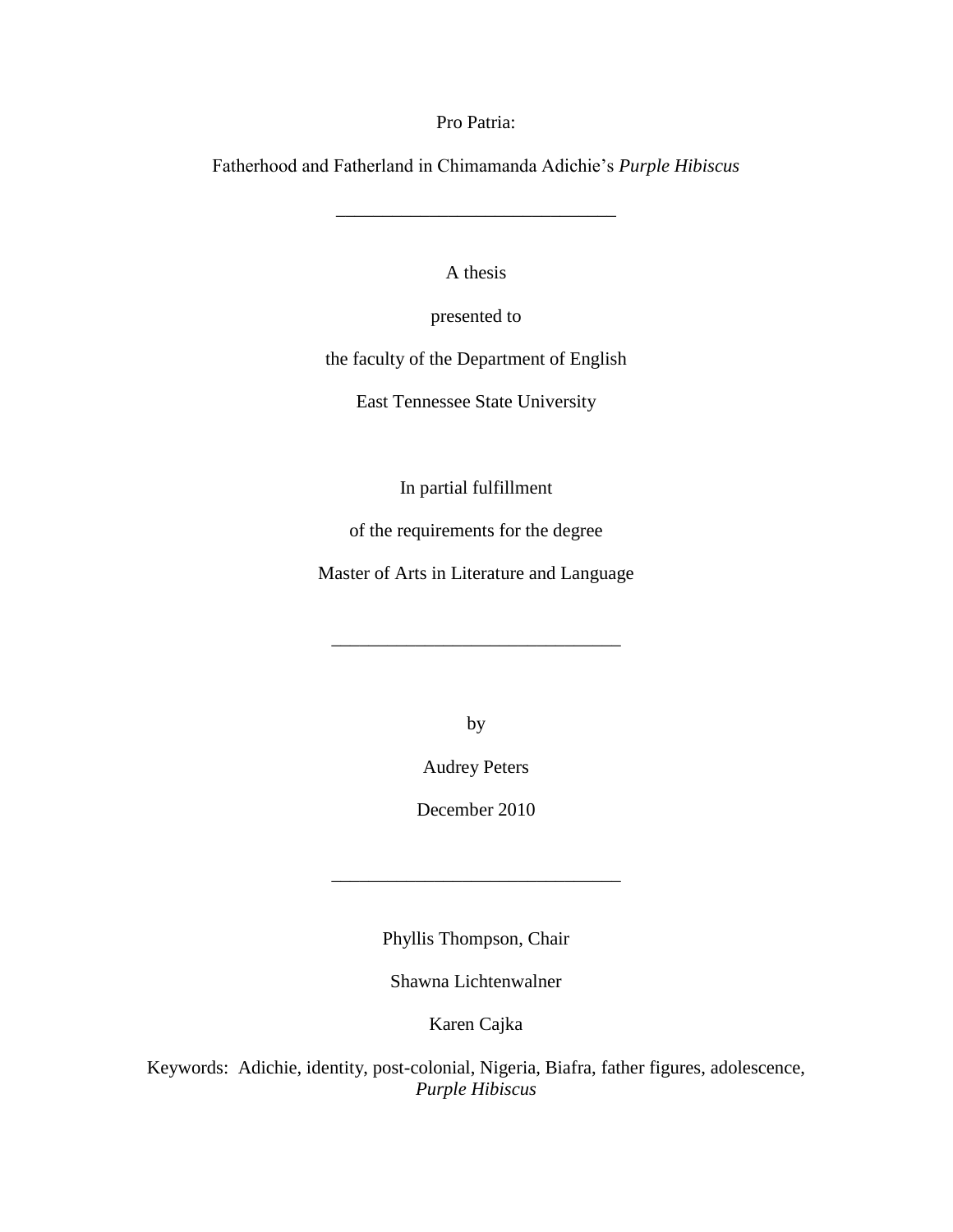#### ABSTRACT

#### Pro Patria:

#### Fatherhood and Fatherland in Chimamanda Adichie"s *Purple Hibiscus*

by

#### Audrey Peters

*Purple Hibiscus*, a novel by third-generation Nigerian author Chimamanda Adichie, appears at first glance to be a simple work of adolescent fiction, a *bildungsroman* in which a pair of siblings navigate the typical challenges of incipient adulthood: social ostracism, an abusive parent, emerging desire. However, the novel"s setting—a revolutionary-era Nigeria—is clearly intended to evoke post-Biafra Nigeria, itself the setting of Adichie"s other major work, *Half of a Yellow Sun*. This setting takes *Purple Hibiscus* beyond the scope of most modern adolescent fiction, creating a complex allegory in which the emergence of self and struggle for identity of the Achike siblings represent Nigeria"s own struggle for identity. Adichie achieves this allegory by allowing the father figures of the novel to represent the different political paths Nigeria could have followed in its post-colonial period. The Achike siblings" identities develop through interactions with each of these patriarchs.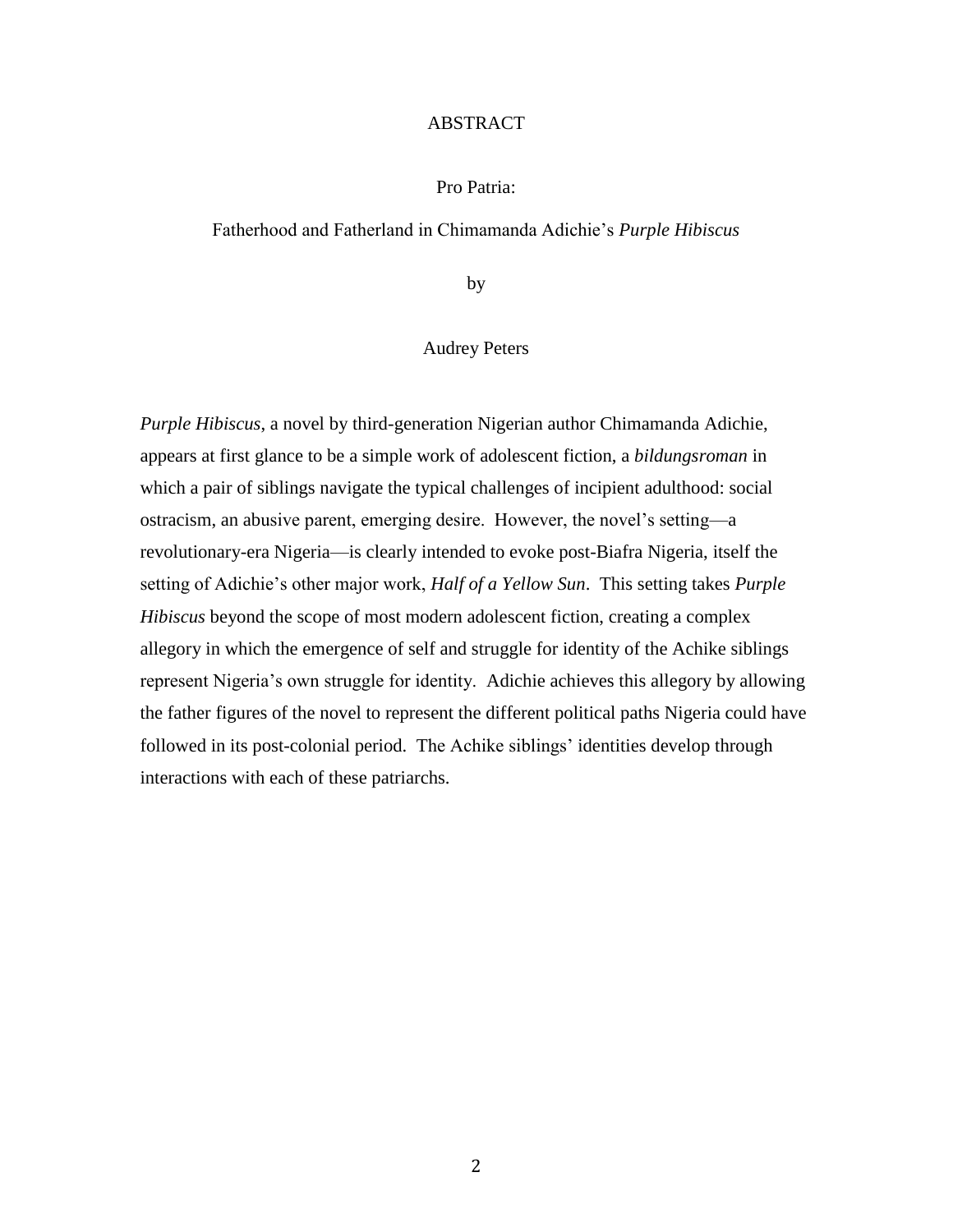## ACKNOWLEDGEMENTS

I would like to extend my sincerest gratitude to my committee, Phyllis Thompson, Shawna Lichtenwalner, and Karen Cajka, for all of their help and support and the completion of this project. They provided me with not only excellent suggestions and intellectual aid but also with much-needed moral support.

I must also thank my parents for the lifetime of support and encouragement, as well as my many friends who helped me along the way.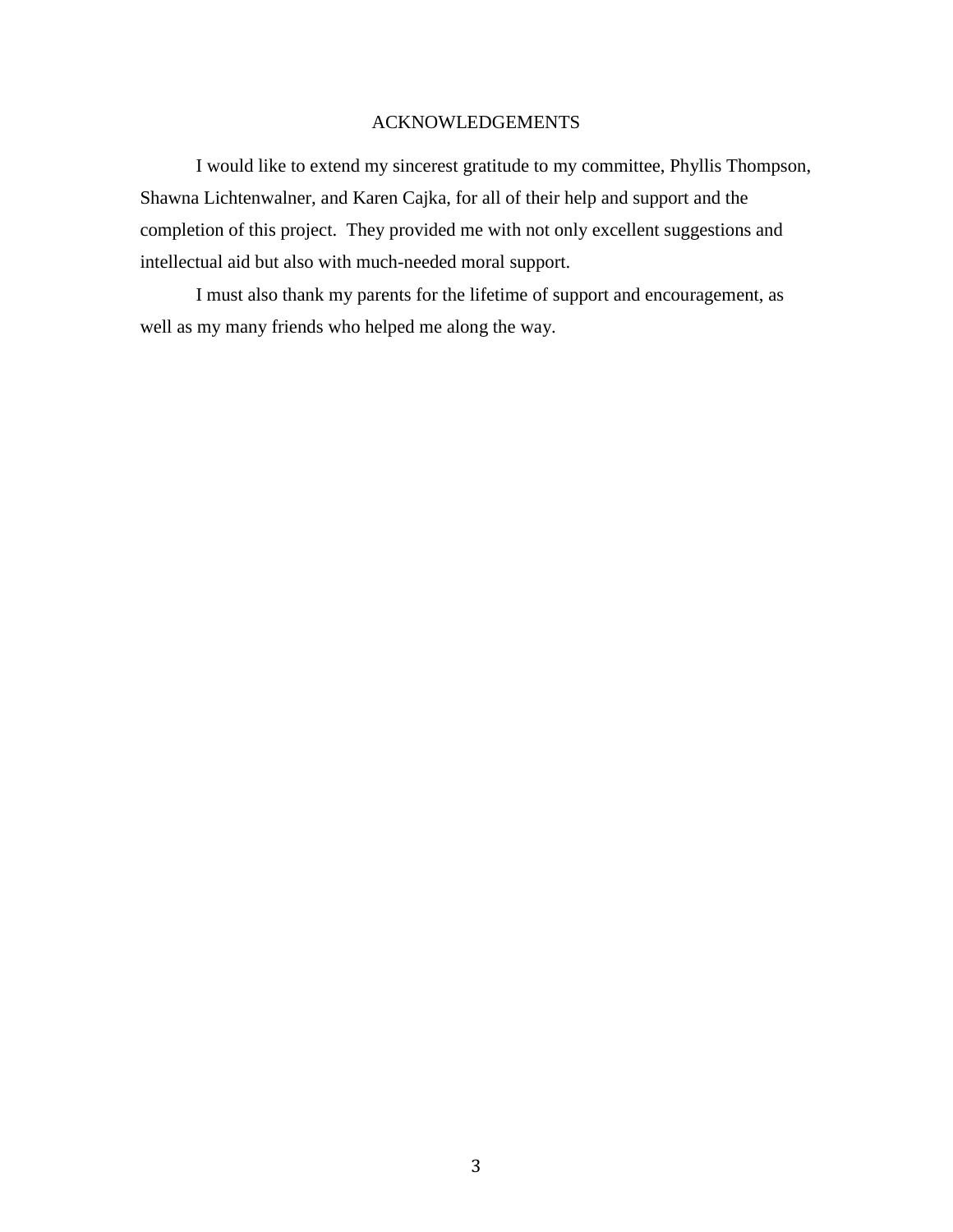# **CONTENTS**

|                                                     | Page           |
|-----------------------------------------------------|----------------|
|                                                     | $\overline{2}$ |
|                                                     | 3              |
| Chapter                                             |                |
| 1. INTRODUCTION: SOCIAL AND HISTORICAL CONTEXT      | 5              |
| 2. NIGERIA-THAT-WAS: PAPA-NNUKWU AND INDIGENOUS     | 13             |
| 3. NIGERIA-THAT-IS: EUGENE ACHIKE AND COLONIZING    | 21             |
| 4. NIGERIA-THAT-COULD-BE: FATHER AMADI AND          | 34             |
| 5. NIGERIA-THAT-COULD-BE: AUNTY IFEOMA AND          | 42             |
| 6. NIGERIA-THAT-MUST-BE: JAJA ACHIKE AND STRUGGLING | 47             |
| 7. CONCLUSION: EMERGING IDENTITIES AND EMERGING     | 54             |
|                                                     | 61             |
|                                                     | 63             |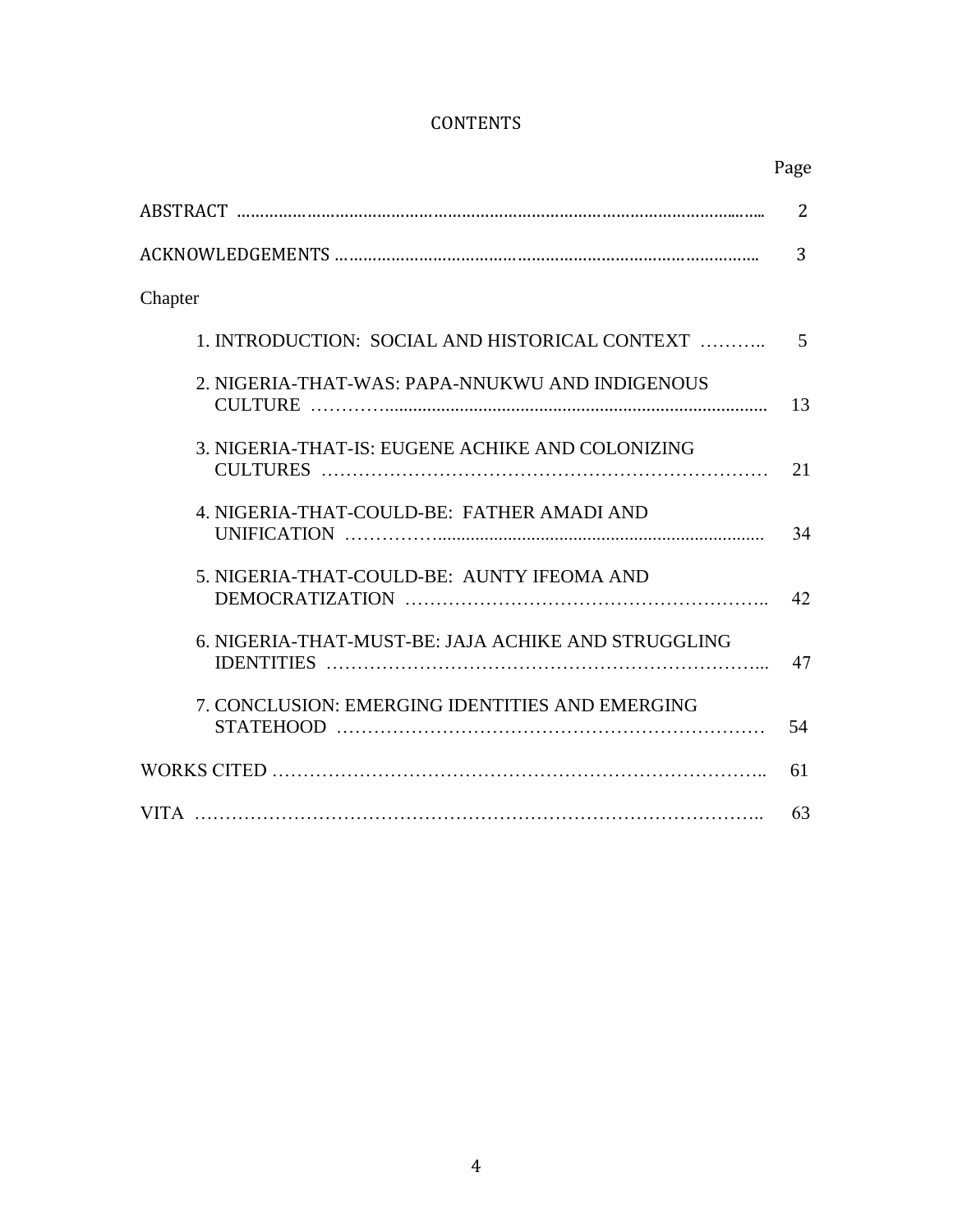#### CHAPTER 1

### INTRODUCTION: SOCIAL AND HISTORICAL CONTEXT

*Purple Hibiscus*, by third-generation Nigerian novelist Chimamanda Adichie, is (at its most basic level) a coming-of-age tale. Fifteen-year-old Kambili and Jaja, her older brother, must face political unrest, uncaring classmates, and a strict home life. They also must deal with a father whose severe abuse will leave lasting scars—both physical and emotional. A close critical reading, however, reveals *Purple Hibiscus* to conceal much deeper levels of meaning.

As a third-generation Nigerian writer, Adichie falls into the tradition followed by other Nigerian writers such as Chinua Achebe. The writings of these authors deal, either directly or indirectly, with the social and political upheaval of twentieth century Nigeria. While Adichie"s second novel, *Half of a Yellow Sun*, has the Nigerian Civil War (also known as the Nigeria-Biafra War) as its direct setting, *Purple Hibiscus* addresses the situation in more indirect ways. Adichie uses the war as the allegorical, rather than the literal, antecedent for her novel. The war, a political coup aimed at altering the balance of power among several ethnic groups, is also a result of the British colonization of Nigeria, for this colonization attempted to unite the disparate tribes into one nation. *Purple Hibiscus* explores the issues of ethnic tensions and political unrest in Nigeria as parallels for coming of age and defining identity.

The earliest Nigerian civilization is traced to the fifth century. The next several centuries saw the rise of several powerful kingdoms, each with separate governments and languages. England began to explore the area in the early nineteenth century, though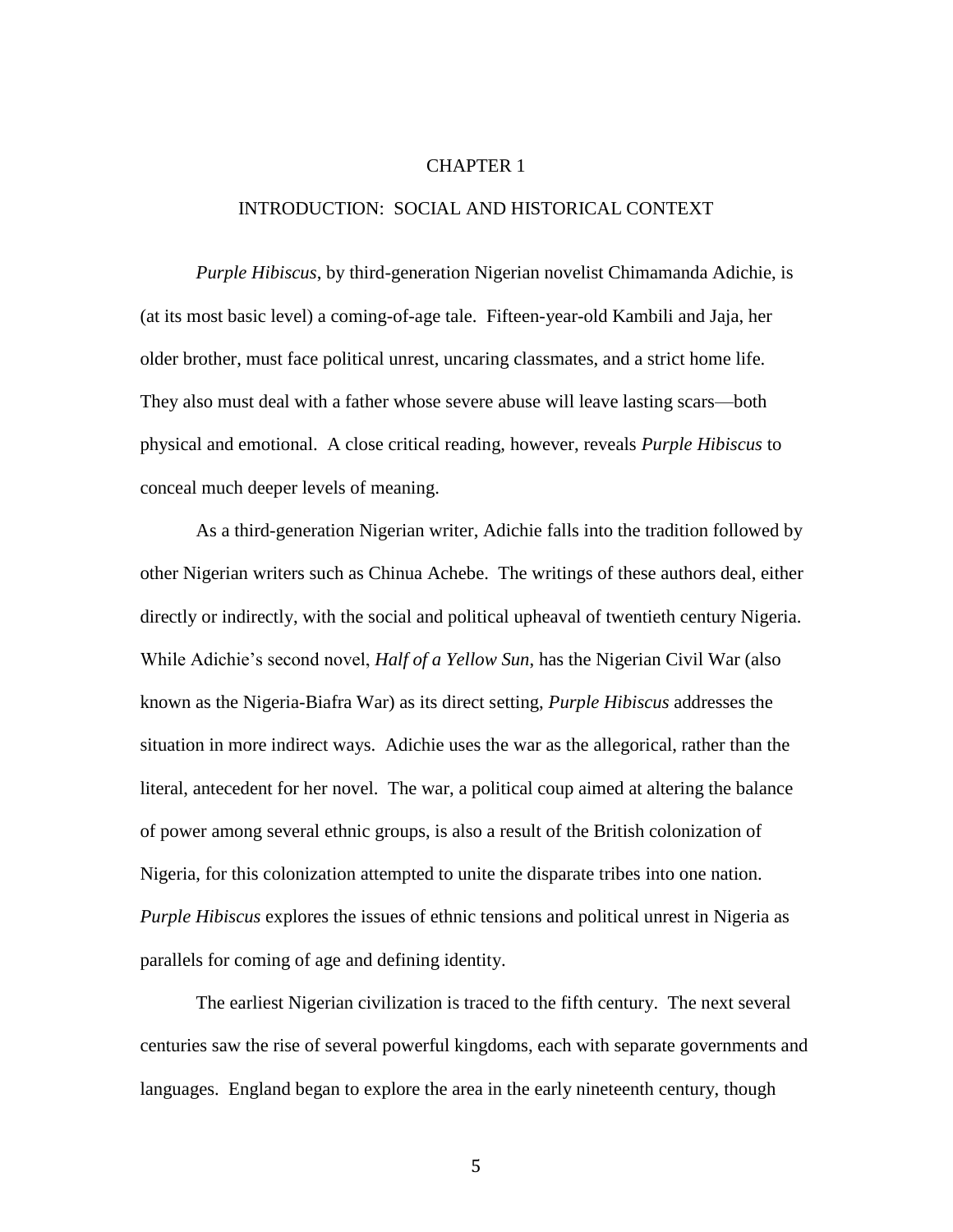malaria caused death for most British explorers. British colonial rule began in Lagos in 1861. However, colonial Nigeria had been rife with problems, and "the fundamental cause had been the tribal hostility embedded in this enormous and artificial nation. For Nigeria had never been more than an amalgam of peoples welded together in the interests and for the benefit of a European power" (Forsyth 11). Eugene Achike, patriarch and father of Kambili and Jaja in *Purple Hibiscus*, is representative of colonialism and its problems. After a century fraught with administrative difficulties, England granted full independence to Nigeria in 1960. In essence, England pulled out colonizing forces without leaving any real infrastructure behind; the administrative issues were left to be dealt with by ethnic groups as many and varied as the problems themselves. This created a perfect storm of conditions for political unrest and identity crises.

Most of the population of Nigeria following the departure of British forces was located in the Hausa and Fulani communities of the northern part of the country. However, the southern and eastern parts of the country were more industrialized and educated (having, in fact, one of the highest literacy rates in Africa at the time). However, the increasing political and economic power of the Igbo people threatened the other ethnic groups: "as the power and influence of the Ibo grew, it seemed that they became more and more the objects of hate and distrust" (Schwab 4). A political coup on January 15, 1966, led by several Igbo (including Major General Johnson T. U. Aguiyi) was intended to stem this tide of hate by forcing Nigerian nationalism; Aguiyi suspended the 1960 constitution and dissolved the federation of separate states. This action sparked three months of anti-Igbo riots, the assassination of Aguiyi on July 29, 1966, and the deaths of some five thousand Igbo in the north by late September of that year (Schwab 5).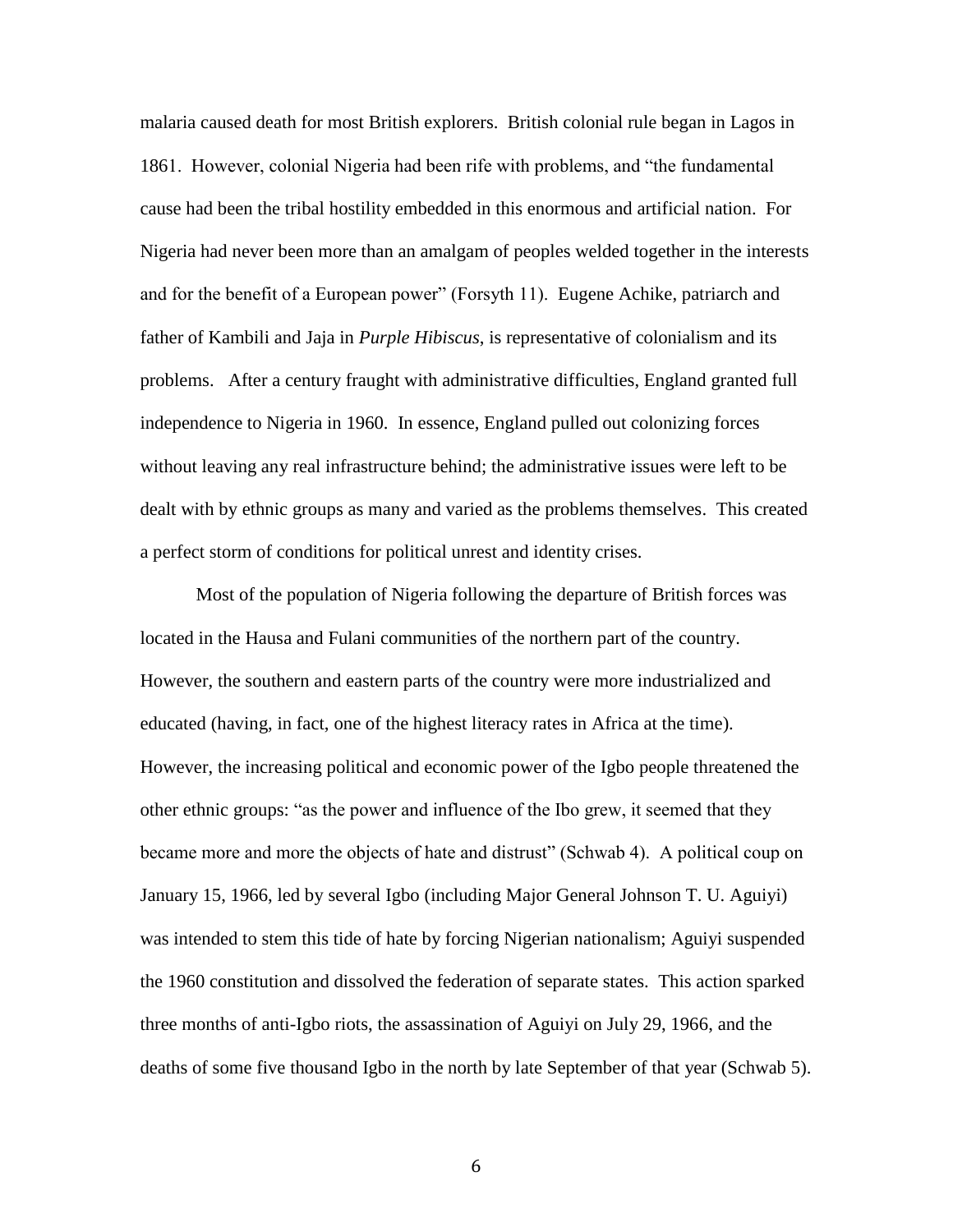This, in turn, sparked the secession of Biafra as untold numbers of Igbo returned to the east. However, Nigeria feared losing control of lucrative oil fields in the Biafra region, leading to the Nigeria-Biafra War. After many deaths on both sides, Biafra forces surrendered. Biafra suffered more heavily than the other Nigerian forces, shrinking "to an estimated 1/10 of its original size and to a population of 3.2 million [from an estimated 14 million] during the fighting" (Schwab 115). The end of the war was not the end of the problems, however. Post-Biafra Nigeria has also been riddled with difficulties, varying from extreme violence between religious groups to government corruption and an unstable economy.

Post-colonial Nigeria, emerging into its future, is like an adolescent child navigating both the past and the possibilities of the future, attempting to choose its own path and determine the best course toward its national goals. Like adolescence, however, the path is unsteady, pitted with peril, and fraught with unseen contingencies that must be navigated with the least amount of psychological and emotional pain and which can change the available options. This is particularly difficult given that adolescence is a time marked by internal struggles of identity in addition to those struggles that are external in nature.

Nigeria, as a nation, was caught in the throes of identity struggle following the Biafra War and the emergence of post-colonialism. Nigerian citizens may share a common identity, but they are only loosely bound as Nigerians. Citizenship is not enough to forge lasting, nationalistic bonds:

citizens *in* nation-states [. . .] tend to be only conditionally, partially, and situationally citizens *of* nation-states. Identity struggles, ranging from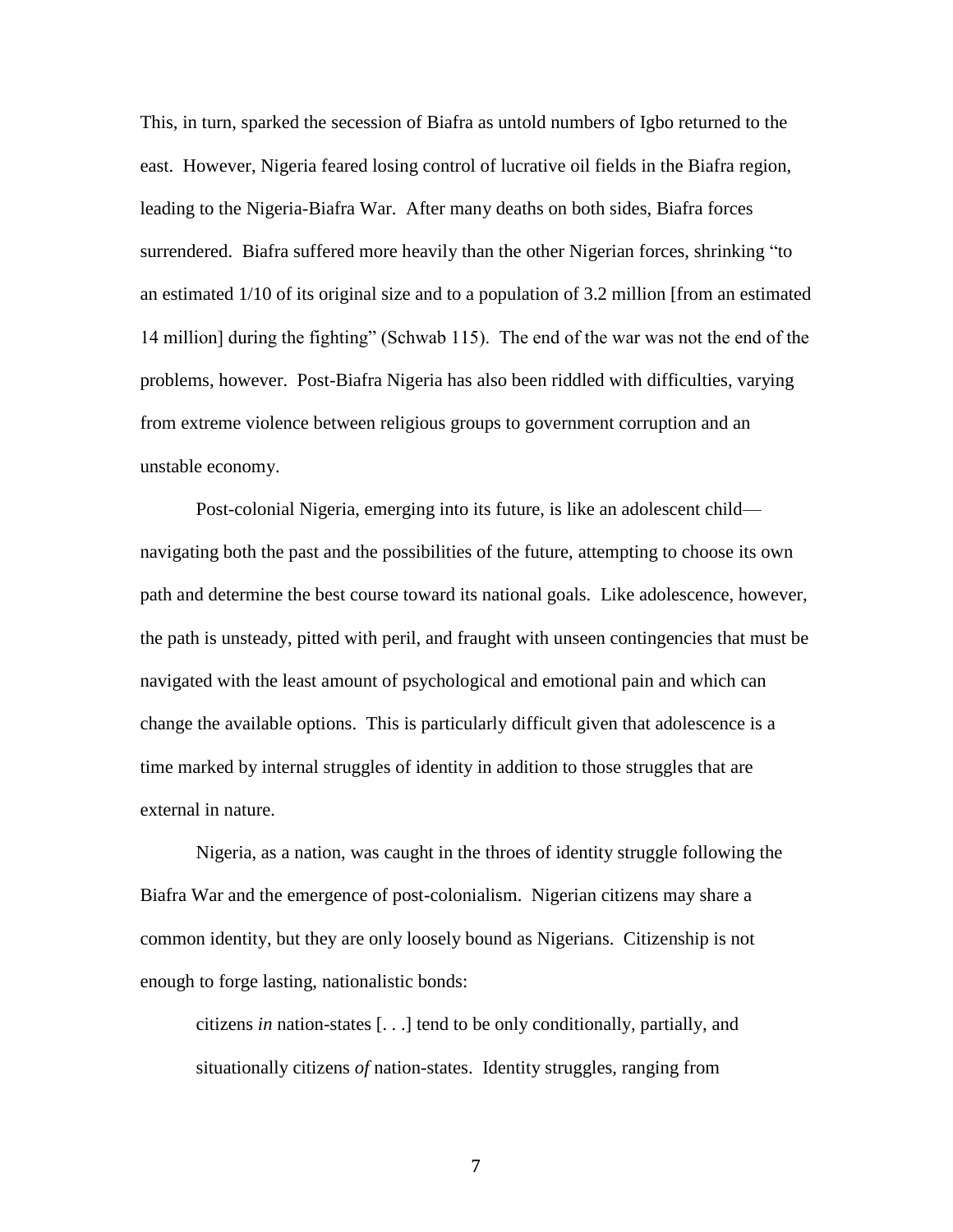altercations over resources to genocidal combat, seem immanent almost everywhere as selfhood is immersed—existentially, metonymically—into claims of collective essence, of innate substance and primordial sentiment, that nestle within or transect the polity. (Comaroff and Comaroff 634)

The citizens of Nigeria are attempting to navigate through an abundance of history, ranging from the histories of individual tribes and religions to struggles suffered on a national level. In order to move forward into the future, the citizenship must be able to forge a new identity.

The Igbo people are united to the rest of Nigeria by artificial measures of geography and resources, not by any ethnic or cultural bonds or by any particular feelings of nationalism. However, "indigenous and non-indigenous people share a history, if not a shared view about the normative consequences of that history" (Meskell 73). Regardless of the differences between the Igbo and the other cultural groups in Nigeria, they all form a part of the emerging nation"s identity. They must work together to forge a new, postcolonial nation, uniting their disparate individual histories. The necessarily varied hopes of each of these groups create a multitude of potential futures; Purple Hibiscus' father figures represent the strongest or most likely of these, and the future that Kambili and Jaja will eventually choose must echo the eventual future of Nigeria.

While the Nigeria-Biafra War was about independence, the children of *Purple Hibiscus* are seeking to carve out their own identities. This is also true of Nigeria, "a young country in several striking ways, and the most telling is the age of its people: well over half are less than thirty; an amazing forty-four percent are under fifteen years of age" (Hawley 16). The youth of Nigeria are tasked with rebuilding the nation after a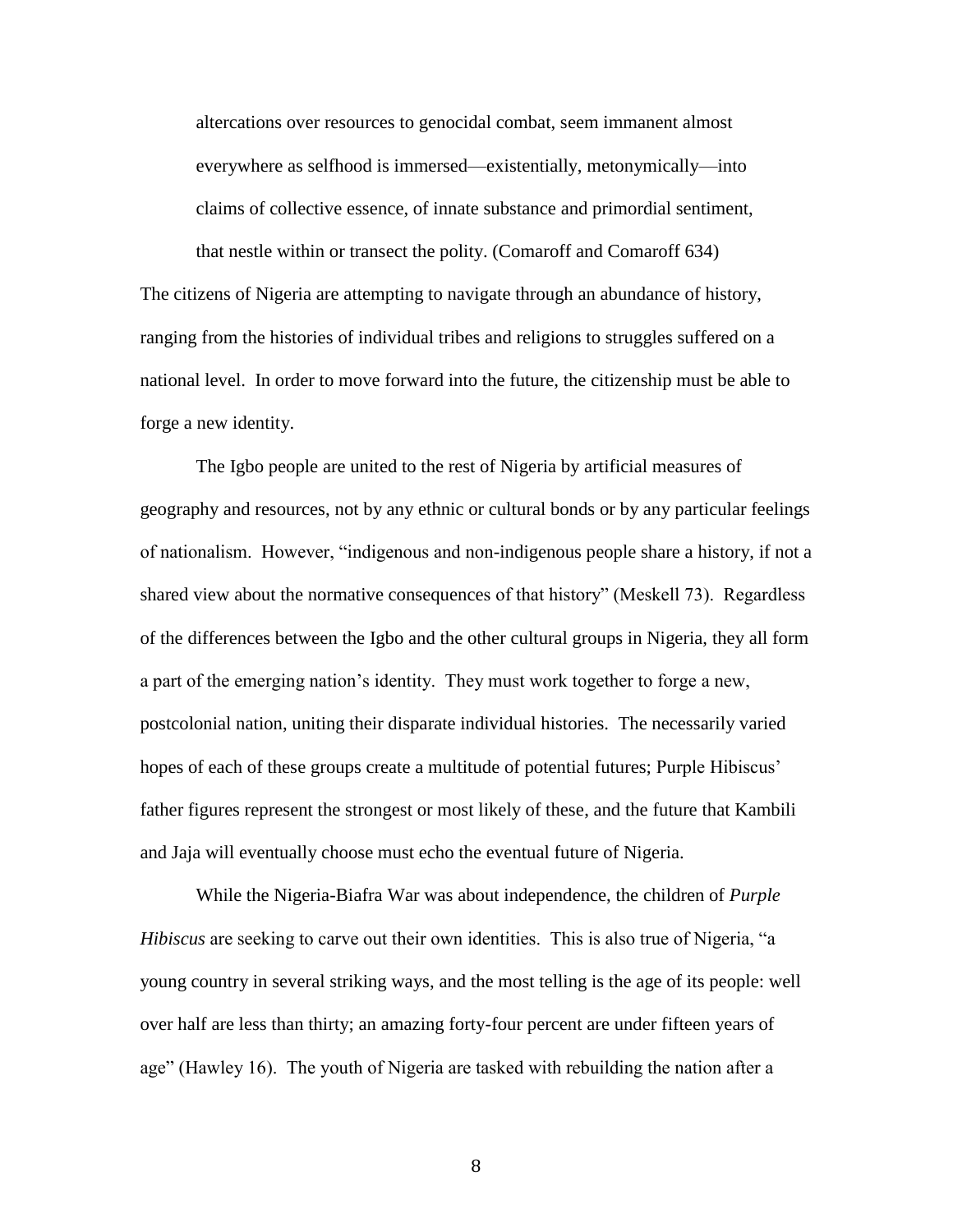destructive war. Similarly, as Kambili and Jaja"s family disintegrates, they must come into their own. This is metaphorically equal to the struggle of Nigeria to form its own identity in its post-colonial society; according to Madelaine Hron, "the child"s quest for a sociocultural identity is inextricably linked to issues arising from postcolonialism and globalization" (27). The many father figures who provide models for the children represent the many facets of Nigeria"s identities, present, past, and possibility.

The father figures of the novel are influences upon Kambili, even as Nigeria's past (both in reality and in dashed hopes) are influences upon its present: "As evidenced in the novel, Kambili"s journey to adulthood also reflects the struggles of young Nigeria, as it negotiates Western and traditional norms, while also being overwhelmed by economic disparity, bad governance, pervasive corruption, or human rights violations" (Hron 31). Eugene Achike and Father Amadi, the two literal fathers of the novel, are the most obvious examples of this metaphorical conceit. Eugene Achike is a man of contrasts, embodying all of the diverse interests of post-Biafra Nigeria. Nigeria, at this time, has Islam and Christianity as its major religions, with indigenous religions a scant ten percent of the population; among Nigeria's many languages are Hausa, Yoruba, Igbo, and Fulani—yet English is the official language. Although Eugene absorbs some of the native traditions, he is decidedly a force for colonialism, both in terms of religion and culture. Father Amadi is a man who unifies; he has taken the diverse interests and fused them into cohesive whole.

The mothers in the novel are relative non-entities, characters that are acted upon, rather than actors themselves, with the exception of Aunty Ifeoma, Eugene Achike"s sister. This could be because motherhood is typically connected with ideals of nurture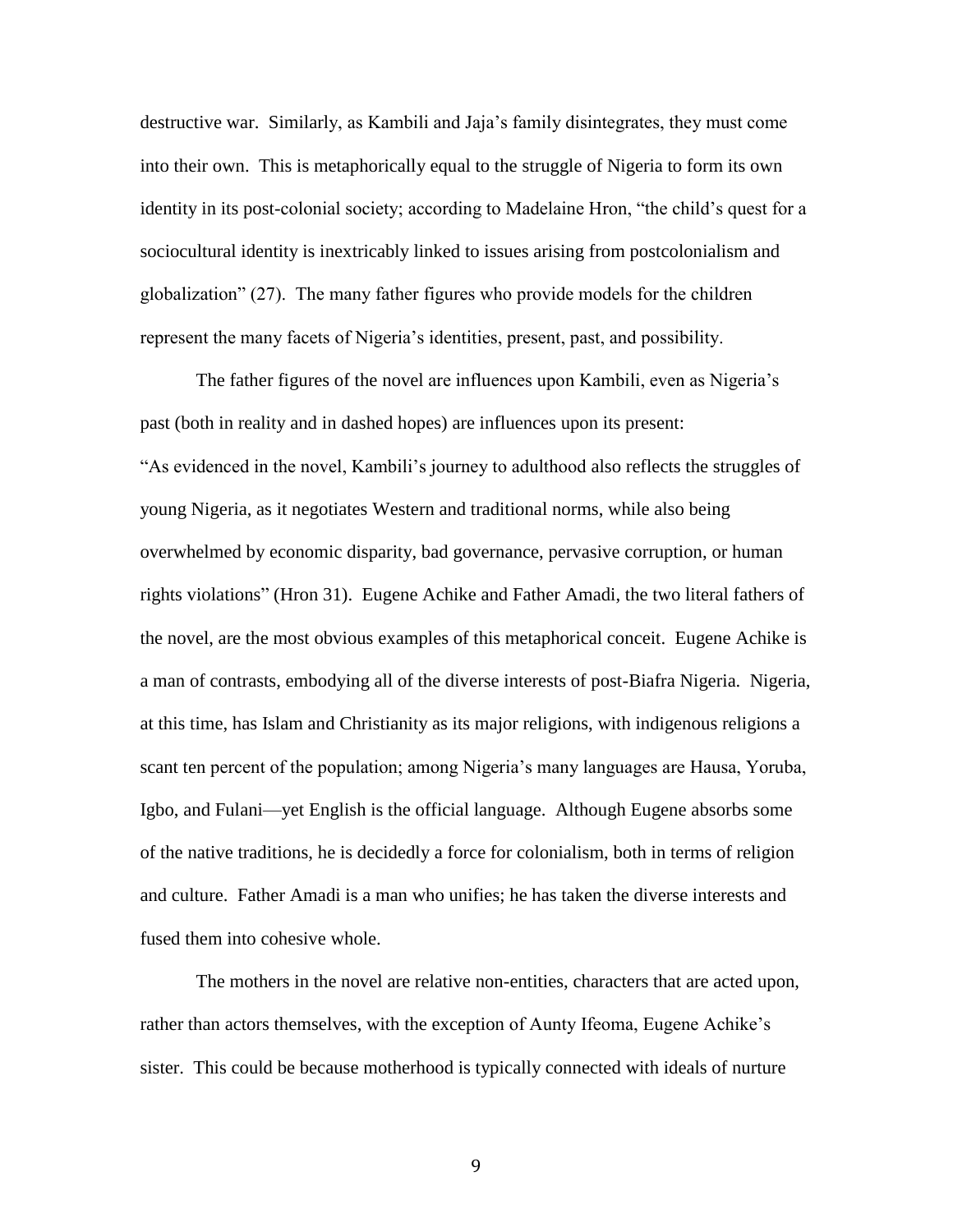and home stability, neither of which is to be found in the political life of post-Biafra Nigeria. However, Ifeoma is a single mother and sole breadwinner, which place her into the fatherhood role (as the head of household) alongside her role as mother. The father figures have made choices that now dictate their lives (and their roles as potential histories). Papa-Nnukwu, the children's grandfather, represents the real history of indigenous culture. His son Eugene represents the actual present of conflict and colony. Ifeoma and Father Amadi are ideal options for the future, representing democracy and unification, respectively. Placed in opposition to the father figures, the children are dynamic figures whose ultimate characters and life choices are to be determined. They are the ones who must choose the future of Nigeria. This future, the identity of emerging Nigeria, is intricately linked to the emerging identities of the adolescents.

Identity is not a static construct. It is ever changing in response to past events and in anticipation of what is to come. This anticipation is what creates individuality; otherwise, all people would forge similar identities as they share similar events and histories, something that clearly does not happen. Lynn Meskell explains this phenomenon in terms of changing statehoods:

Past, present and future are indelibly linked. Therefore it should come as no surprise that individuals, communities and nations continue to forge ever-changing identities, memories and spaces of their own invention, instigated by expediency, desire, and political will. (73)

The children in *Purple Hibiscus*, Kambili and Jaja, attempt to navigate their adolescent transitions into adulthood by looking at the models presented to them by the father figures in the novel—Eugene Achike, their biological father; Ifeoma, Eugene"s sister;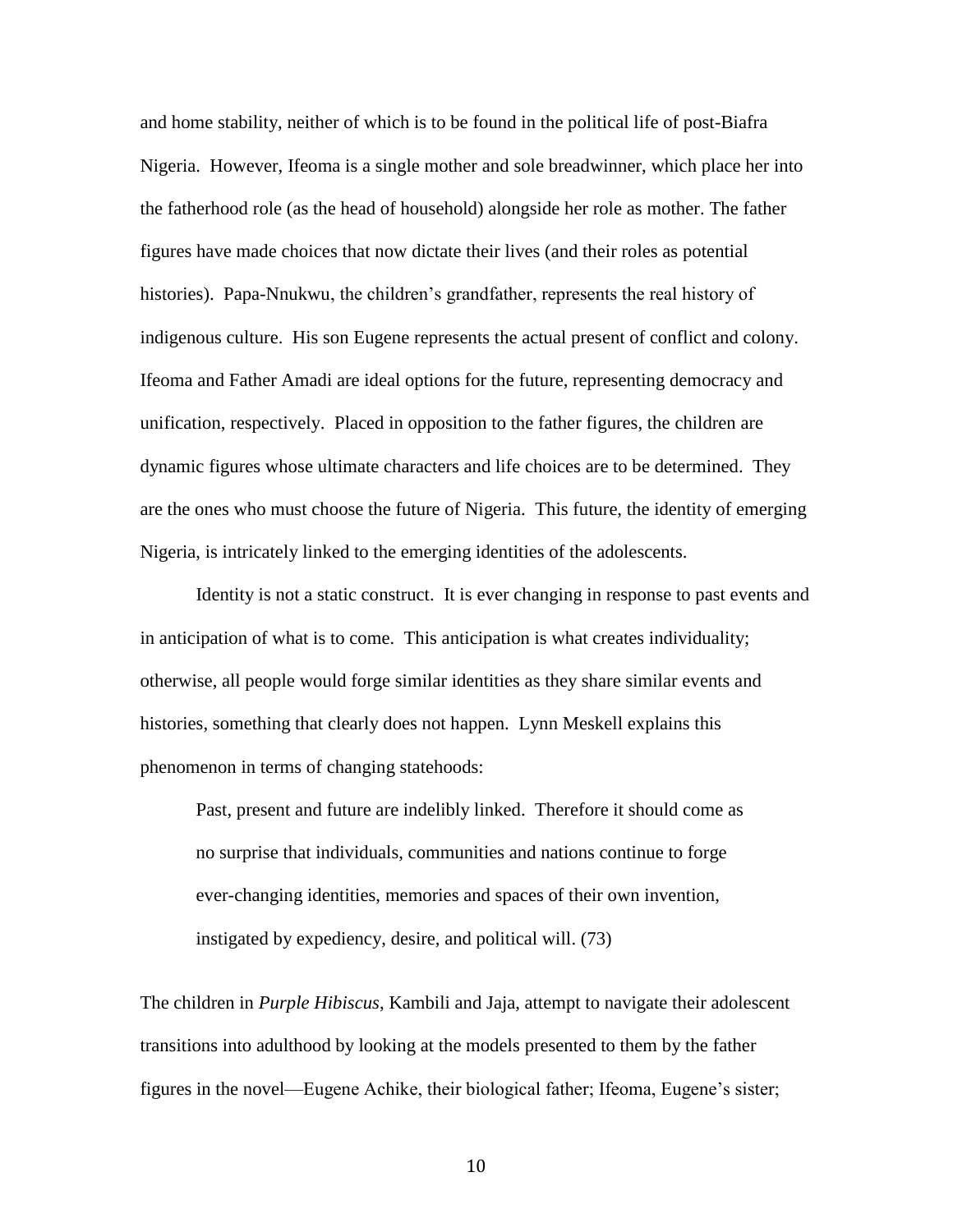Father Amadi, a Catholic priest; and Papa-Nnukwu, the children"s grandfather. However, as each of these potential role models is motivated both by his or her own past histories and unique goals, none of them are appropriate for Kambili or Jaja to imitate, as these histories and potential futures are not the children"s own.

Kambili and Jaja are allegories for burgeoning post-colonial Nigeria, which must also face an adolescent-like emergence into an identity separate from its colonial roots. The fact that both children are ethnically Igbo, a culture and ethnicity ripped apart by violence, indicates that the identity of Nigeria rests in how well its people can overcome the pain of their past. Children and adolescents do not have the ability to fully integrate all of their personality characteristics and influences into a cohesive whole; this is a skill inherent in the adult brain:

Cognitive-developmental advances promoting greater differentiation conspire with socialization pressures to develop different selves in different relational contexts. Cognitive advances also allow the adolescent to construct self-attributes that represent *abstractions* about the self, based upon the ability to integrate trait labels into higher-order generalizations. However, these abstract representations are highly compartmentalized or overdifferentiated, and therefore the adolescent can only think about each as isolated characteristics of the self." (Harter 66)

In each of the father figures, in each of the potential futures for Nigeria, Kambili and Jaja are faced with aspects of themselves that are fragmentary and in conflict with one another. Discovering their selfhoods will require navigation through all of the pieces of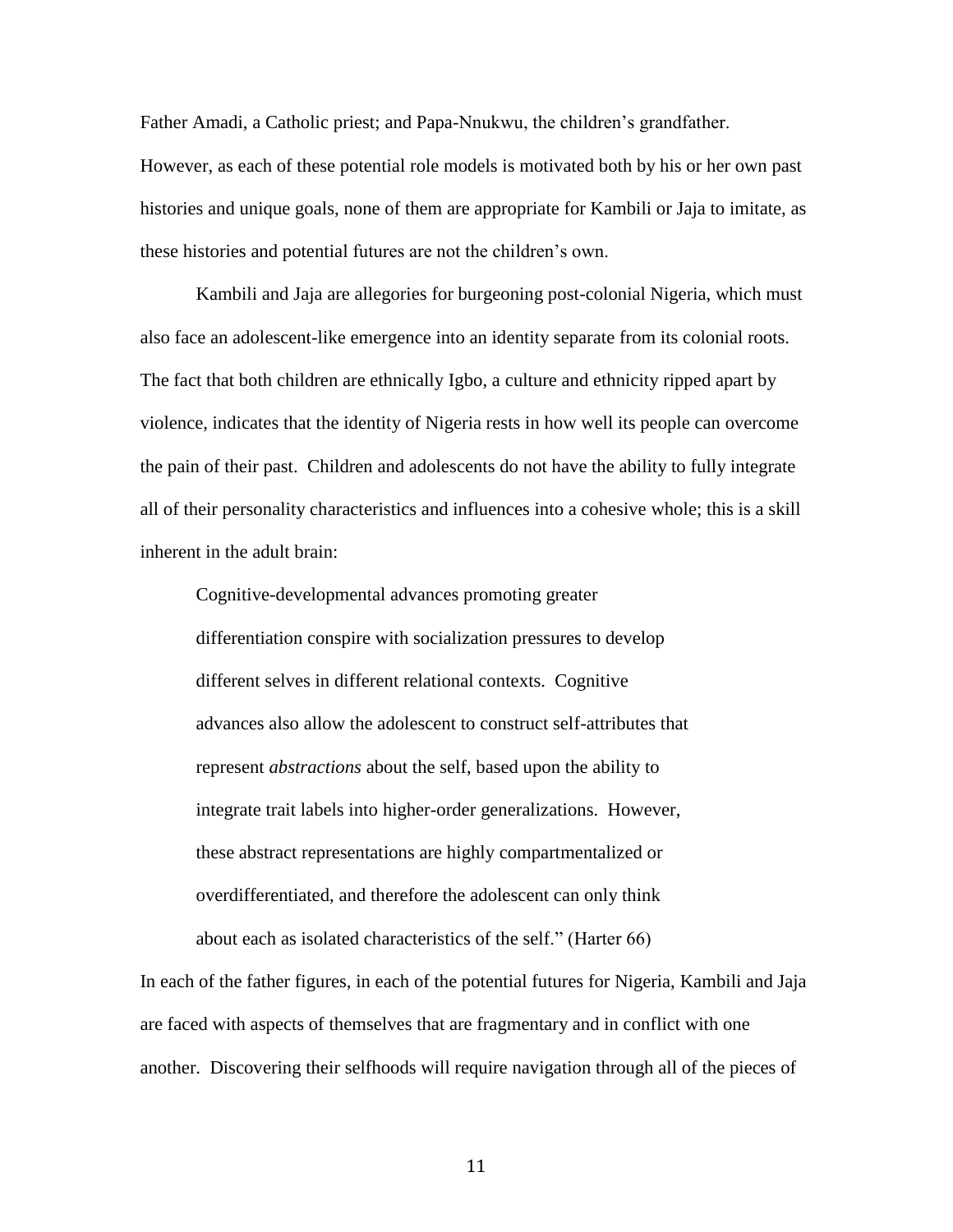their identities, including familial, cultural, and political influences. Emerging Nigeria faces the same difficult task. The realization of a cohesive sense of self is by no means certain for the children or for Nigeria. *Purple Hibiscus* indicates that wholeness is not possible. Even though the children achieve something of selfhood, it is a selfhood fraught with emotional and physical scars that will always remain.

Kambili and Jaja are bombarded by opposing forces: indigenous and colonial, Pagan and Christian, Nigerian and English, familial loyalty and individual identity. They, like "many groups effectively inhabit two worlds simultaneously, navigating between indigenous and dominant Western systems" (Meskell 76).They also are trapped in that liminal space between child and adult, and their successful navigation of their models for adulthood—the father figures—will determine how well the children are able to grow into their futures and, by extension, how Nigeria will do the same.

Jaja and Kambili emerge into adulthood by the end of *Purple Hibiscus*. Their relationships with the father figures in their lives have informed their selfhoods. The children stand for Nigeria at a crossroads. There are many potential paths for Nigeria to follow, and each of these paths has consequences both personal and national. *Purple Hibiscus* is a novel that explores these issues of selfhood and identity, using the form of *bildungsroman* as allegory for the emergence of Nigeria"s post-colonial national identity. Like children who use strong parental models as guides to becoming adults, Nigeria uses its many pasts—from indigenous tribehoods to British colony—to navigate its many potential futures.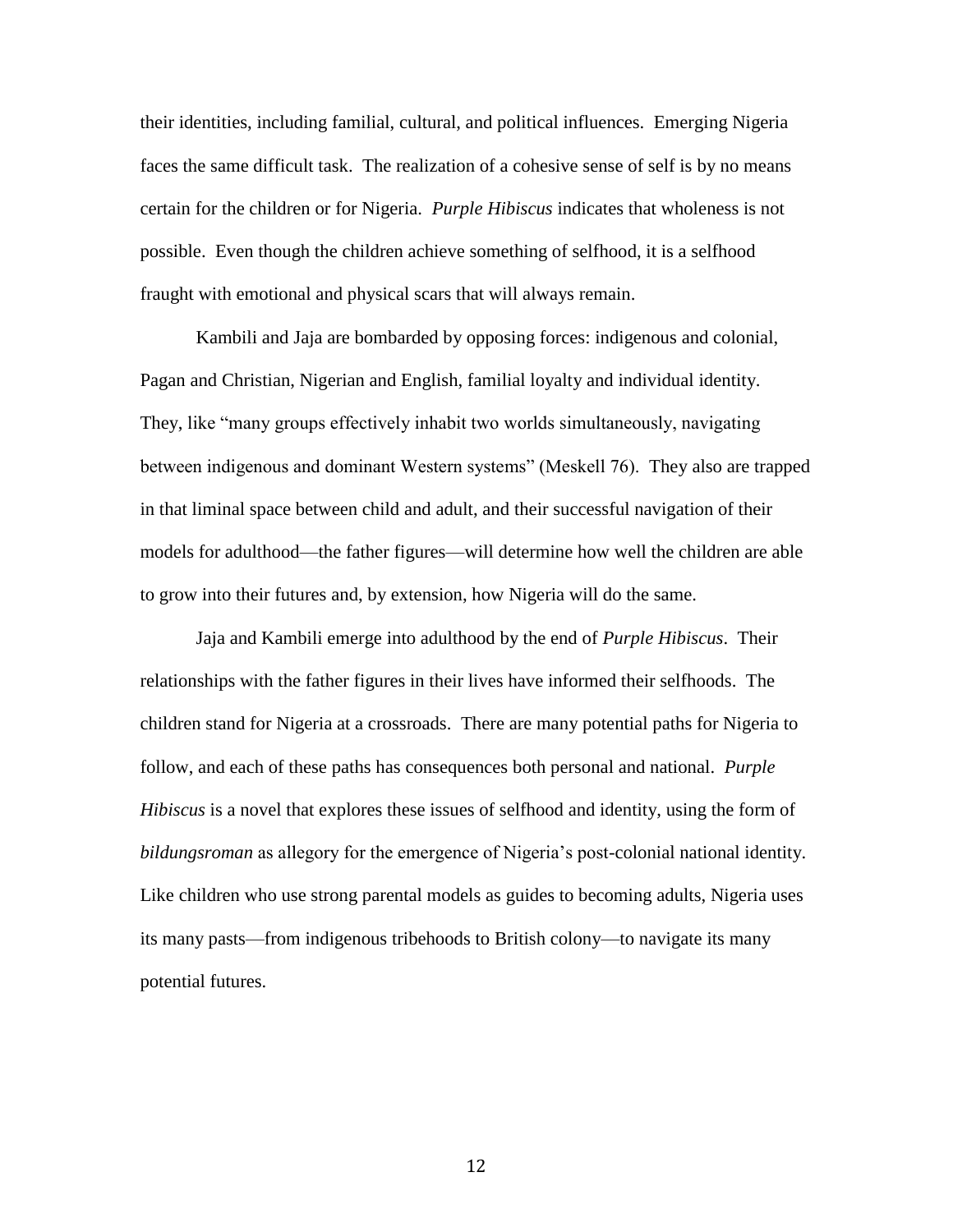#### CHAPTER 2

#### NIGERIA-THAT-WAS: PAPA-NNUKWU AND INDIGENOUS CULTURE

Any individual or nation attempting to navigate a new identity must first come to terms with its past. For nations, this means recognizing the roles that all cultural groups (as well as colonizing groups) have played in developing a national culture. For children, this means evaluating experiences and attempting to make sense of situations that may be beyond their understanding. In *Purple Hibiscus,* Papa-Nnukwu represents indigenous culture, specifically that of Igboland. Papa-Nnukwu is the father of Eugene and Ifeoma. He is not Roman Catholic, as are his children, but instead follows the traditional Igbo religion. He is the metaphorical embodiment of indigenous peoples, for Papa-Nnukwu represents native culture. It is this culture, combined with the colonizing culture, that has created the sibling futures of Nigeria that Eugene and Ifeoma represent: autocracy and democracy. Like indigenous culture giving way in the face of a colonizer, he is a father who must let his children become their own individuals—informed by, but not clones of, Papa-Nnukwu himself.

Although Eugene is not threatened by Ifeoma, perceiving her as of no threat to his rule (perhaps because of her gender), Eugene does feel threatened by Papa-Nnukwu. Where the native culture remains, the usurping culture is threatened (in the eyes of the colonizer). For this reason, Kambili and Jaja are forbidden from visiting their grandfather without the express permission of Eugene, and then for only fifteen minutes at a time. When they do visit, they are forbidden from eating or drinking in his home, lest they ingest something unholy or idolatrous—in other words, lest they imbibe thoughts or ideas contradictory to Eugene"s own. Kambili and Jaja are left to grow up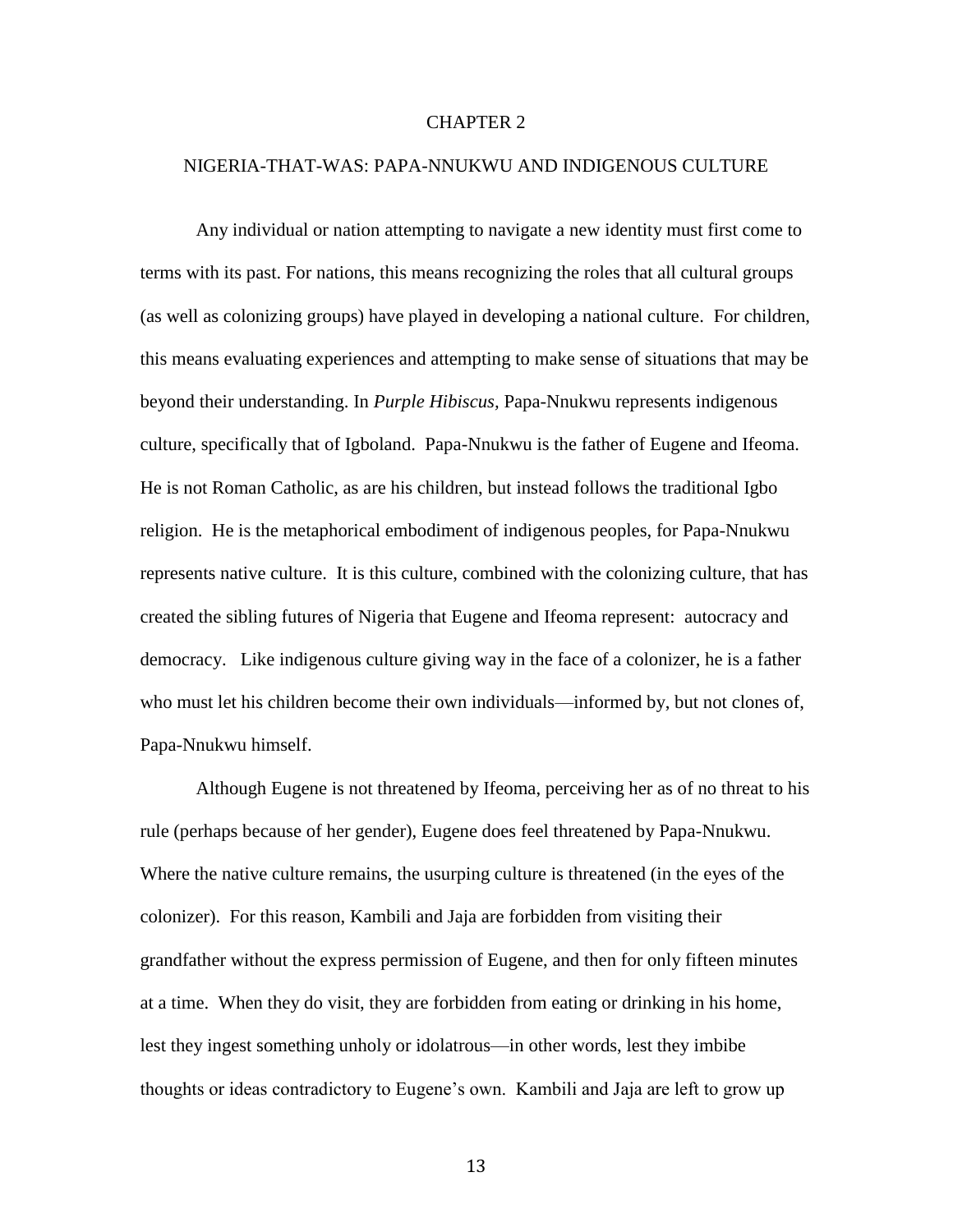with a terribly imbalanced worldview, informed only by the limited and somewhat tyrannical way of life represented by their father; they have no comprehension of cultural heritage. As the grandfather, Papa-Nnukwu should hold the role of the ultimate patriarch, but like Cronus dethroned by Zeus, Papa-Nnukwu is usurped by Eugene and relegated to having no authority. This is the fate of indigenous cultures under a colonizing power. Papa-Nnukwu is a metonymy for pure cultural past. This past cannot remain pure when colonizing forces invade its sphere. Similarly, the Igbo cannot remain as they were before the entrance of external forces. They must either assimilate or they are treated at best with suspicion and at worst as enemies. Eugene sees the cultural past of the Igbo as pagan and therefore a threat to his church.

Papa-Nnukwu, however, also views the usurping Anglo-Catholic culture with a certain skepticism, for it is overthrowing the religion he knows and replacing it with a mystery religion that makes little sense to his experiences. Papa-Nnukwu looks upon Christianity with incredulity, questioning "who is the person that was killed, the person that hangs on the wood outside the mission? They said he was the son, but that the son and the father are equal. It was then that [Papa-Nnukwu] knew that the white man was mad" (*Hibiscus* 84). For a person unacquainted with Christianity, a person who identifies Christianity with usurpers, the image of Christ on the cross is violent and certain to fill the outside observer with some sense of trepidation. Christianity, to Papa-Nnukwu, is a culture that embraces the ruthless sacrifice of an innocent being. Those who are on the path of conquest deem the lives and cultures of the indigenous peoples as collateral damage, whose sacrifice is balanced by the benefit the occupiers receive or perceive to be securing for the colonized. Imperialist regimes often consider the spread of their empires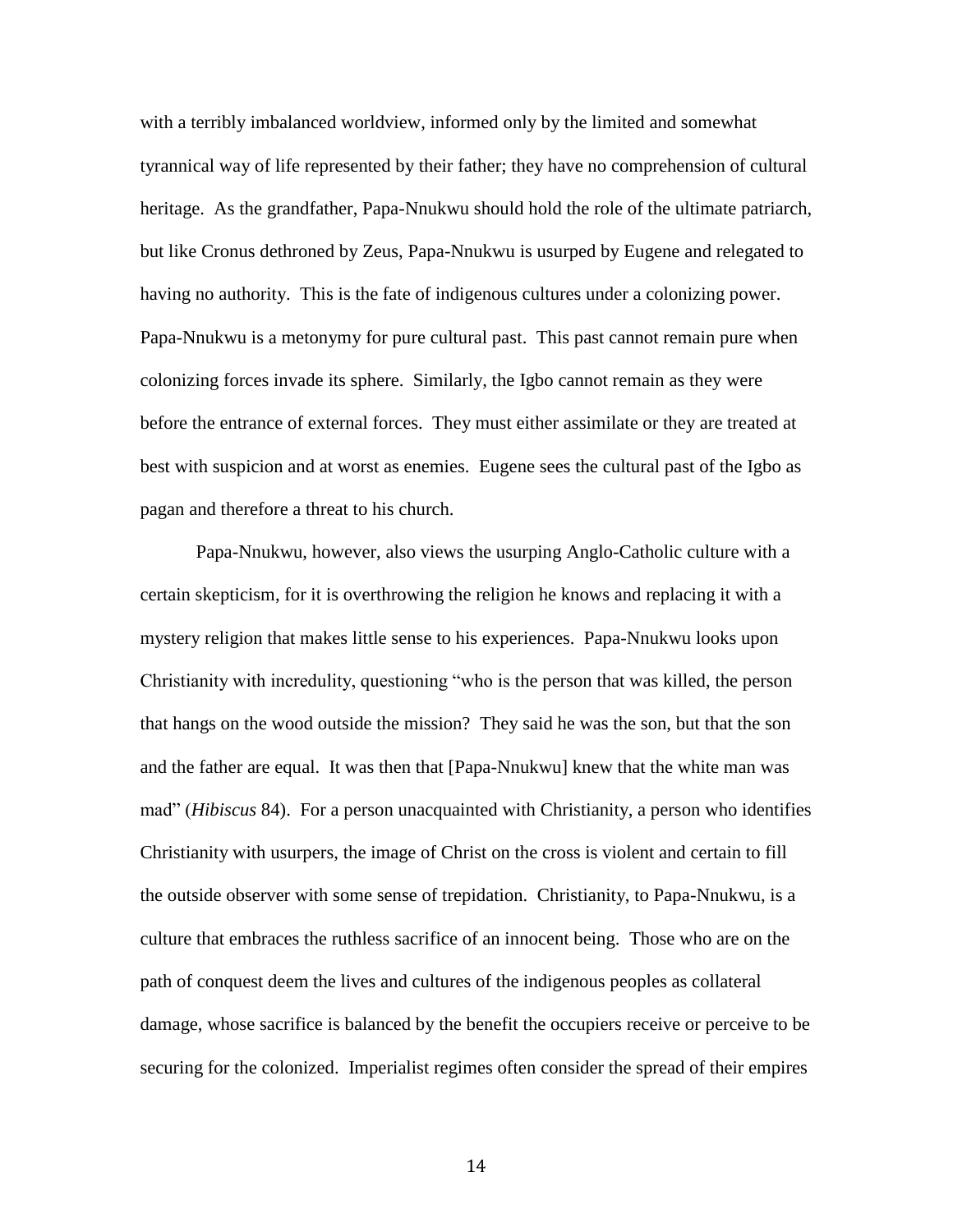to be just, as they are spreading the light of culture and enlightenment to "savages." Of course, this might be a widely divergent opinion than that held by the colonized people themselves.

Despite Eugene"s proscription, Kambili and Jaja are able to be with their grandfather, Papa-Nnukwu, as he lies dying in Nsukka. His death is a pivotal event, allowing both Kambili and Jaja to approach adulthood with a greater understanding of themselves and a wider appreciation for familial and cultural context. It is not an easy transition, however. Kambili first begins to make the journey when she witnesses Ifeoma praying for healing for Papa-Nnukwu. Kambili listens to Ifeoma petition God for Papa-Nnukwu"s recovery with prayers that are orthodox (referencing the apostle Peter and the blessed Virgin); Kambili's 'Amen,' given at the end of Ifeoma's prayers, is "a little delayed, a little surprised. When Papa prayed for Papa-Nnukwu, he asked only that God convert him and save him from the raging fires of hell" (*Hibiscus* 150). Kambili, who has heretofore only been exposed to a religion (and a worldview) that is very limited, somewhat frightening, and does not allow for variation (much like Eugene himself), sees in Ifeoma"s prayers a new way of living. She begins to see that there is more than one way to live a successful and Godly life. Whereas Eugene"s prayers are dour and focused on eternal damnation, Ifeoma"s prayers for her father are full of love and hope. Papa-Nnukwu"s own prayers are full of the joy of living, which gives Ifeoma a measure of comfort that is missing in Eugene"s household. Because Kambili is exposed to different ways of interacting with God and the world, she begins to understand that she will have a choice concerning her own future.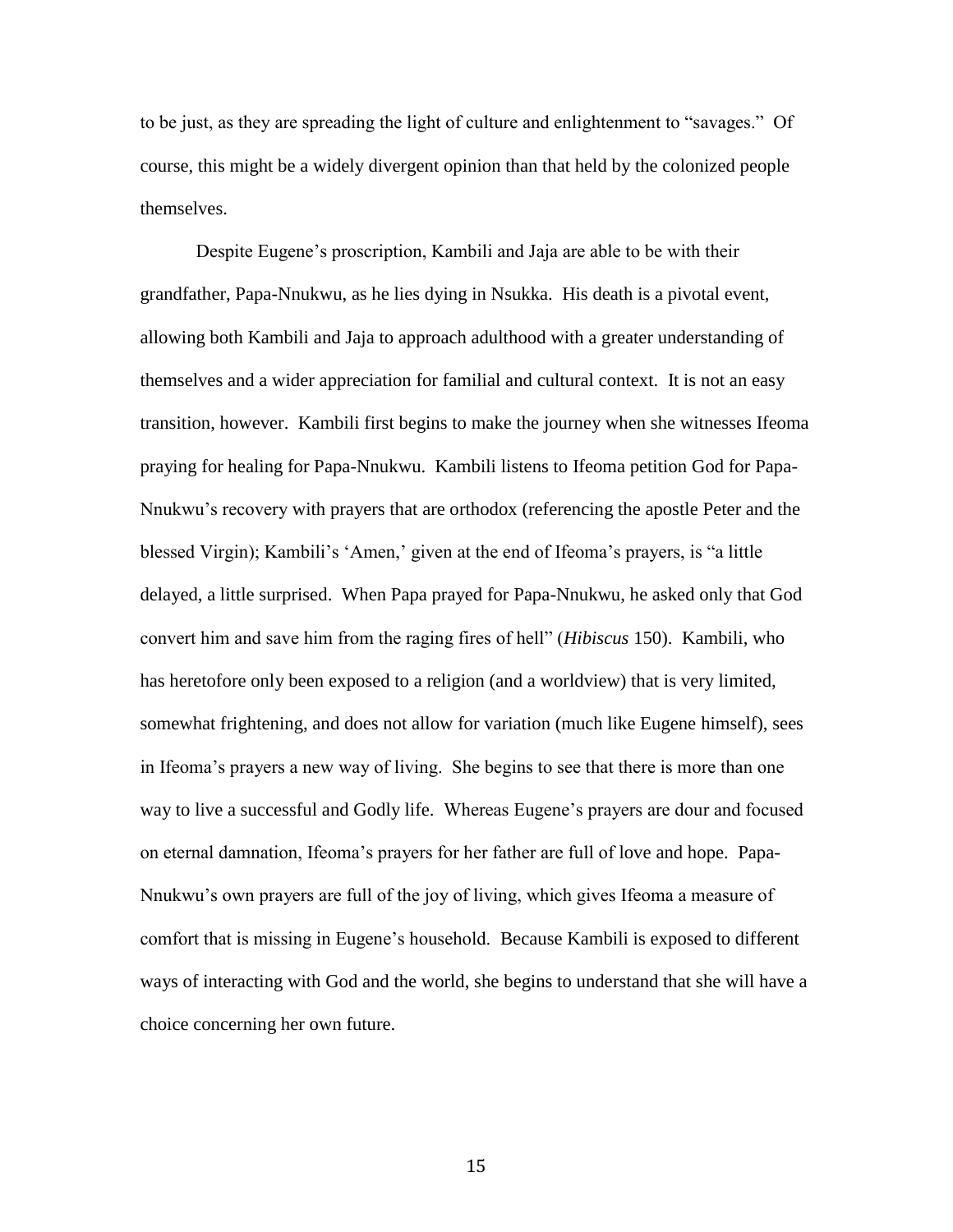Unfortunately, Ifeoma"s prayers for her father"s recovery go unanswered. Papa-Nnukwu, in his representation of the pure indigenous culture, necessarily cannot survive after a colonizing culture moves in. Unlike Father Amadi and Ifeoma, who are able to leave Nigeria for other cultures that are more open to the types of government that they represent, Papa-Nnukwu cannot leave. As the traditional culture, he has been tainted by exposure to the colonizer; even should the colonial forces of Britain or Catholicism leave Nigeria, they have still left a mark:

[A subaltern] agent cannot hearken back to pre-colonial, pre-orientalist discourse in search of an "authentic" identity or out of "nostalgia for lost origins". . . colonial discourse has forever marked colonized and excolonised societies (and for that matter colonial and ex-colonial powers), so that it is impossible to recuperate any identity un-contaminated by it.

(Kapoor 652)

The indigenous culture in its pure and unadulterated form no longer exists: Papa-Nnukwu must die.

The clearest image of Papa-Nnukwu comes only after his death. As he lays stretched on his mat in Ifeoma"s living room, Kambili "imagined [her] forebears a century ago, the ancestors Papa-Nnukwu prayed to, charging in to defend their hamlet, coming back with lolling heads on long sticks" (183). This culture clearly has no place in a modern world, where the violence between groups is not for mere tribal dominance or for defense but is state-sponsored. Papa-Nnukwu is as much a product of this idea of primal justice as he is a product of ancestor worship. Papa-Nnukwu stands as the paradigm of what Houston Baker, Jr. terms "native wholeness" (1047). He represents all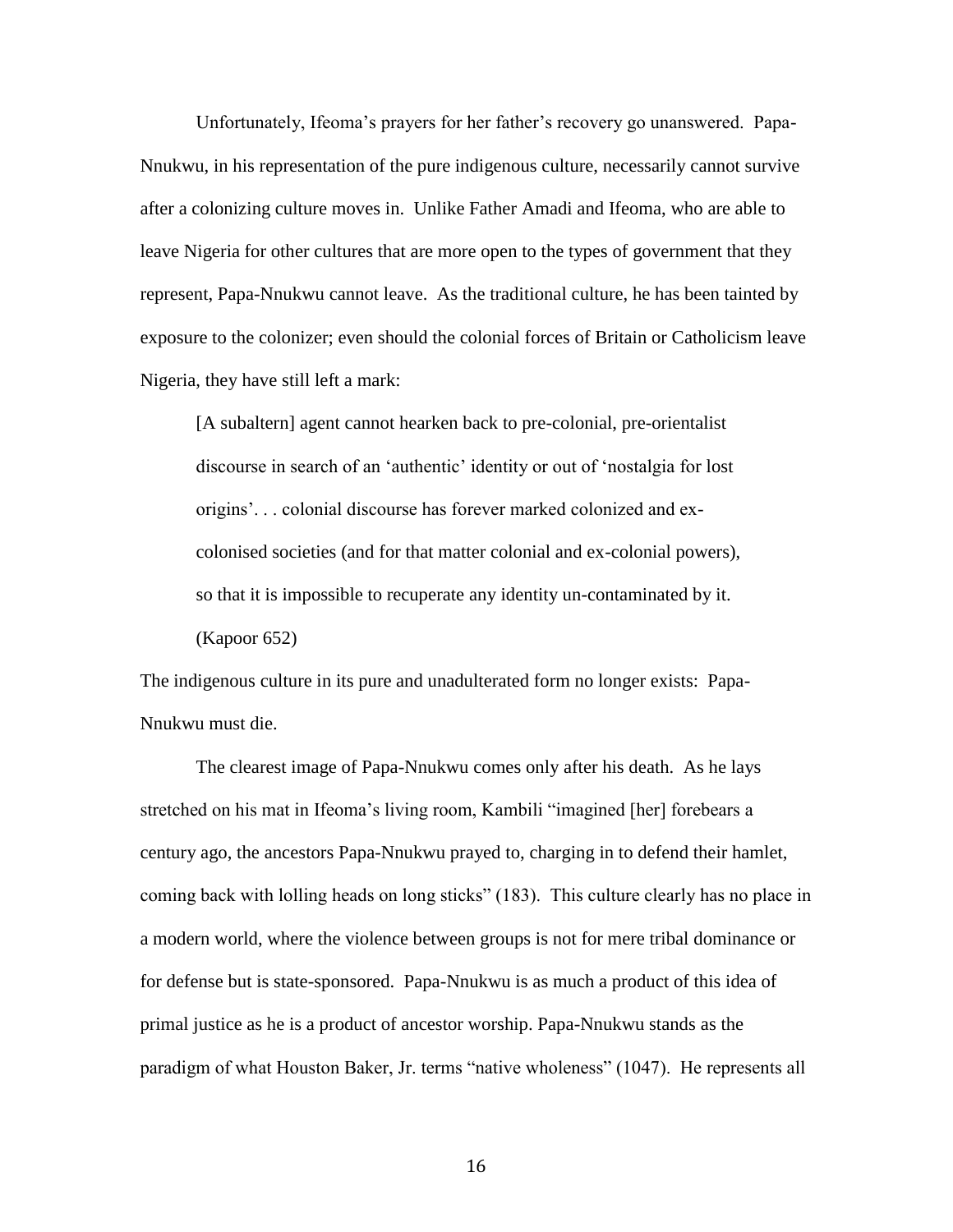of the traditions, culture, and religion embodied in the Igbo people. However, as Baker further asserts, "emancipation from colonial domination never entails, or even suggests, fulfillment of the beautiful poetic dream implied by Aime Cesaire"s *Cahier d'un retour au pays natal*. The return to one"s "native" land is a paradigmatic impossibility" (1047). Simply put, the move to post-colonialism creates as much of a paradigm shift for a culture as did the initial colonial takeover, but this does not imply a simple return to precolonial life. It is not simply a matter of removing something which has been superficially attached, for the tenets and culture of the colonial society have been assimilated, however shallowly, into the existing paradigm. For children who were born into colonial life, there is no memory of life before that time, except as it exists in the collective cultural history of indigenous peoples. This is made clear in the way Kambili and Jaja relate to their grandfather. The children are fascinated by and a little afraid of Papa-Nnukwu, but they find his rituals and beliefs to be something alien. The incorporation of colonial values (through such things as Christianity, the English language, and Western ideas of luxury) precludes any ability to sink back into an indigenous paradigm. Papa-Nnukwu, more so than any other father figure in the novel, is unable to continue existing as a potential future. He cannot simply leave to find a culture more welcoming to his beliefs, for there is none following the destruction of his own. As his culture dies, so too Papa-Nnukwu, as an agent of that culture, must die.

The respective ways Ifeoma and Eugene handle the death of their father represent different ways of dealing with the past. After Papa-Nnukwu"s death, the first question Eugene asks of Ifeoma is not whether there was any pain or any final words of wisdom, but whether Ifeoma had called a priest to perform extreme unction. Further, Eugene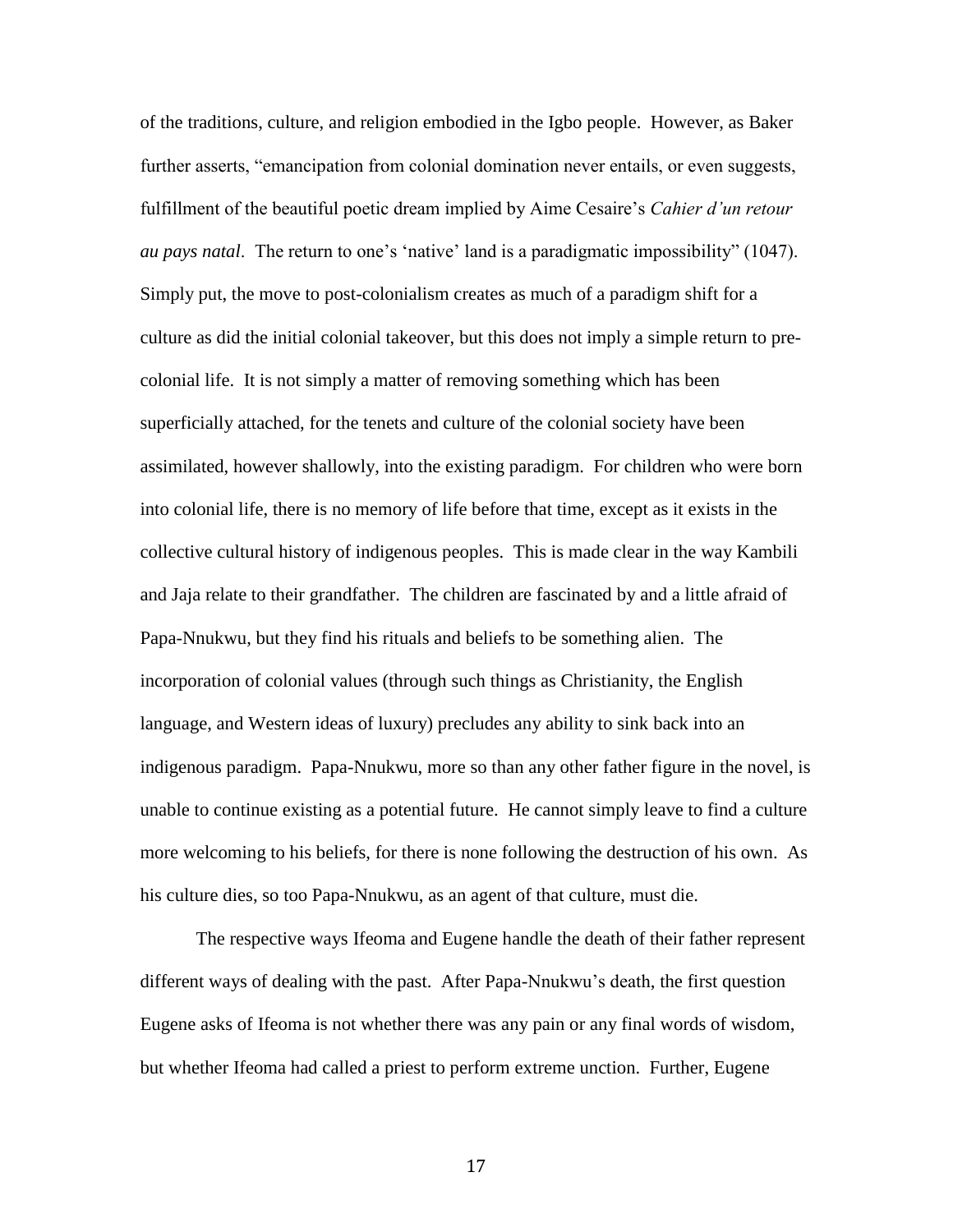refuses to have any part in a traditional burial. Although it is later discovered that Eugene does, in fact, supply funds for such a "Pagan" burial, his motivations are suspect—Eugene"s dealings with traditional, non-Catholic society generally provide him with some sort of benefit, usually by way of status or power. Eugene's method is to completely eradicate the indigenous identity of his father, even in death, where Papa-Nnukwu cannot refuse him. By forcing Catholic ceremony onto Papa-Nnukwu"s death, Eugene is attempting to remove cultural memory as well as the culture itself. However, Ifeoma refuses to comply with Eugene's wishes:

Aunty Ifeoma got up and started to shout. Her voice was unsteady. "I will put my dead husband's grave up for sale, Eugene, before I give our father a Catholic funeral. Do you hear me? I said I will sell Ifediora"s grave first! Was our father a Catholic? I ask you, Eugene, was he a Catholic? *Uchu gbadi*!" Aunty Ifeoma snapped her fingers at Papa; she was throwing a curse at him. Tears rolled down her cheeks.' (*Hibiscus* 188-189)

Ifeoma feels that the greatest dishonor that can be done to her father is to deny him his traditional funeral. When a culture passes, it can be kept alive in cultural memory. To do otherwise (as usurpers attempt) is not only to lose the memory of the culture but also to lose the lessons gained and maintained in ethnic heritage. Papa-Nnukwu"s portrait is the embodiment of his cultural memory: upon the painting's destruction it becomes something that lives apart from the physical realm, never to be retrieved but in memory. Memory fades with time, as does native wholeness. Just as indigenous society cannot be recovered once a colonizer moves in, Papa-Nnukwu dies under colonialism.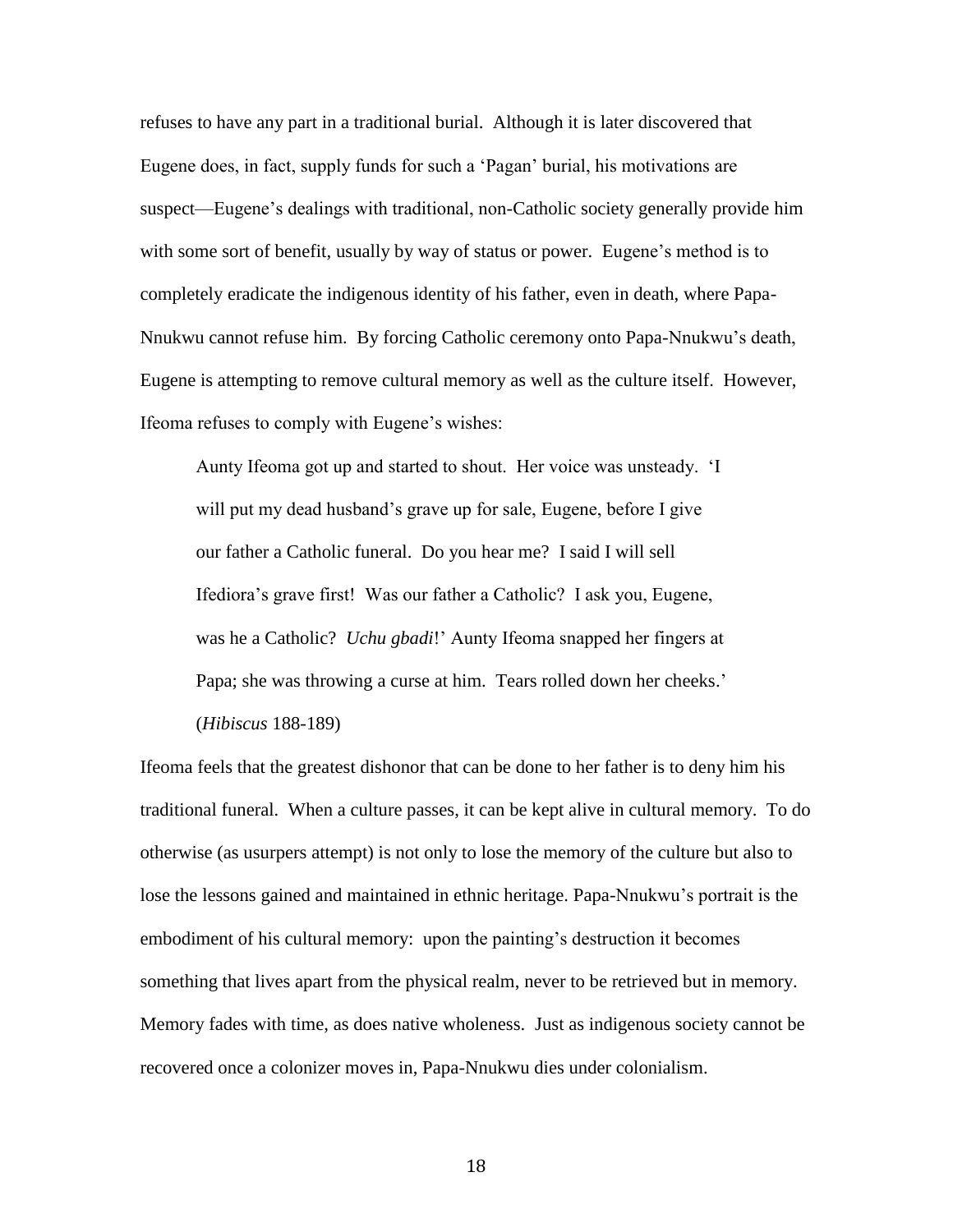The painting that Amaka makes of Papa-Nnukwu becomes something much more than a piece of art when it is bequeathed to Kambili. For Kambili, the painting represents her final link to a departed past, one which she had only begun to find. While Kambili was a child, she was bound only to the history and the culture that her father allowed her to see; she was the newly colonized land, the infant nation of emerging Nigeria, and her father shaped her entire outlook. However, as Kambili enters her adolescence and incipient womanhood, she begins to shape her own identity. She has begun to explore her history and that which has shaped her (Papa-Nnukwu and the Igbo culture, although indelibly changed by English colonization, have certainly shaped Kambili through their impact on Nigerian history)—yet, with Papa-Nnukwu"s death, Kambili loses first-person contact with this history and must navigate only through her memory of it. This history, then, behaves toward futures in the same way that Papa-Nnukwu"s grandfather behaves toward Kambili: they become frozen and static.

Eugene feels threatened by Papa-Nnukwu and his potential impact on the development of Kambili and Jaja, even as colonizers fear the history and legends of the overtaken peoples. Where these legends remain in the public consciousness, they can serve as rallying points for dissention. Therefore, when Eugene discovers the painting, he behaves predictably and destroys it, the same way conquerors often attempt to destroy local things like temples. After Eugene attempts to exert his authority, "the painting was gone. It already represented something lost, something [Kambili] had never had, would never have. Now even that reminder was gone, and at Papa"s feet lay pieces of paper streaked with earth-tone colors" (210). Kambili never had access to her own history, and now that history, in its "earth-tone colors," was going the way of the earth itself, in an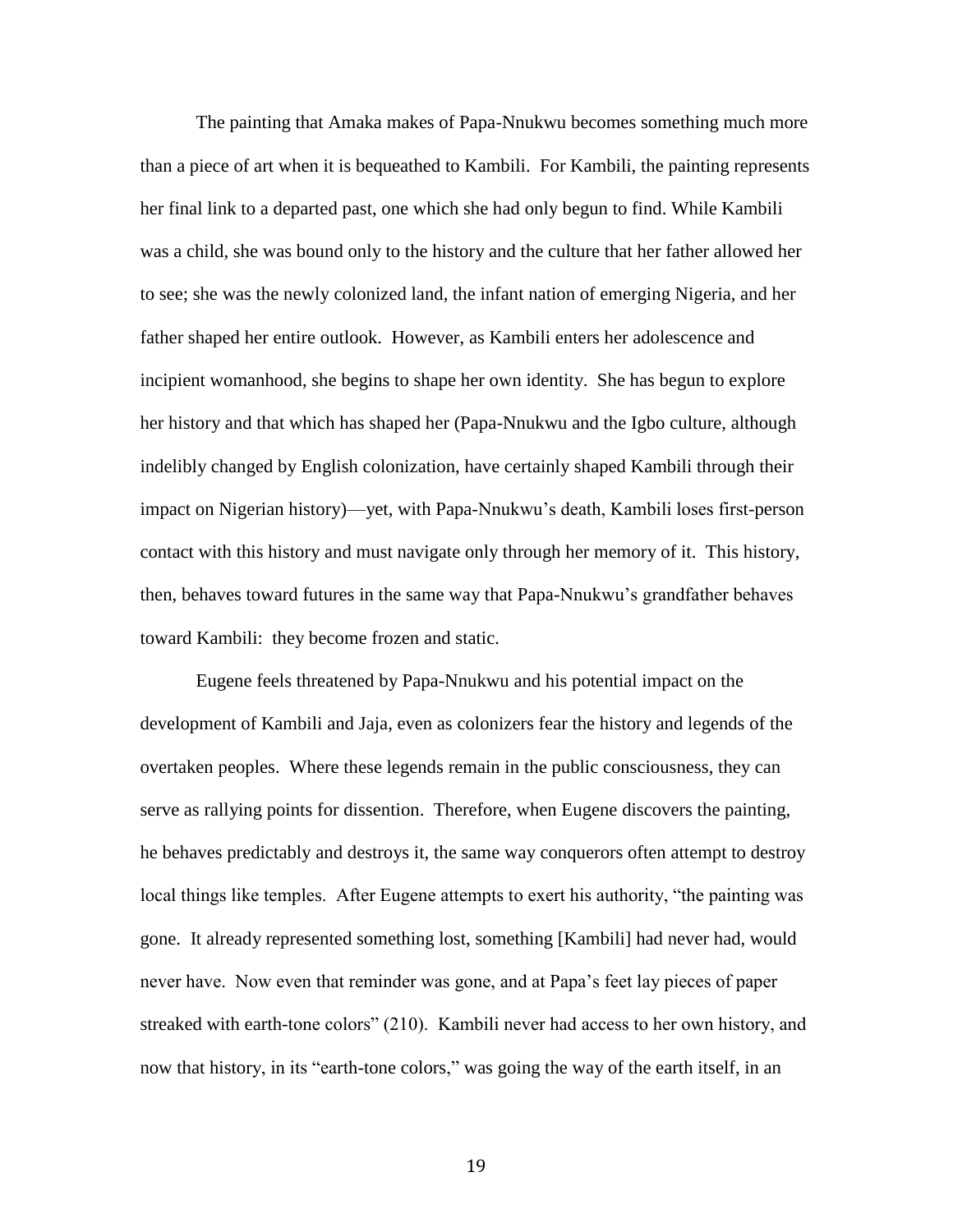ironic echo of the Biblical adage "to dust you shall return." Nigeria's history, the history of the people of Igboland, is now enmeshed with the desires of outside Western forces. Rather than producing fruit itself, the native culture becomes the soil in which the future is cultivated. Native wholeness has passed, but there remains in the upcoming generation cultural memory which must integrate with the forces still active in the country. It falls to the multiple versions of Nigeria that remain to determine the course of Nigeria's future.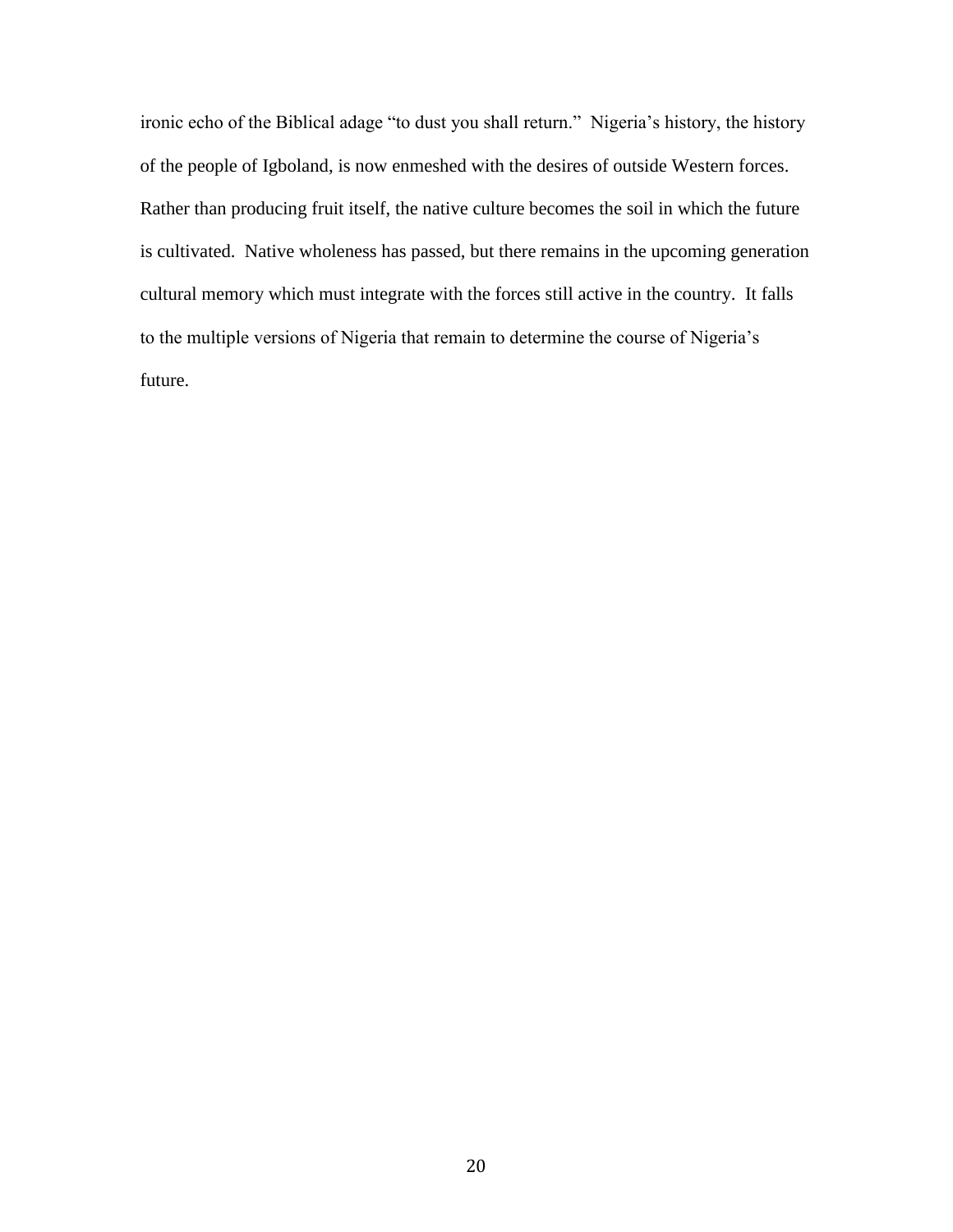#### CHAPTER 3

#### NIGERIA-THAT-IS: EUGENE ACHIKE AND COLONIZING CULTURES

When an indigenous culture passes, there must be another culture to fill the vacuum. Fittingly, Eugene Achike (Papa-Nnukwu"s son) takes over the role of defining Nigeria, replacing the indigenous culture with the colonial culture that usurped it. Eugene is the consummate colonizer, seeking to establish order as he sees it onto his family. He embraces Western values, European religion, and consumerism; he also seeks to impose these same values onto his wife and children.

Like any colonizing country treats the people under colonial rule, Eugene assumes that the needs of his children are the same as his own. He does not consider that their needs may be unique and uniquely suited to their circumstances. At the very least, Eugene assumes that his needs are of more pressing importance than anyone else"s, particularly his children. Eugene controls the smallest details of their lives, scheduling them for every minute of every day; it is presupposed that Eugene will determine his children"s future. Kambili "had never thought about the university where [she] would go or what [she] would study. When the time came, Papa would decide" (*Hibiscus* 130). Kambili blithely accepts that her father will control her; she has not yet made her run for independence, nor does she understand that her future is hers to decide. This state is allusive to the state of the Nigerian people who accept colonizing forces.

Eugene even interferes with Kambili"s social life by making her run to the car following her last class, rather than lingering to socialize with the other students. On the one occasion Kambili takes a bit longer to reach the vehicle, "Papa slapped [her] left and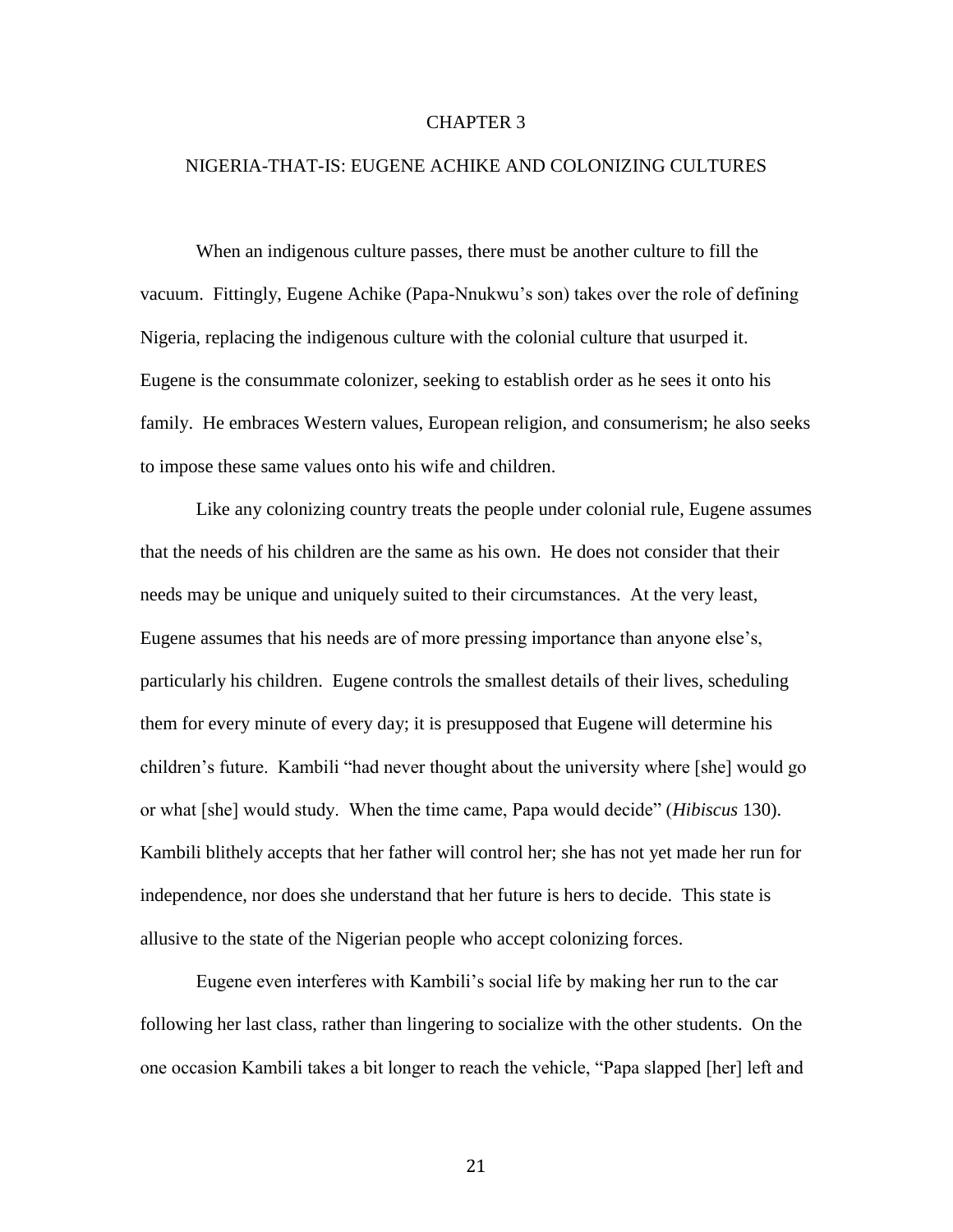right cheeks at the same time, so his huge palms left parallel marks on [her] face and ringing in [her] ears for days" (*Hibiscus* 51). It is typical of colonizers to force their own culture onto the indigenous group. When the indigenous group resists, or simply has trouble adopting the new culture, the response is often violent.

Eugene does, however, truly love his children, and truly believes that he is acting in their best interests. According to Ernest Gellner, "High Culture is so to speak normative; it considers itself to be the model of human comportment, and it spurns Low Culture as a miserable distortion or aberration. It may treat Low Culture with indifference as well as contempt, or alternatively it may feel that, in a perfect world, Low Culture should be transformed in its own image" (39). Of course, "High Culture" is selfdefined and usually indicates an imperialist force exerting control over an indigenous population, but the concept also indicates more than a simple desire for territory or resources. The term "High Culture" also indicates that the colonizers believe they are bringing the light of civilization to conquered peoples. Eugene"s colonialism has a more missionary spirit than a spirit of conquest—he seeks to convert and enlighten rather than simply conquer, and he truly believes in the righteousness of his actions. This, however, does not stop Eugene from being a force of violence in the lives of his children. His tea, for example, a symbol both of colonialism and of his love for his children, "was always too hot, always burned [Kambili"s] tongue…[Kambili] knew that when the tea burned [her] tongue, it burned Papa"s love into [her]" (*Hibiscus* 8). Kambili has accepted Eugene's ostensible motivation; she believes that he is acting in her best interests, even when his actions clearly show otherwise. As long as both Kambili and Jaja maintain this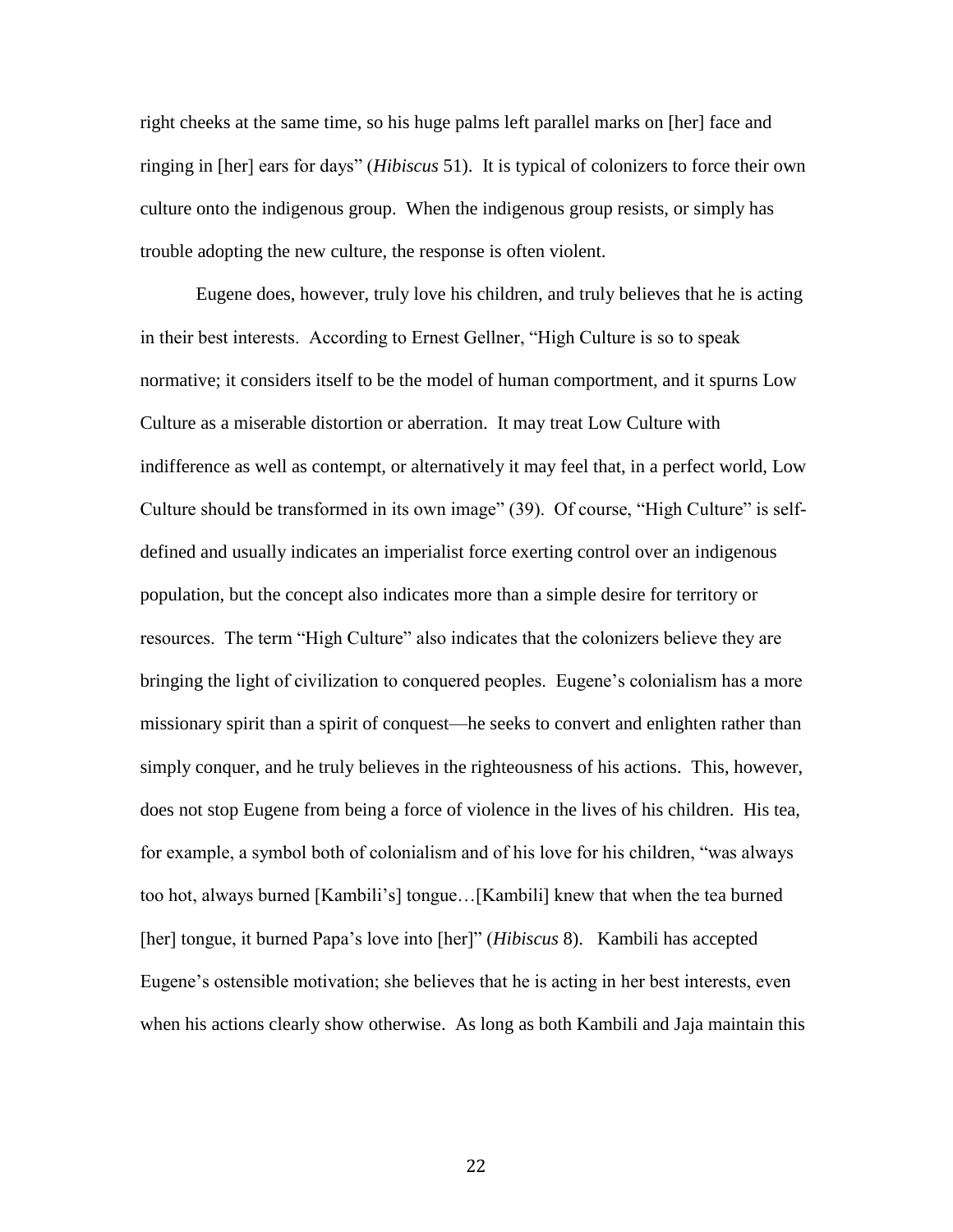belief, Eugene"s colonizing forces (and those of English colonialism in Nigeria) will remain in control. However, Jaja begins to openly rebel against this rule.

Although Eugene Achike is ethnically Igbo, he has chosen to identify himself with the colonizing British culture to personal advantage. He is a wealthy man, thanks to having adopting Westernized business methods, and his identification with British Catholicism has netted Eugene personal power. Amalia Sa"ar refers to this as the "liberal bargain":

The concept of the liberal bargain refers to a particular process whereby members of disadvantaged groups become identified with the hegemonic order, at least to a degree. Despite the hierarchical and selective character of liberal orders, quite a few members of marginalized groups stand to gain some benefits from them, or seem to believe that they do. Many of those who face exclusion because of their demographic attributes (notably their ethnic or racial background, and their gender in the case of women) may at the same time enjoy some advantages, thanks to their education, occupation, or to other ascribed traits that are less stigmatized (681).

Eugene has taken his education and adaptiveness and used them to launch himself to the top of the colonial power structure. This move, however, will prove risky, for in the postcolonial paradigm the colonial protectors of those who have made such a bargain are no longer present. This thrusts Eugene into the spotlight, potentially unable to hide from those who would consider him a threat. Eugene"s ideological loyalties are to the old colonial regime, not the current regime. He, like Ade Coker, stands as a rallying point for those who dislike the current rule.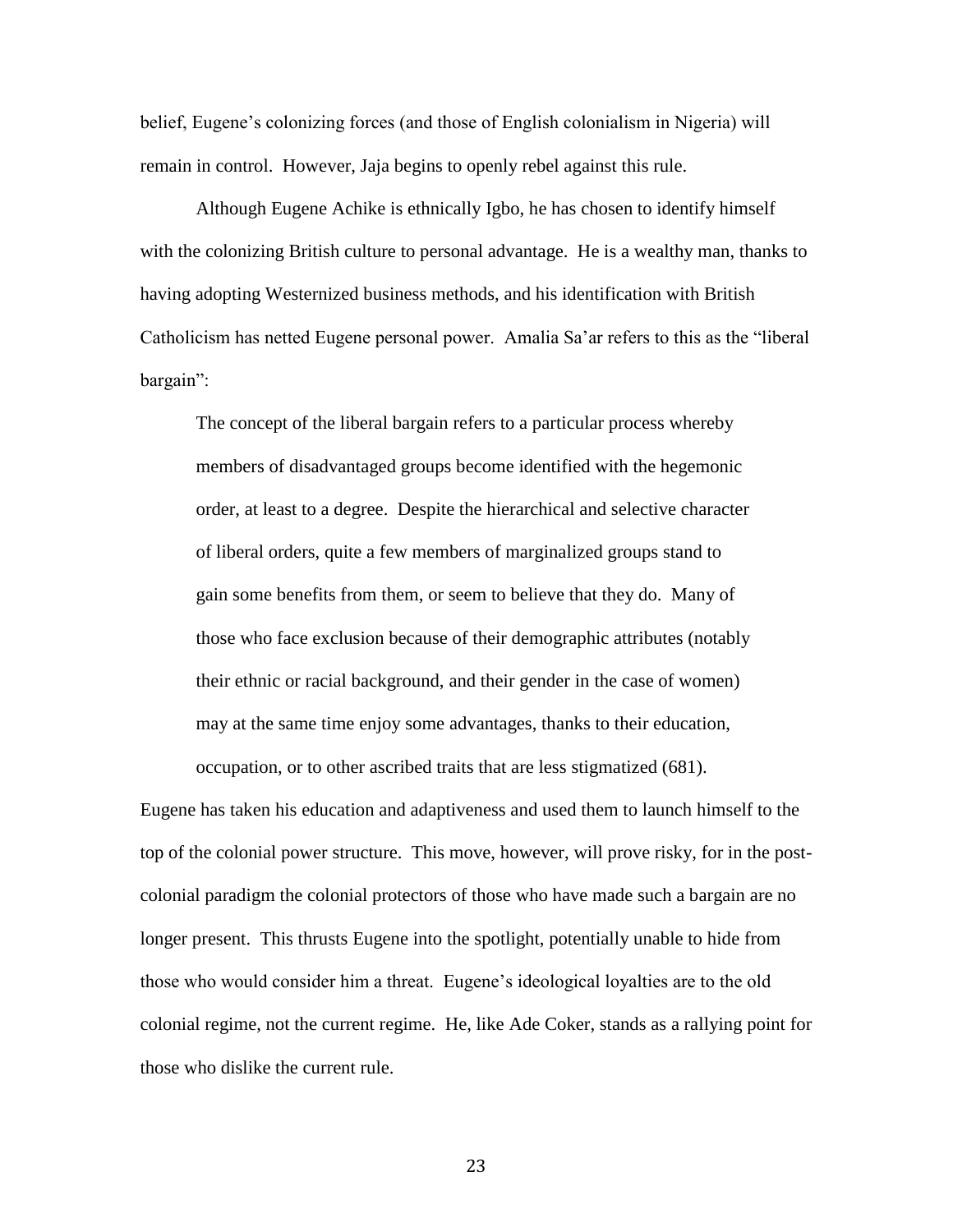Everything about Eugene is split into dualities, and his religion is no exception. This is a result of his status as the allegory for Nigeria-That-Is, wherein "the ambivalent nature of the new postcolonial societies is evident in its traveling identities" (Nwakanma 2). He is an ideal Christian in terms of his charity; he makes large donations to Peter"s Pence, pays for communion wine, buys new ovens for the convent, builds a wing at the local hospital, and pays the school tuition for several local children. However, he is also extremely violent toward his family, all in the name of the Church. This is also an element of colonialism, demonstrating "what Foucault has articulated as the disciplinary methods of state regulation: in short, administrative colonialism dispersed European values through its coercive methods of dissemination" (Nwakanma 4). Eugene brutally punishes Kambili and Jaja for spending time with Papa Nnukwu, a heathen, and then for lying to him about the transgression:

"Kambili, you are precious." His voice quavered now, like someone speaking at a funeral, choked with emotion. "You should strive for perfection. You should not see sin and walk right into it." He lowered the kettle into the tub, tilted it toward my feet. He poured the hot water on my feet, slowly, as if he were conducting an experiment and wanted to see what would happen. He was crying now, tears streaming down his face. I saw the moist steam before I saw the water. I watched the water leave the kettle, flowing almost in slow motion in an arc to my feet. The pain of contact was so pure, so scalding, I felt nothing for a second and then I screamed. (*Hibiscus* 194)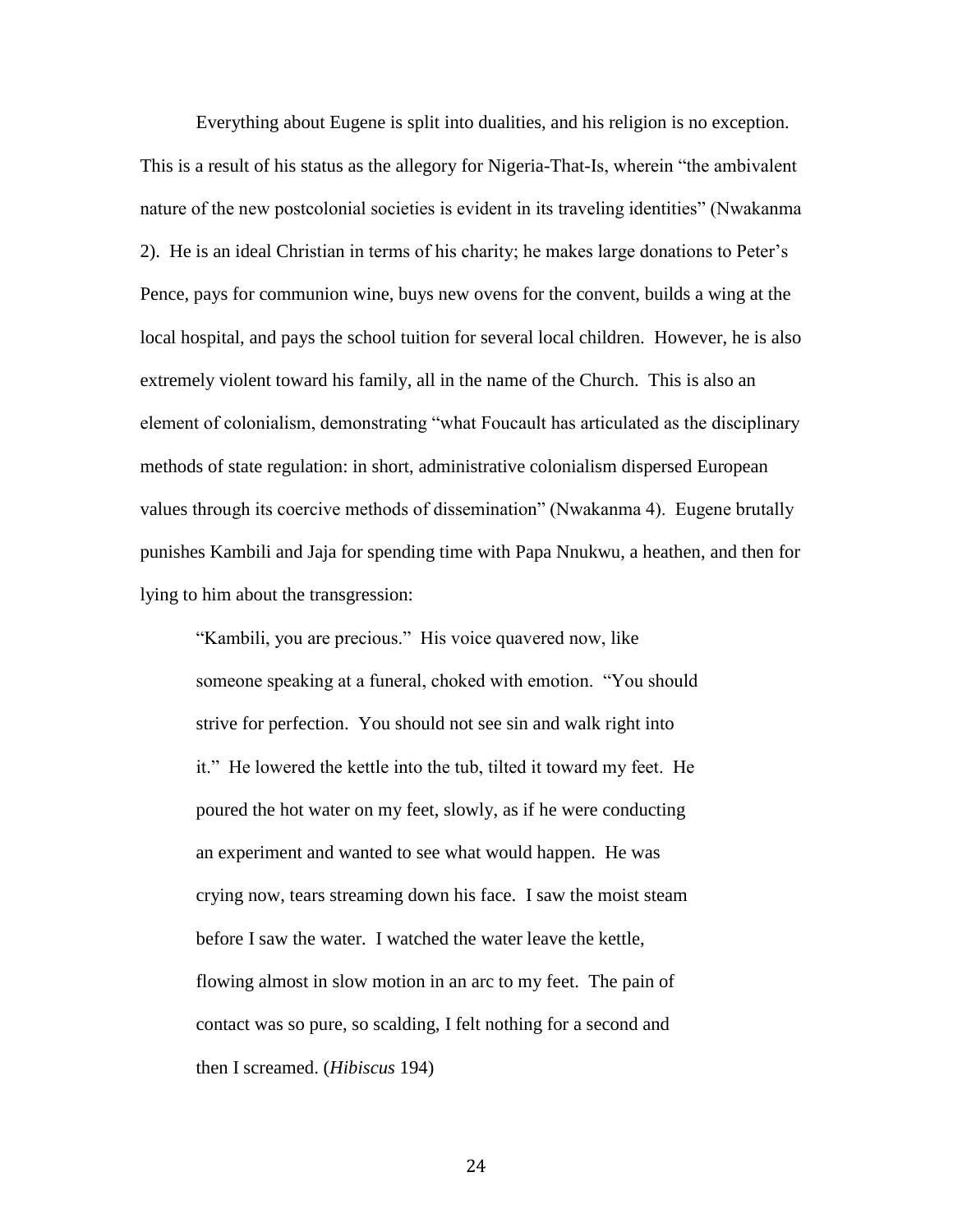Eugene does not perform this act without personal pain; it hurts him to hurt his children and his wife. However, he feels like this is the only way to burn the sin out of their souls. The action is also not without precedent. He permanently deforms Jaja"s finger simply because Jaja does not place first on his catechism test, and later in the novel Eugene beats Kambili so badly that she is hospitalized—simply because she kept a painting of Papa-Nnukwu that was given to her by her cousin Amaka. His violent reaction indicates that "while the actual colonialists have seemingly left the postindependence scene, the language[s] of colonization have not" (Mabura 211). The language that Eugene uses is a force bordering on the military, and this extends to his family whenever they behave in a manner that Eugene sees as rebellious.

Eugene forces European Catholicism down the throats of the members of his church, none the more so than his own family. His dominion over his family represents the ruthless invasion of colonial forces into foreign lands; he seeks to suppress native traditions, religions, and languages—except in those cases that benefit himself as a colonizer. Eugene claims that the religious priorities of the Igbo "were wrong; we cared too much about huge church buildings and mighty statues. You would never see white people doing that" (*Hibiscus* 104). The irony of this is that "white" churches do precisely this; the Catholic Church is exceedingly wealthy, and the Vatican has one of the finest collections of art in Europe, if not the entire world.

Eugene is highly praised by the other members of the clergy. In fact, "during his sermons, Father Benedict usually referred to the Pope, [Eugene], and Jesus—in that order" (*Hibiscus* 4). The order here is important; the Pope comes first (and the Church is arguably the most effective colonizing force in human history), and then comes Eugene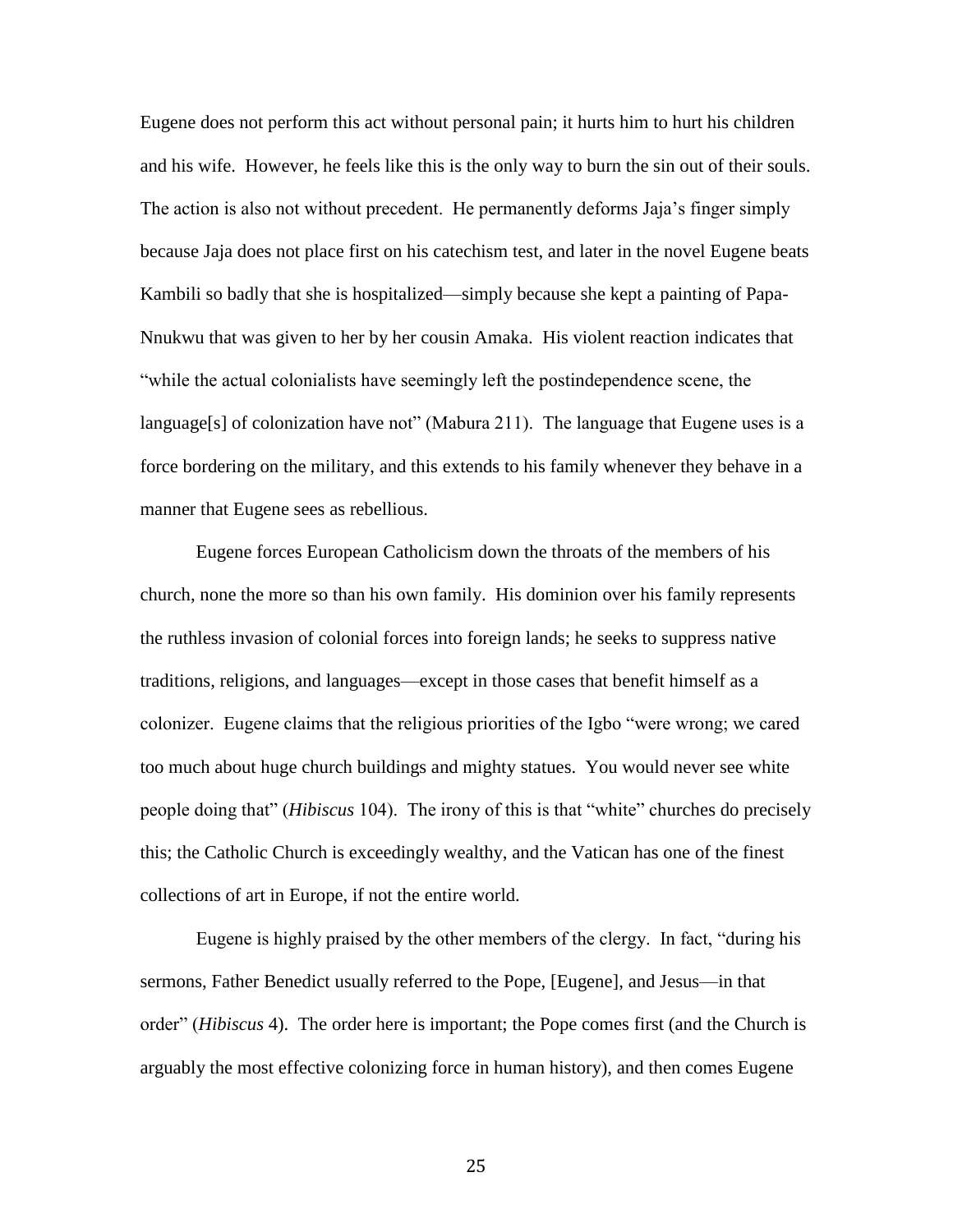as the arm of that power. Jesus, theoretically the most important person in the religion, comes in a distant third. The relationship here is not really one of religion but one of power. Whereas the Pope is the head of the Roman Catholic Church, and thus wields power over all Catholics, Eugene is one of the most powerful men in his sphere. His status in the community is a tool to bring more influence to the church.

The "native" traditions Eugene adopts help to secure his power base**.** More than this, he also supplants certain tribal thoughtforms with ideas that fit into the narrow range of thought and behavior that is deemed acceptable by the Church. He accomplishes this in a cunning way. Eugene is the *omelora* of this traditional tribe, "The One Who Does For the Community" (*Hibiscus* 56), and he provides alms to the other members of the tribe—pagan or Christian. He does not, however, allow pagans into his home, much like he refuses to allow his children to visit with Papa Nnukwu, their grandfather and an unrepentant, devout follower of an indigenous religion. Eugene"s charitable deeds are used to draw in the pagans, who benefit thereof, but all they are allowed is a glimpse; the pagans are given just a taste of the wealth that Eugene commands with the strong implication that, should they merely convert to Eugene"s brand of Christianity, they could have such wealth, as well.

Unlike his father, Eugene takes no joy in religion. When he draws the ash cross onto penitent foreheads on Ash Wednesday, his "line moved the slowest because he pressed hard on each forehead to make a perfect cross with his ash-colored thumb and slowly, meaningfully, enunciated every word of "dust and unto dust you shall return"" (*Hibiscus* 3). Ash Wednesday begins the Lenten period, which symbolizes the temptation of Christ in the desert. Although it is a serious period of religious observance,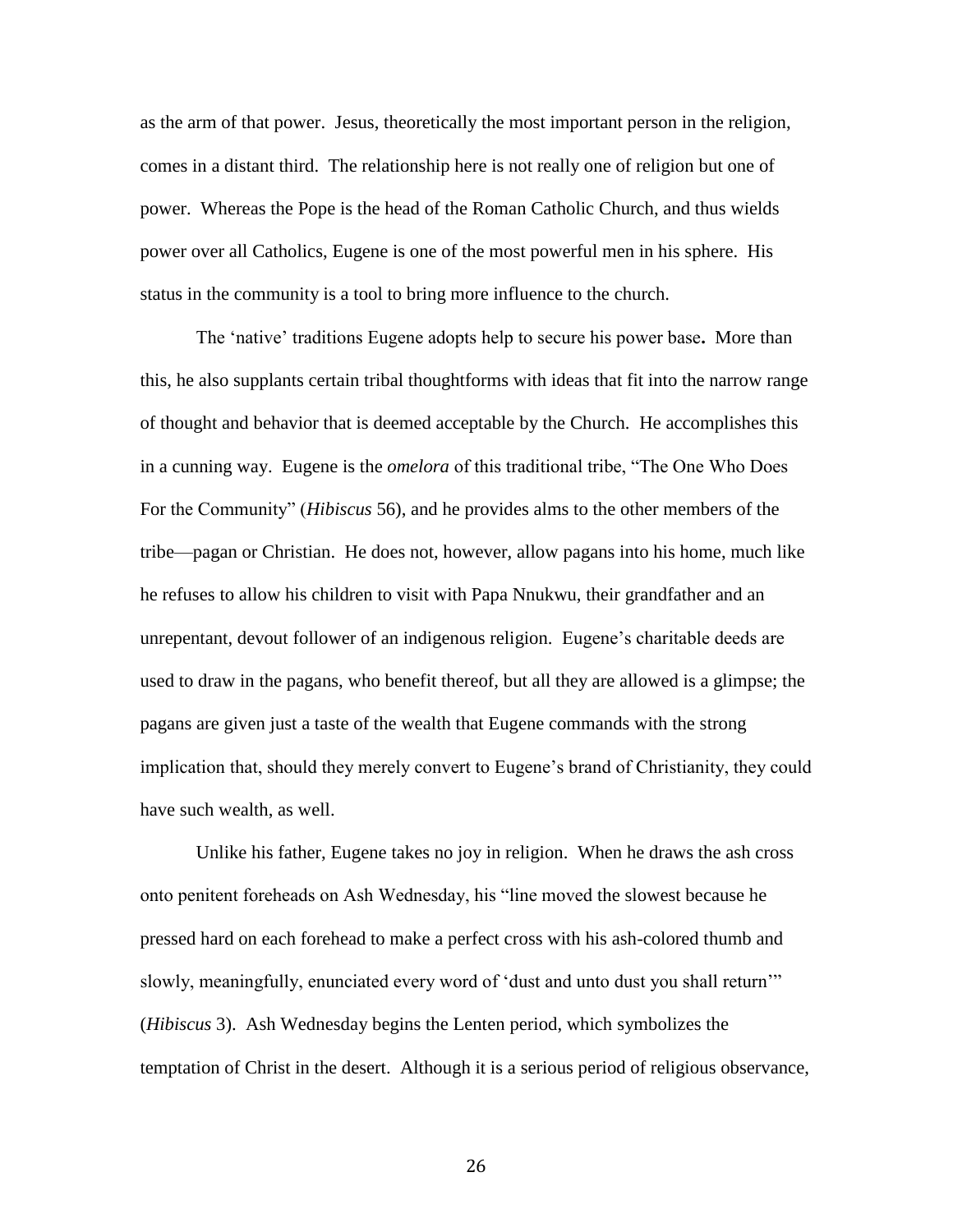it is followed by Easter, a holiday of resurrection, and is in its origins a fertility festival. In theory, Easter—and, by extension, Christianity—is replete with fertility. Beyond the resurrection of Christ (a traditional element of myths involving fertility gods), the symbolism of Easter is a resurrected world: through the sacrifice of Jesus Christ, the race of mankind is reborn into forgiveness and salvation. However, Eugene"s "ash-colored thumb" is a strong contrast to the idea of a "green thumb" which would be more apropos to a fertility or resurrection holiday. Further, his guiding principle is not "He is risen," but "dust and unto dust you shall return." Eugene seeks to save others, including his family members, through purifying fire; he uses painful punishment in an attempt to correct what he sees as sinful transgressions.

Eugene's relationship with God is linked to Eugene's relationship with Kambili. As Eugene fears judgment at the hands of God, Kambili fears it at the hands of her father; Eugene seeks to purify his family by punishment and himself by self-denial. His conception of the redemption from sin is that so long as one faces punishment on Earth one might not face it in Heaven. He seeks to balance present pain with the promise of future bliss. Biafra, too, was supposed to be an idyllic place, a place of refuge for the Igbo people who were widely persecuted (and even murdered) for their cultural heritage. However, both sides in the Nigerian-Biafran War were seeking an unreachable ideal. The Unification powers of Nigeria were seeking a unified Nigeria in which the different cultures could blend together into one nationalist whole.

This duality is represented in Eugene. While he is colonizer in the sphere of religion, he represents the Igbo people in the cultural sphere. Although Eugene refuses to allow pagans to enter his home, he opens his home to his traditional tribe at Christmas, as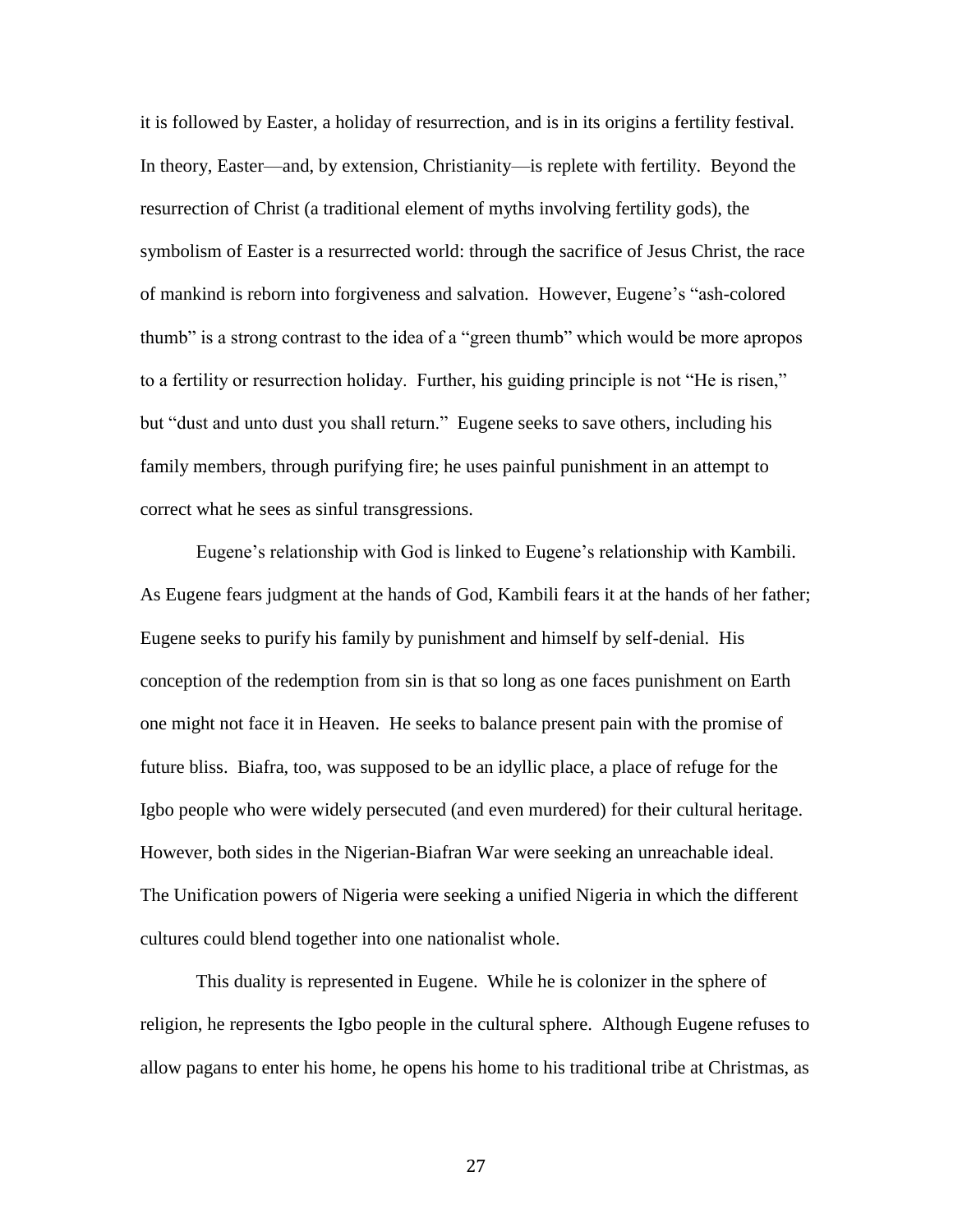long as they profess to be Christian. While the women of the village prepare food (with the foreknowledge that they will be able to take home any leftovers, thus enriching their tables far better than they could have done on their own), the men of the village await alms. Anikwenka, an old man, spits "you are like a fly blindly following a corpse into the grave!" (*Hibiscus* 70) to Eugene after Eugene refuses to allow Anikwenka, a pagan, into his home. Although Anikwenka"s time is passing (like Papa Nnukwu), he can see the folly of holding onto colonialism despite Eugene"s attempt to placate his indigenous history. Eugene, however, builds "a Catholic fort... against his Igbo cultural past" (Mabura 210). He is attempting to shield his own indigenous past with the most powerful instrument of colonization that he can find: the Catholic Church. Another method is his negligence of his own father, a strong representative of Igbo's tribal roots.

By denying his children access to their grandfather, Papa-Nnukwu, Eugene is stripping Kambili and Jaja of a cultural past—the same cultural past that he has sought to repress in his role as colonizer. Papa-Nnukwu is also not allowed to visit, for "Papa had decreed that heathens were not allowed in his compound, [and] he had not made an exception for his father" (*Hibiscus* 62-63). Upon Papa-Nnukwu"s death, Eugene does eventually decide to pay for the sacrificial cows demanded by his father's religion but his first reaction is still to ask Ifeoma whether she had called a priest to perform extreme unction. His unification of cultures is forced and ultimately a failure; despite his attempts, he fails both to protect the employees of the *Standard* (his indigenous responsibility) and to indoctrinate his children into his restrictive view of Catholicism (his colonial responsibility).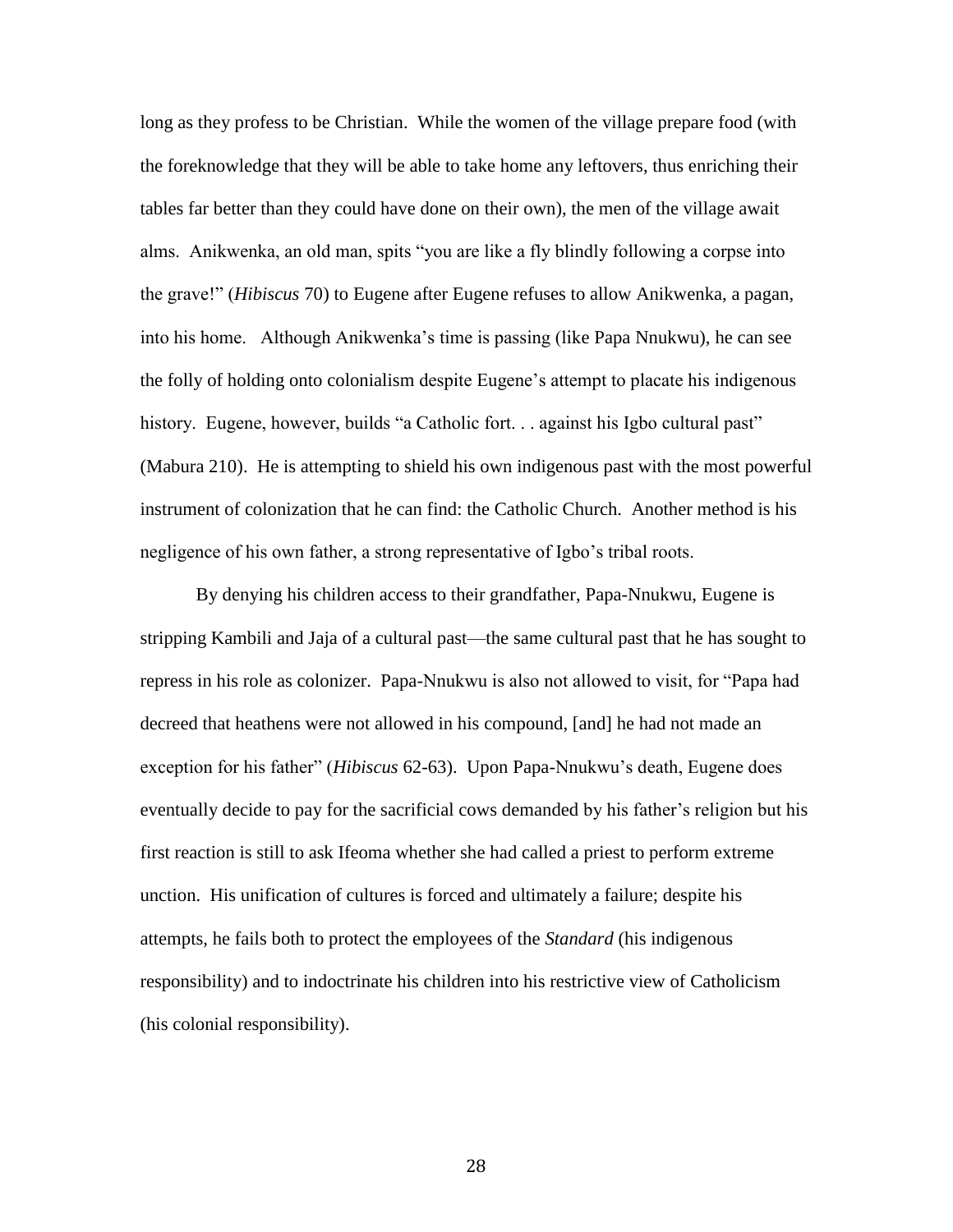Eugene also manifests colonization in subtle ways. For example, "he hardly spoke Igbo…he did not like us to speak it in public. We had to sound civilized in public, he told us; we had to speak English" (*Hibiscus* 13). What is interesting here is that to be "civilized," Eugene assumes that his family must speak English. This is an extension of the high culture/low culture dichotomy, for he does not even consider the fact that the Igbo have a civilization of their own. The only true culture is English culture. Eugene uses the supposed inferiority of indigenous languages to promote a colonial culture in the same way that "race. . . and even the construction of race itself as a biological and social reality, was of course used by Western Europeans to justify slavery and later to justify colonialism" (Adichie 43). Similarly, the Nigerian government did not accept that the Igbo people, through differences in religion, language, and culture, had a unique civilization; the government believed that Igboland belonged with the rest of Nigeria.

Eugene lives his life with the arrogance of a man whose power is certain, unchallenged and unending. His selfish arrogance is so extreme that Ifeoma considers him to be challenging the highest power that exists: "Eugene has to stop doing God's job," says Ifeoma; "God is big enough to do his own job" (*Hibiscus* 95). Jaja"s defiance of his father, therefore, is an assault not merely on the power of his father but also on the power of the ruling class. It is the defiance of the subjugated classes under the powers of colonialism. This defiance also challenges the underlying beliefs of the ruling class; that is, that they have a divine right or duty to be masters of other races. Therefore, Eugene has a difficult time accepting Jaja"s incipient adulthood and its concomitant self-rule, for Jaja"s independence (whether of thought or deed) questions Eugene"s divine right to rule. This is why "when Papa threw the missal at Jaja, it was not just the figurines that came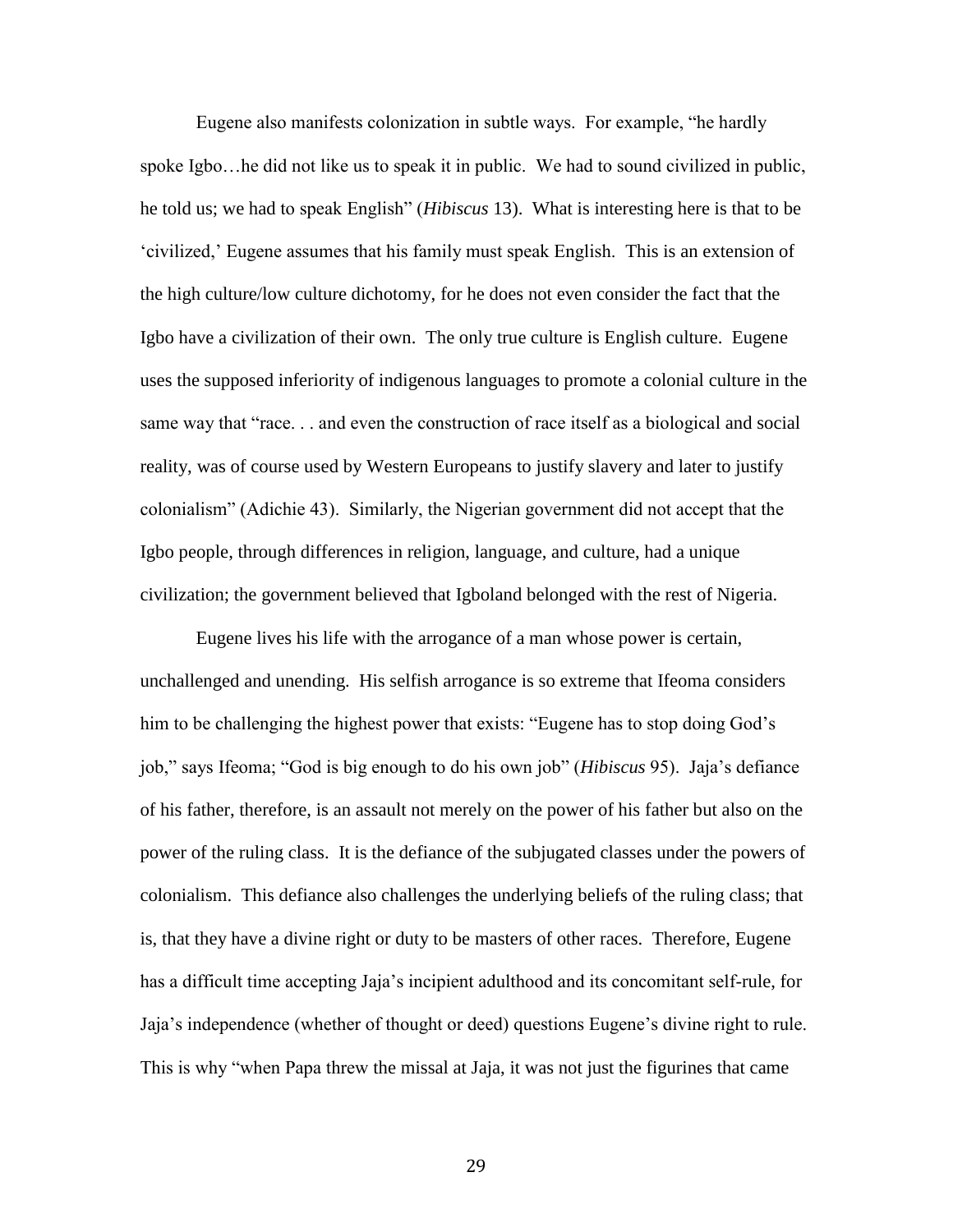tumbling down, it was everything" (*Hibiscus* 15). It was Eugene"s right to rule; it was Eugene"s unquestioned autonomy; it was the assumed inferiority of the subjugated that came crashing to the Earth.

Eugene catches Jaja and Kambili looking at the painting of Papa-Nnukwu that was created by Amadi; the painting represents a link to their native culture, their history (both Igbo and familial), and their extended family. Naturally, as colonizer, Eugene is infuriated. To Eugene, the painting is treasonous. It represents a toehold held by a culture and a religion that he is trying to repress. It also represents the ideology of Ifeoma"s family, an ideology which values personal expression and individual liberty both of which threaten Eugene"s home rule. However, Kambili does not regret that she brought home the painting. She is, perhaps, not even regretful of its discovery and subsequent destruction. Kambili seems to be resigned to the chain of events following the discovery of the painting. She wonders if "perhaps it was what we wanted to happen, Jaja and I, without being aware of it. Perhaps we all changed after Nsukka—even Papa—and things were destined to not be the same, to not be in their original order" (*Hibiscus* 209). The original order, of course, passed away with Papa-Nnukwu; however, to Kambili, who knew of no other style of rule than fascism before her visit to Nsukka, Eugene represented the original order. After being given a taste of democracy, there is no way the children can let their father"s abuse of his power stand. Things necessarily must come to a head, as the children must decide whether to reintegrate into the repressive lifestyle or to seek their own independent identities.

Eugene"s downfall begins before his physical death. The murder of Ade Coker provides a devastating blow, for Eugene realizes that his power is not all reaching. The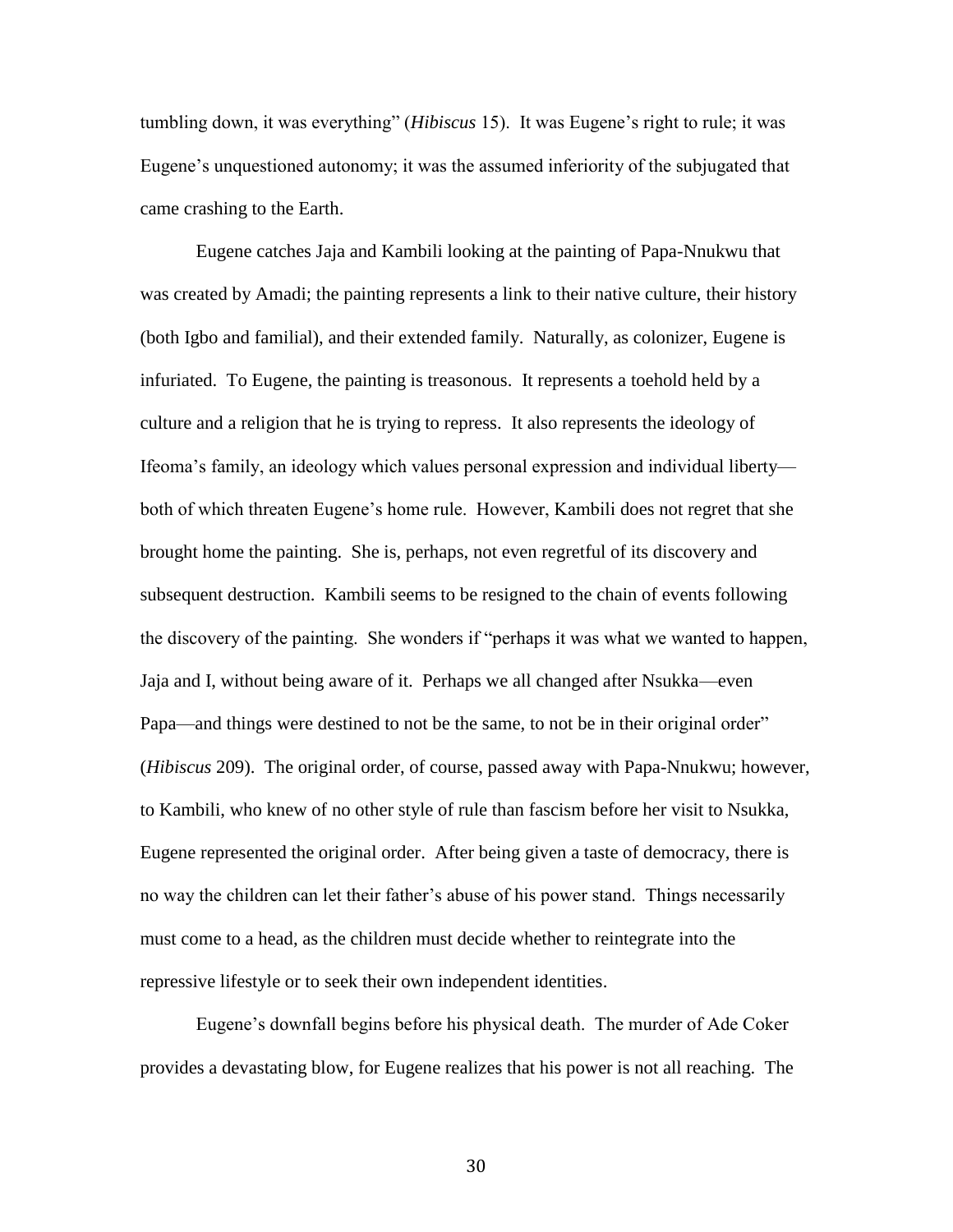colonizing forces are faltering in the face of an indigenous population that wishes to be independent. When Eugene hears of Ade Coker"s death, his reaction is one of the turning points for Kambili. She sees him "crumpled on a sofa in the living room, sobbing. He seemed so small. Papa who was so tall that he sometimes lowered his head to get through doorways. . . now he seemed small" (*Hibiscus* 206-7). Kambili"s impression of her father had been, until this time, exaggerated. She exaggerated his powers and his abilities; the image of a man who is too tall for doorways is reminiscent of a small child"s perception of any impressive adult. Now that she has seen some of the truth, however, and Eugene has admitted to himself that he is not omnipotent, he is reduced to what he actually is—in Kambili's eyes as well as his own.

Eugene"s death is an allegory for the end of colonization in Nigerian history. He is poisoned, a violent and actively created death, as is the death that occurs to overthrown governments. Of further significance is the fact that Eugene is poisoned by his wife, Beatrice. A woman who, through silence, acquiesced to the abuse taking place in her own home, Beatrice appears on the surface to be the ideal colonized person. However, the depth to which Beatrice accepts her role as colonized comes into question. She finally ends Eugene"s tyranny after a brutal beating which causes a miscarriage (although the novel suggests that this has happened before). Her actions therefore indicate that Beatrice is taking a stand to protect the children of Nigeria—to end, as it were, colonial rule. Poisoning is also a tool of assassination, further indicating that Beatrice represents the dissent of a conquered people.

Eugene's death brings an end to the tyrannical rule in his own home, an act that is reflected in the death of the Big Oga, which "is revealed as the ending point of Nigeria"s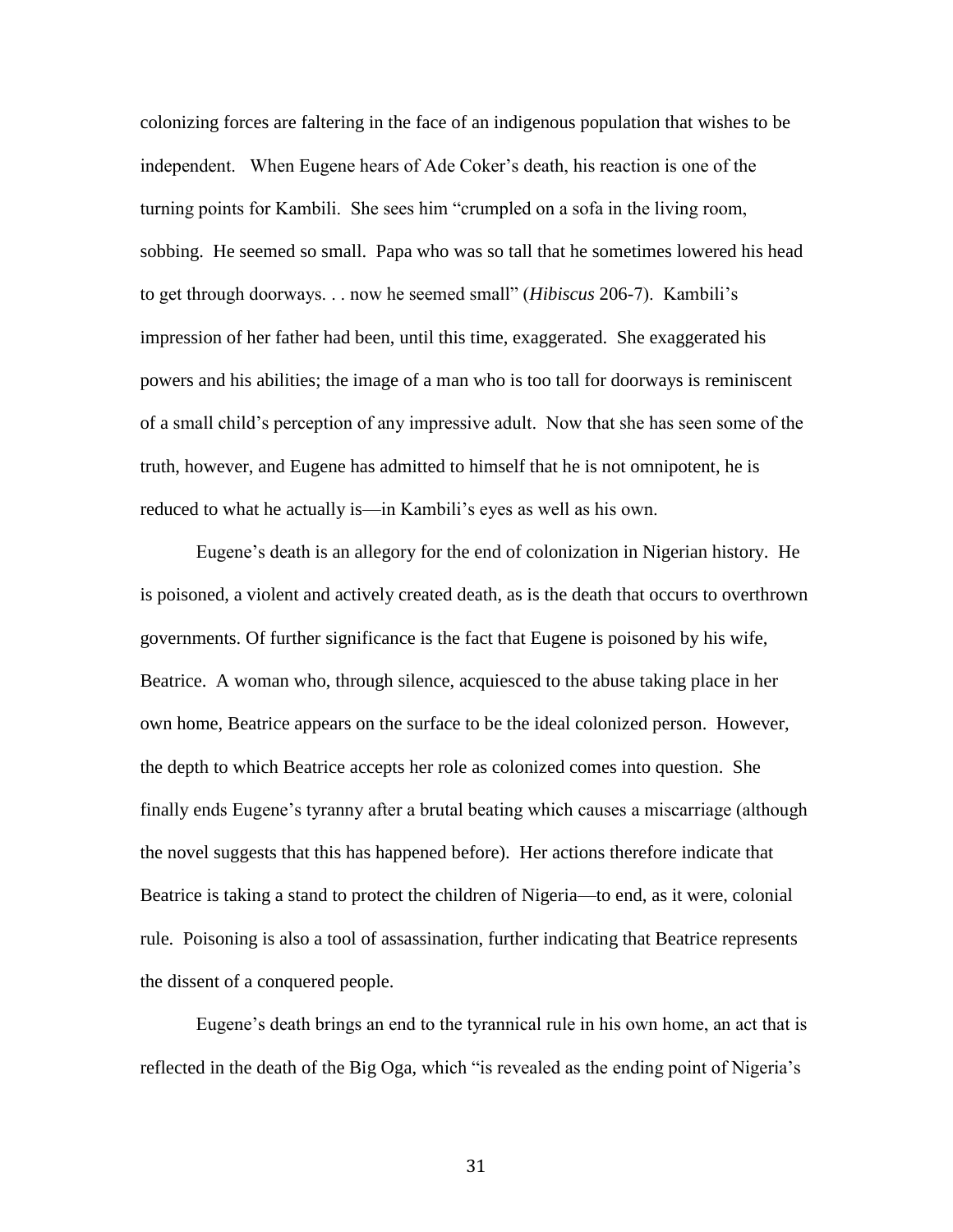military rule. His death and the death of Uncle Eugene bring in a new hope, a dawn, to the polity" (Oha 203). It is no coincidence that the two deaths occur almost concurrently within the novel. Governmental transitions are by nature a type of upheaval, and this upheaval is not the less dramatic for happening on a smaller scale. The household is certainly changed in a vast way.

Eugene is not merely a colonizing figure but also the ultimate figure of authority; rebelling against his rule is unthinkable for Kambili, who had never known her own autonomy. Eugene acts almost in the capacity of a feudal king, whose law is absolute and whose reign, at least in Kambili"s eyes, is both immutable and eternal. Kambili never considers that a change in regime will come. She never considers "the possibility that Papa would die, that Papa could die. . .he had seemed immortal" (*Hibiscus* 287). When Eugene is killed, Kambili finds herself without a guiding force, notwithstanding the minor rebellions she entertains concerning Papa-Nnukwu. Even these rebellions were an attempt to grasp at an external leadership, for Papa-Nnukwu himself represents a regime, although one that been thwarted by the forces of colonization that Eugene himself personifies. These forces are quite European in nature; "most of the wars of European colonial expansion, from 1500 to 1950, can be seen as wars of coercive regime change" (Orend 190). Eugene's authority and social standing represent the regime change of imperialism; Eugene"s murder represents another sudden regime change, this one the overthrow of colonizing powers. Eugene"s death is, at heart, militaristic: the old guard falls to the new guard in a violent coup.

Like colonial rule, Eugene must pass. He is the literal father of Kambili and Jaja, as colonial rule was the parent of post-colonial society, but he can no longer flourish.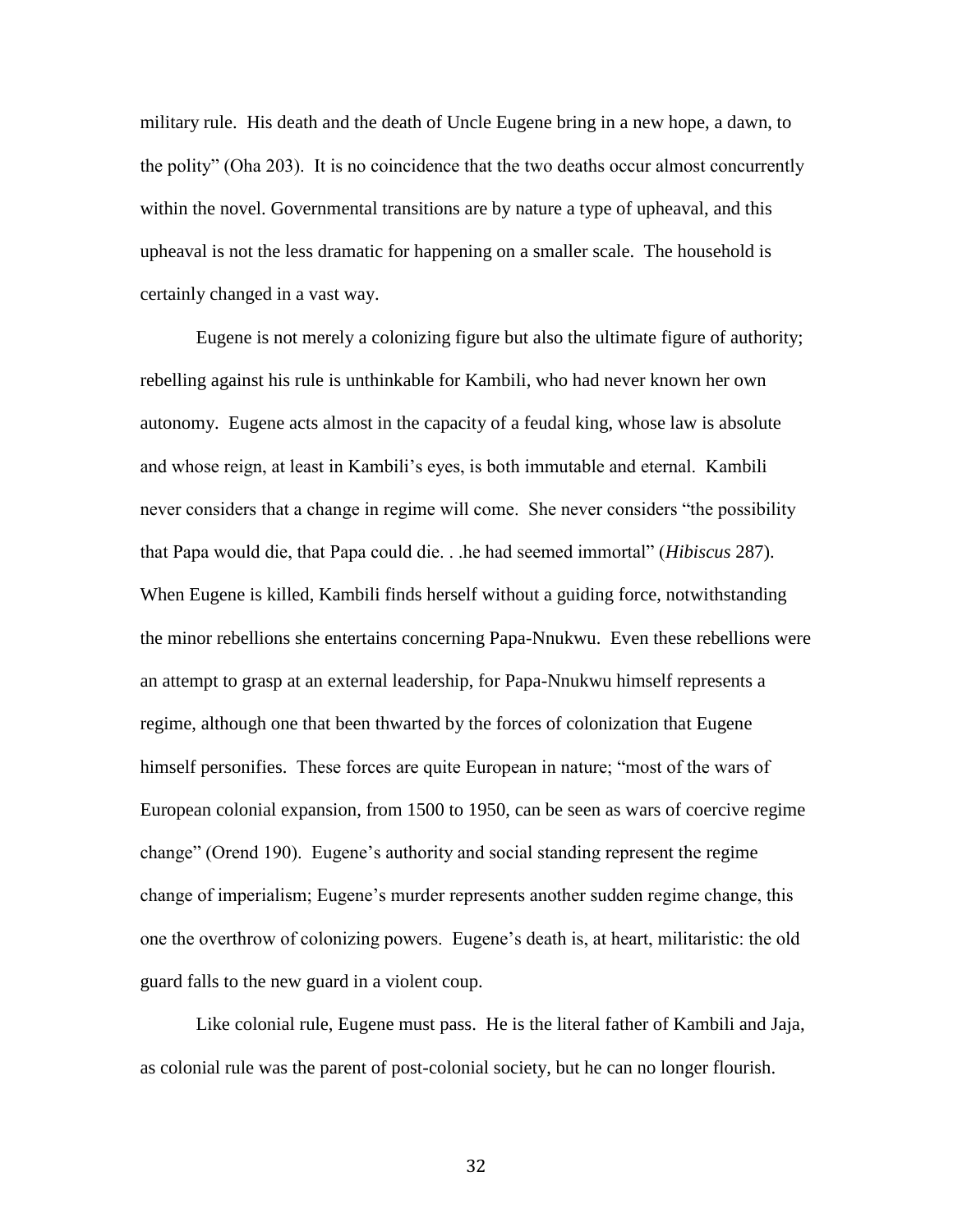New generations are rising who have never experienced pre-colonial life, so they have nothing but their own experiences against which to judge the current regime. Eugene was poisoned by his wife, a woman who consented by silence. Beatrice forever changes the landscape of her household (as the Nigerian political landscape is changed with the withdrawal of British colonial forces). Although Beatrice does not present any alternate paths for Nigeria, she does clear the way for a new regime to rise. Jaja and Kambili (and by extension ascending Nigeria) will clean up after the old regime for years to come, even as they work to determine their own identities.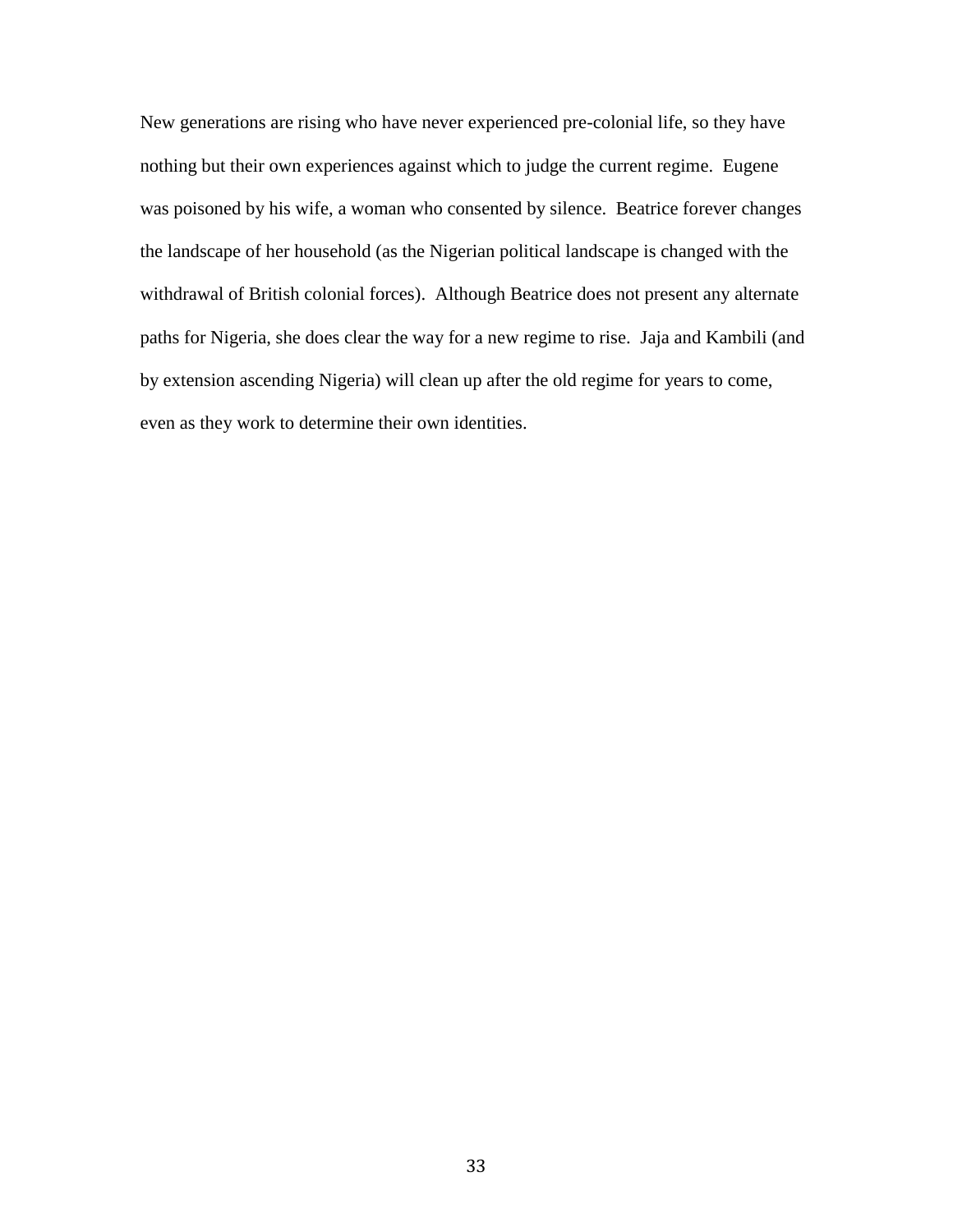#### CHAPTER 4

#### NIGERIA-THAT-COULD-BE: FATHER AMADI AND UNIFICATION

When discussing the potential identities of Nigeria, recognizing the cultural history and current regime are only part of the equation. Identities are also formed upon hopes and goals for the future and continue to be shaped as these potential futures come—or do not come—to pass. Two potential futures of Nigeria are embodied in Father Amadi and Aunty Ifeoma. Both of these characters are surrogate father figures whose influence expands the farther Kambili and Jaja get from Eugene; however, both of these characters ultimately leave Nigeria, indicating that the futures they represent cannot come to pass.

Whereas Eugene is Nigeria-that-is, representing the failed goals of colonizing Europe, Father Amadi is one of the imagined futures of Nigeria, representative of the ideal of Nigerian unification. More interested in people than power, he has successfully blended the colonizing culture with the indigenous one. The bulk of Nigerian Catholics reside in Igboland, and Father Amadi is the ideal Nigerian Catholic. His songs of praise are sung both in English and Igbo, and he is far less bound to European Catholic tradition than Eugene.

Although Kambili could sense that life with her father—symbolizing life in Nigeria under the current regime—was not the way life was supposed to be, devoid of both joy and spontaneity, she does not begin to understand this consciously until her stay in Nsukka, where Kambili meets Father Amadi. At first, Kambili is unable to socialize with Father Amadi; she has been raised in an environment that makes her place in the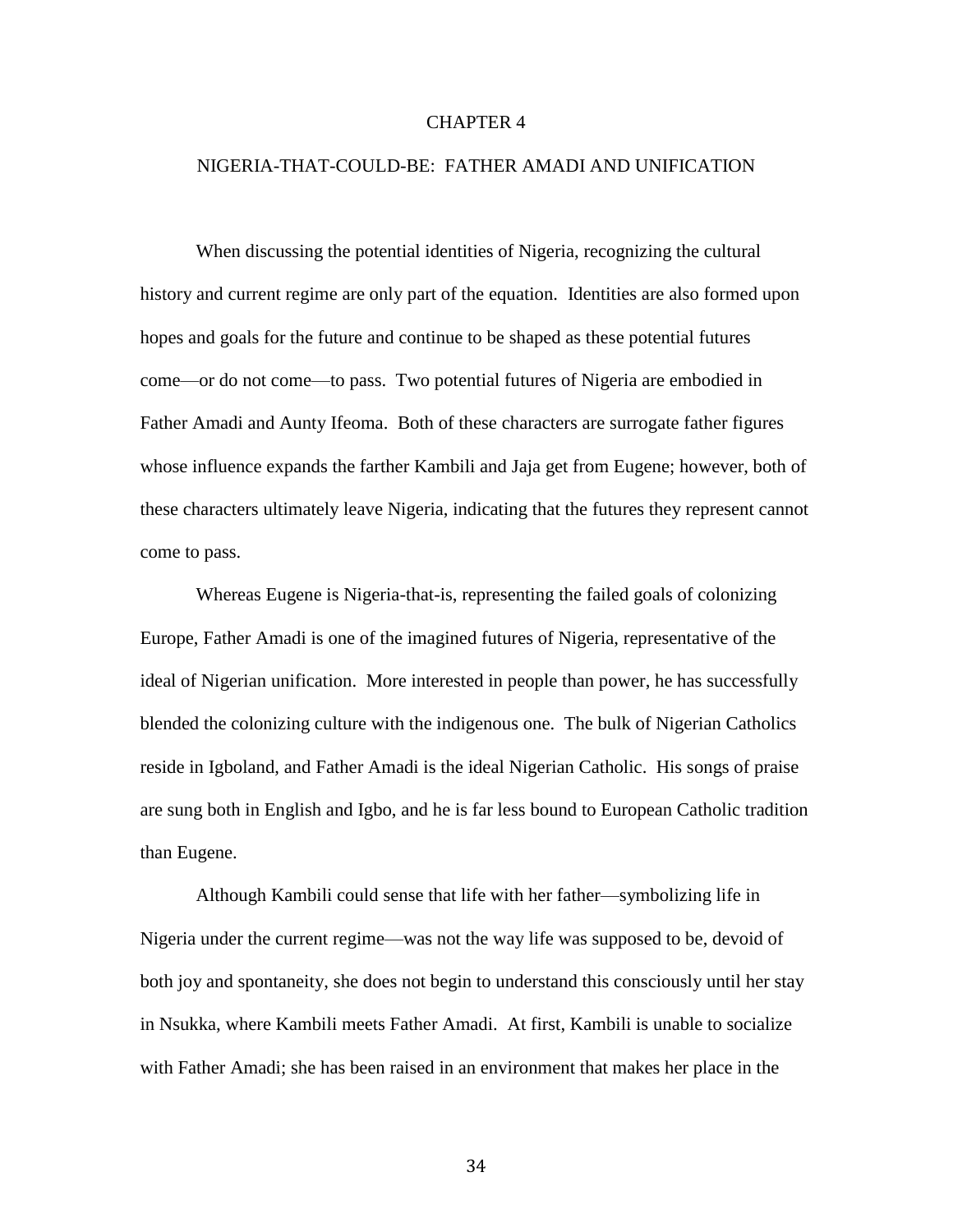Church abundantly clear, but Father Amadi wishes to make Kambili a participant in her religion rather than as a passive recipient. Through unceasing effort, Father Amadi is able to draw Kambili out of her shell. She becomes taken with him as he triggers some sort of fantasy response, behaving as though the life Father Amadi represents is her actual reality. Father Amadi eclipses the current regime, represented by the leaders of the church, in authority. Like the other church leaders, Father Amadi is a figure of authority, yet he is a figure that rules through love rather than coercion. In this respect, he represents the Nigeria that should exist—Nigeria as it would be if the leaders were more perfect and showed more humanitarianism to the people. Kambili, being a child (and perfectly representing the third-generation citizens of post-Biafra Nigeria who cannot conceive of different rule, having never known any other), has difficulty responding to Father Amadi; under his aegis at confession, she finds it difficult "to feel penitent now. . .guilty instead because [she] could not focus on [her] sins, could not think of anything except how near he was" (*Hibiscus* 175). Despite her confusion, Kambili senses that Father Amadi represents the way that life is supposed to be, although she does not have conscious understanding of this but rather a vague, unidentified dissatisfaction with her father's rule.

Father Amadi, unlike Eugene, does not communicate entirely in English. He is not, then, a strict representative of the colonizing culture, but rather represents the blending of the two cultures in a harmonious way. After all, once a new culture has been introduced, it cannot be completely removed, just as experiences, once lived, cannot be fully erased from memory, although they can be deeply buried. Even traumatic memories are seldom simply forgotten. According to researcher Richard McNally,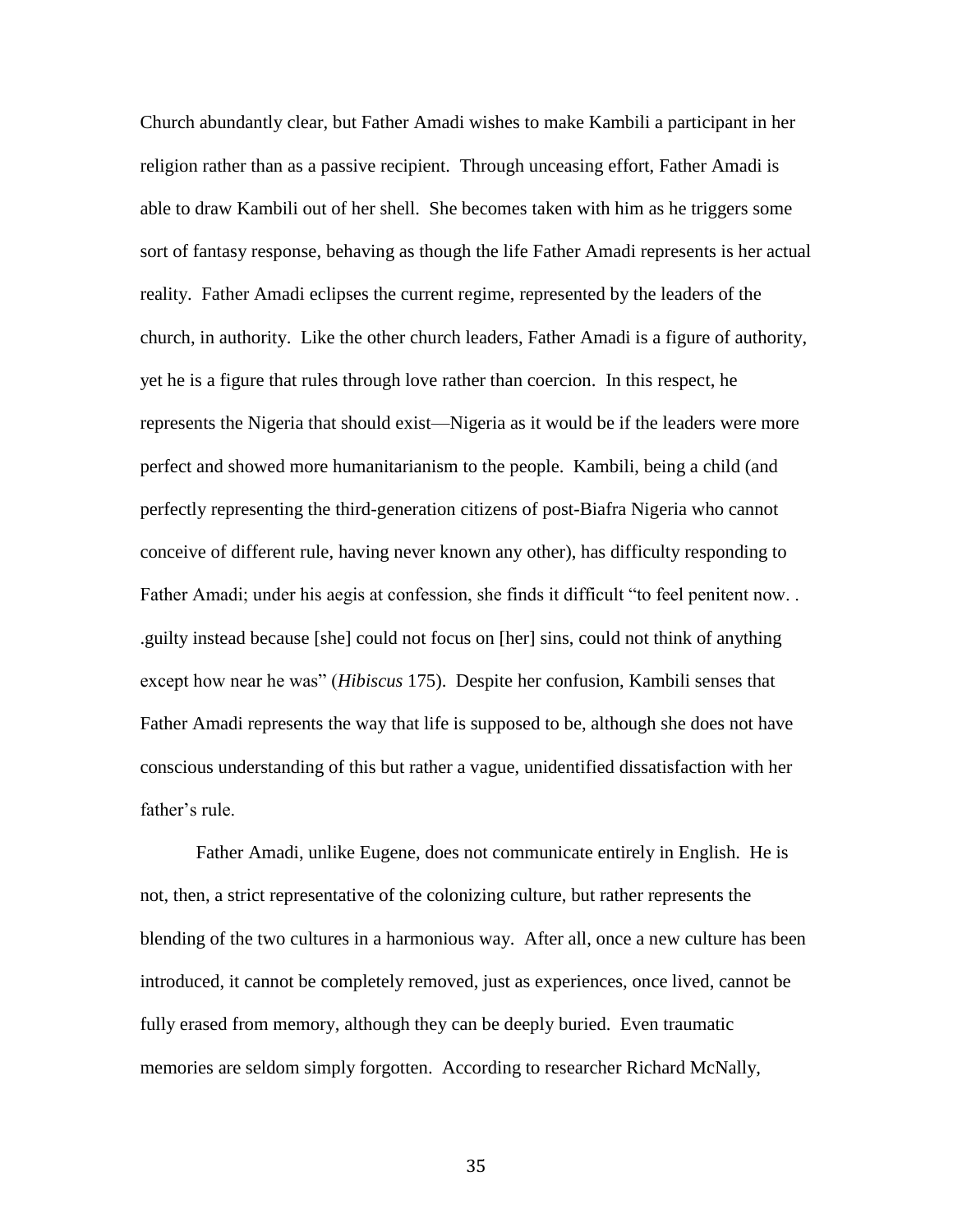"psychogenic amnesia is caused by events whose psychological or emotional meaning produces memory loss without damaging the brain. . . psychogenic amnesia is extremely rare" (186). The only way for a nation to forget either an indigenous or imperialist culture is to introduce trauma at such a level that would cause irreparable damage which would lead to the nation not existing at all, either through destruction of national heritage or through the populace itself. Similarly, a native culture can never be completely suppressed, regardless of the violence or virulence of the attempt by imperialist forces. Eugene, the colonizer, does not understand this and fights to convert his land completely. Father Amadi, on the other hand, welcomes and embraces the marriage of the cultures, taking what he will from each. Kambili, having been raised entirely in the colonizing culture, "did not fully comprehend [Amadi"s] English-laced Igbo sentences at dinner because [her] ears followed the sound and not the sense of his speech" (*Hibiscus* 135). She has this same trouble when he sings praise songs in his native tongue, for she is so unfamiliar with the practice that Igbo seems to her a foreign tongue. Eugene had succeeded in suppressing the indigenous Igbo culture in his home, but Father Amadi is now bringing in unification forces to challenge Kambili"s upbringing.

Hearing Father Amadi sing the Igbo songs of praise that have been banned from her home, Kambili initially has to fight against the indoctrination that has taught her that the only correct way to live is the way of the colonizer. However, thanks to Father Amadi, Kambili does not feel ashamed to be communicating with God in her native tongue (despite the years Eugene has spent adapting and translating his very thoughts into English). Rather, for the first time in her life, Kambili feels "that [she is] at home, that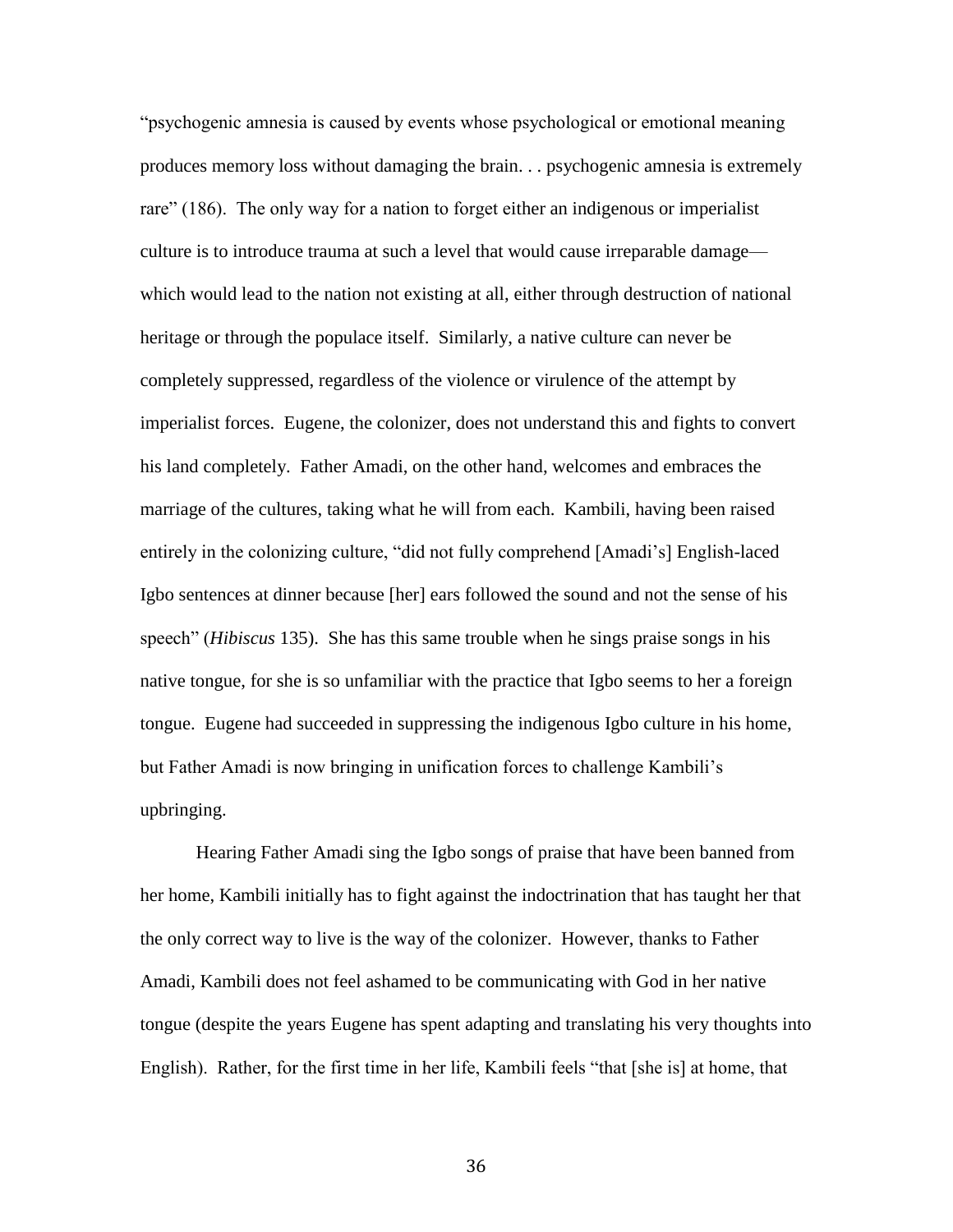[she is] where [she] had been meant to be for a long time" (*Hibiscus* 179). This postcolonial worldview, that cultures can blend and that a native culture is as good as an imported, European one, is remarkable in someone so young as Kambili. It is inspired by Father Amadi, the vision of what life could be in the most perfect of Nigerian futures.

During Kambili's first outing at the stadium with Father Amadi, she feels selfconscious but also immensely happy that she is able to spend time with him. When he runs away from Kambili and tries to coax her into following him, "Father Amadi was like blue wind, elusive" (176). Kambili feels that, even should she give in to Father Amadi"s desires and chase him onto the field, even should she stretch her legs and run free, she will not be able to catch him. Father Amadi represents a dream future of Nigeria. He is the perfect blending of cultures, of the colonizer and the colonized, retaining the best of both worlds. However, this is not the way that national identities are formed. It is never a perfect, peaceful transition, although that is always the hope; peace is always elusive.

Father Amadi"s religion is filled with a wondrous joy that transcends the rules and dictates of the Catholic Church. The Church that Eugene legitimizes is highly European and, however tacitly, seeks to repress any ritual that might endorse the native pagan religion. Further, Eugene"s Church seeks to reinforce the colonizing rule by eliminating all native practices. The end result of Eugene"s rule is that the Church—the model for paternalistic authority, from nuclear family unit to the ultimate leadership of God—is devoid of life in its quest to maintain control. Whereas Father Amadi"s religion is full of joy, Eugene's religion is morose; Kambili "never smiled after we said the rosary back home. None of us did" (*Hibiscus* 169). All that Kambili has hitherto known is fear and restriction, and she reacts strongly to the promise of a better world that Father Amadi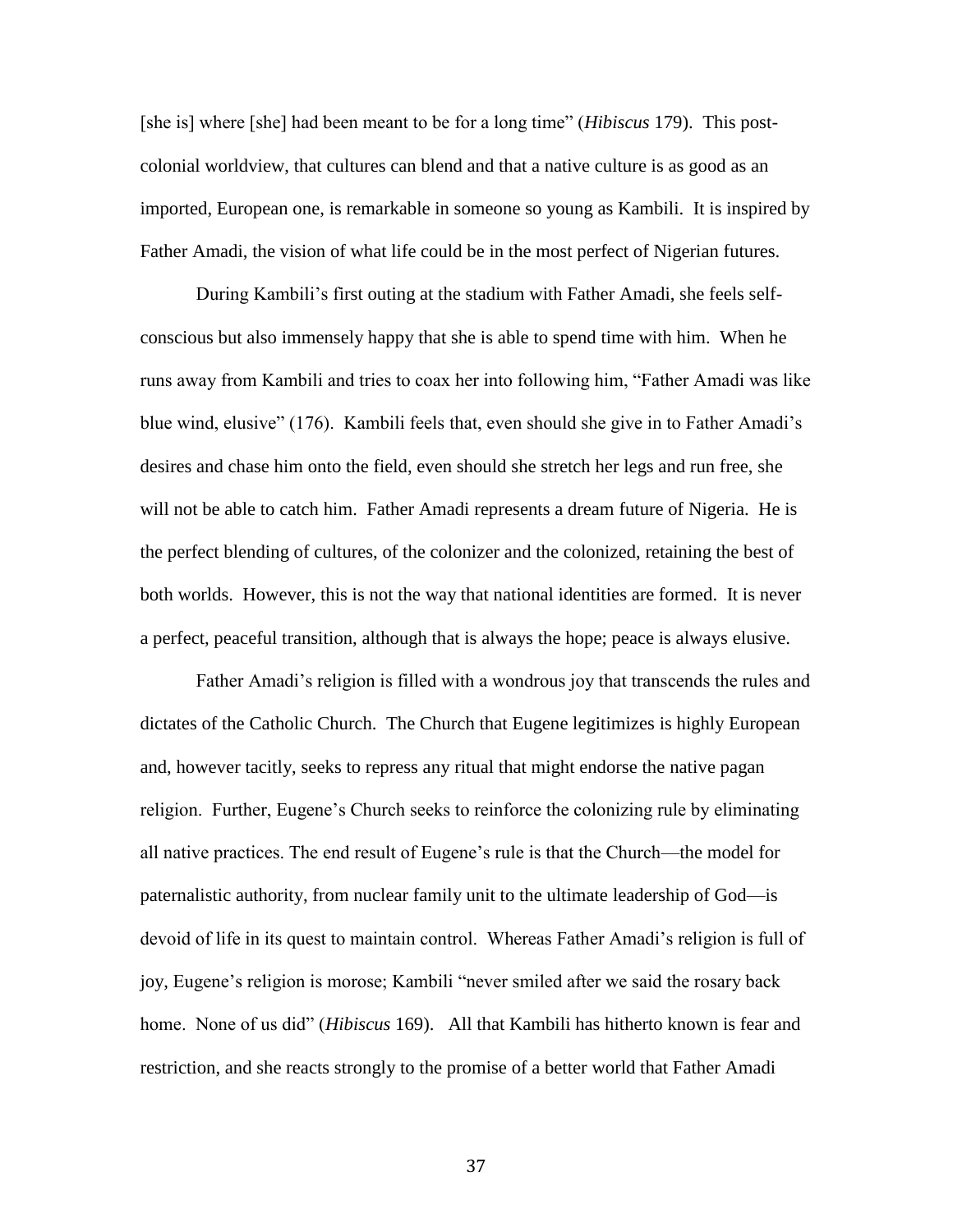offers. When Kambili considers Father Amadi (who is rapidly becoming a target for her burgeoning feelings of love), she is filled "with a fierce, unreasonable sadness [to think of] how Father Amadi"s smooth skin would not be passed on to a child, how his square shoulders would not balance the legs of his toddler who wanted to touch the ceiling fan" (*Hibiscus* 180). Couched in the symbolic abstinence of Catholic priests, Father Amadi"s future is one of fruitlessness. As priests cannot father children, Father Amadi's legacy unified, peaceful Nigeria—is destined to remain unfulfilled, something that Kambili instinctively understands. She begins to spend as much time with him as she is able, as though she is trying to imbibe through her very skin the elusive future that Father Amadi represents.

Father Amadi, in his representation of the perfect post-colonial Nigerian society, is a source of confusion for Kambili. She has hitherto only experienced life under the rule of her father, Eugene, a symbol of colonialist power. Eugene"s place of importance in the Catholic Church has ensured that Kambili associates religion and God with colonialism. When she is confronted with Father Amadi, "the young visiting priest who had broken into song in the middle of his sermon, whom Papa had said [they] had to pray for because people like him were trouble for the church" (*Hibiscus* 136), she is suddenly confronted with an alternate to the life she has always known. The Church has presented her with a Europeanized, colonialist version of God, and Father Amadi now presents Kambili with another version. She "could not reconcile the blond Christ hanging on the burnished cross in St Agnes and the sting-scarred legs of those boys" (*Hibiscus* 178) with whom Father Amadi played soccer. Here, Father Amadi is presenting Kambili with an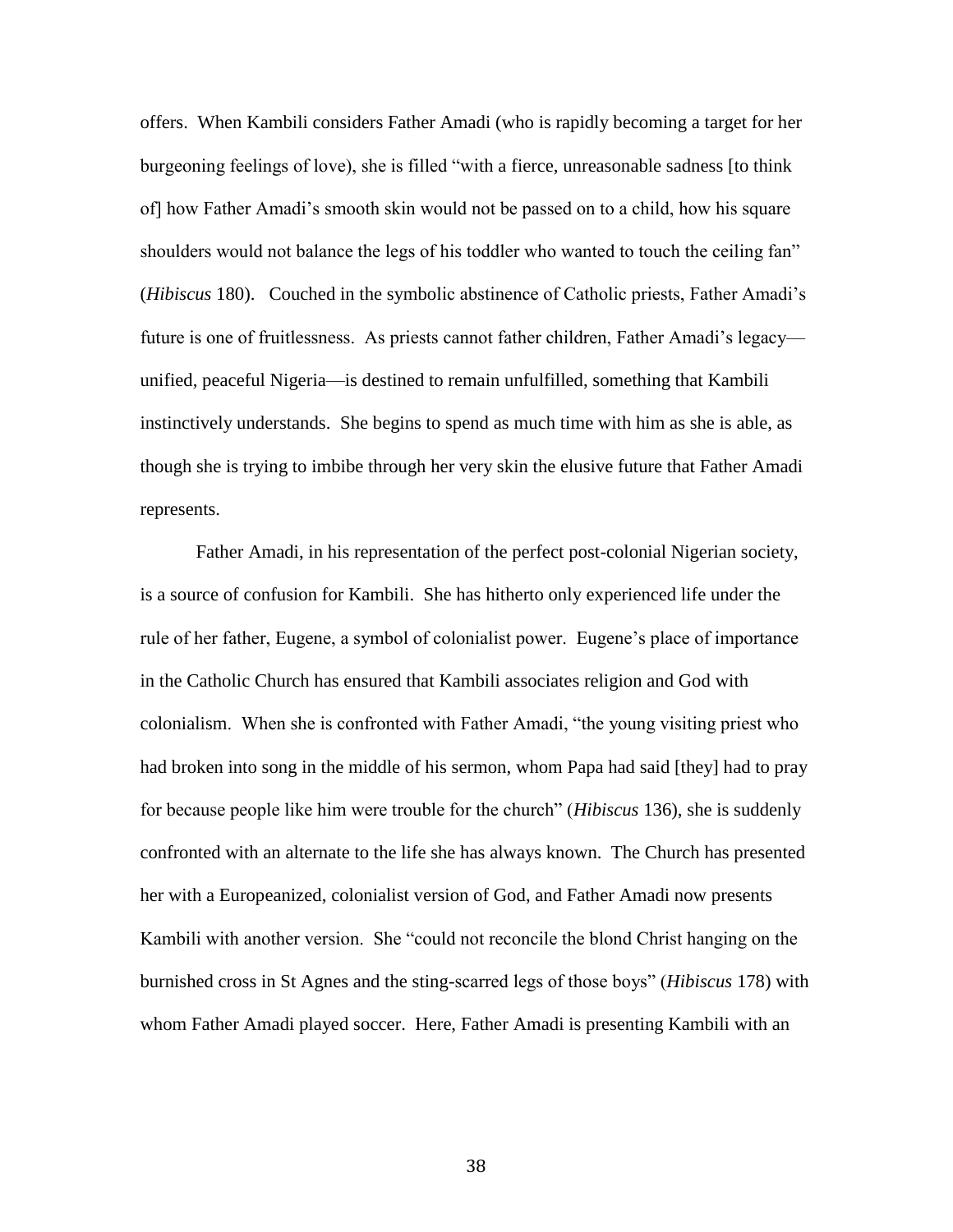alternative religion, one where she belongs as she is and is not dependent on her Anglicization.

The relationship between Kambili and Father Amadi becomes close rather quickly; it certainly pushes the boundaries of appropriateness. Although at the beginning Kambili "felt almost sacrilegious addressing this boyish man—in an open-neck T-shirt and jeans faded so much [she] could not tell if they had been black or dark blue—as Father" (*Hibiscus* 135), this awkwardness is more reflective of Kambili's opinions of the Church than it is her opinion of Father Amadi. In fact, Kambili finds herself inexorably drawn to Father Amadi; "even in the priestly garb, his loping, comfortable gait pulled [Kambili"s] eyes and held them" (*Hibiscus* 162). Kambili longs to find a place in Father Amadi"s world. However, she finds herself unable to converse freely with him. Kambili is so indoctrinated in her father"s brand of Christianity (and way of life) that she cannot mold herself to Father Amadi"s way of living. However, she can sense the beauty and acceptance of Father Amadi, and can by extension sense the pure perfection of the life that he represents. Father Amadi represents a society that embraces the colonial culture and the indigenous culture equally. It is a culture that embraces all people, rather than casting off those who do not fit the stringent rules it has arbitrarily chosen. Kambili so longs to belong to this world that she "was grateful that he had said [her] name, that he remembered [her] name" (*Hibiscus* 164). The simple act of recognizing Kambili includes her in Nigeria's perfect future.

However, Father Amadi knows that his perfect, inclusive future is something that can exist only in hopeful dreams. The road to peace is difficult at best, and post-Biafra Nigeria could hardly be considered ideal conditions. He is forced to leave for Europe.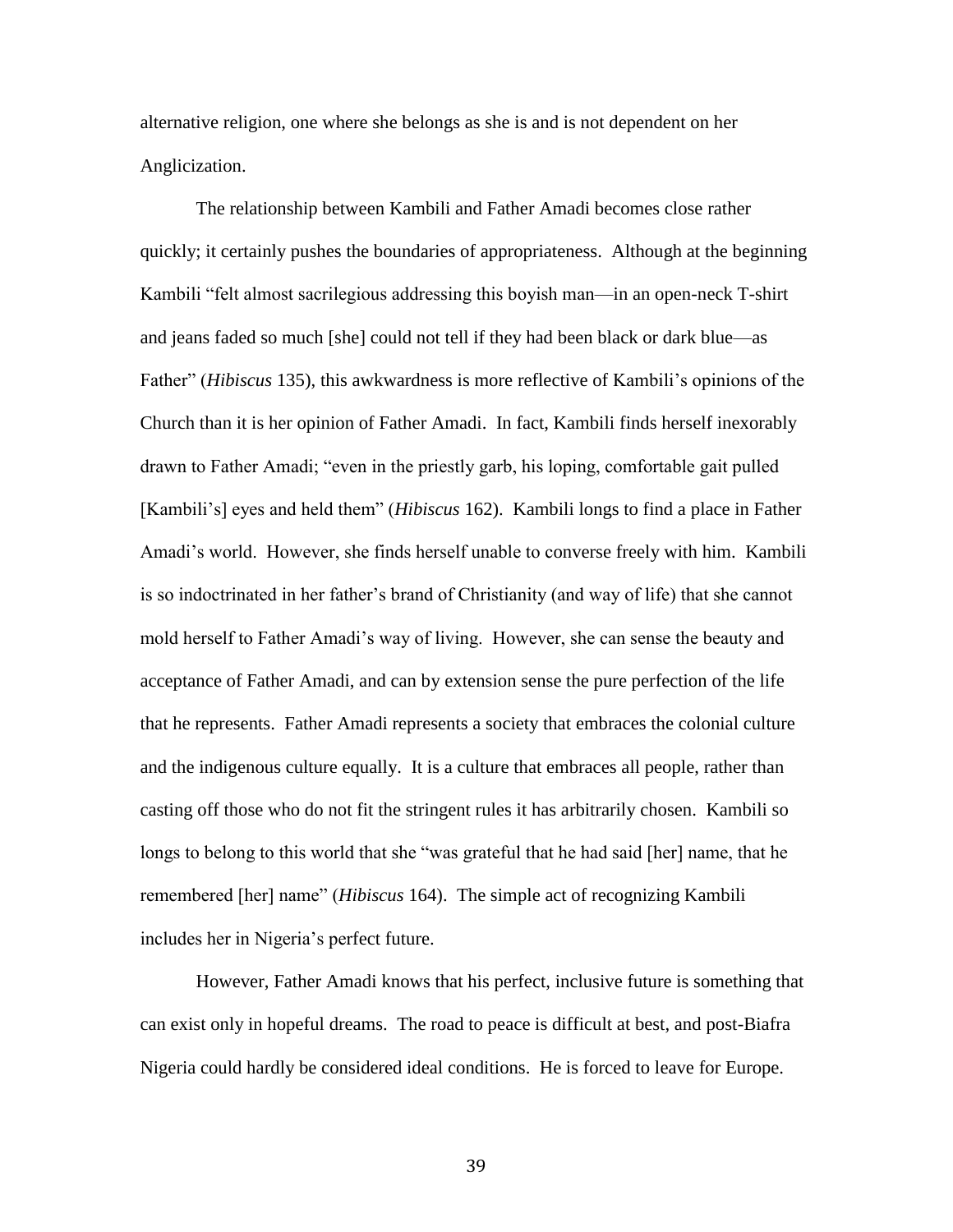However, Father Amadi wishes while he can to include Kambili as much as Kambili wishes to be included. Father Amadi"s behavior is so marked that those around him believe him to be in love with her; Amadi himself tells Kambili that he "wanted to take [her]. And after that first day, [he] wanted to take [her] with [him] everyday" (*Hibiscus*  280). Father Amadi likes Kambili as much as she likes him. He sees her as the future of Nigeria. It is Kambili who represents the direction in which the country will go; naturally, Father Amadi desires that Nigeria follow the perfect imagined future that he himself symbolizes.

Had unification between the two cultures (English and Nigerian) been successful, English culture would have merged seamlessly with the native cultures in a peaceful way, creating a new hybrid culture. However, unification did not work; it was only partially accomplished, resulting in two separate Nigerias (North and South), and that much was only made possible through extensive violence and a high casualty rate. Although the ideal might have been the best possible outcome for post-colonial Nigeria, the ideal situation did not occur. Further, Christianity still remains something of an "Other" in Nigerian society. The earliest forms of religion in the region currently known as Nigeria were Islam and native religions; therefore, "Islam seems to have become rather domesticated in a way that Christianity has not: Christianity is still largely identified as a foreign religion and associated with the colonial power structure, while Islam has gained a Nigerian texture" (Ekeh 88). Although Father Amadi represents the best aspects of Catholicism (whereas Eugene often represents the worst, despite his fiscal generosity), Father Amadi will never be able to achieve the perfect unification of Christianity and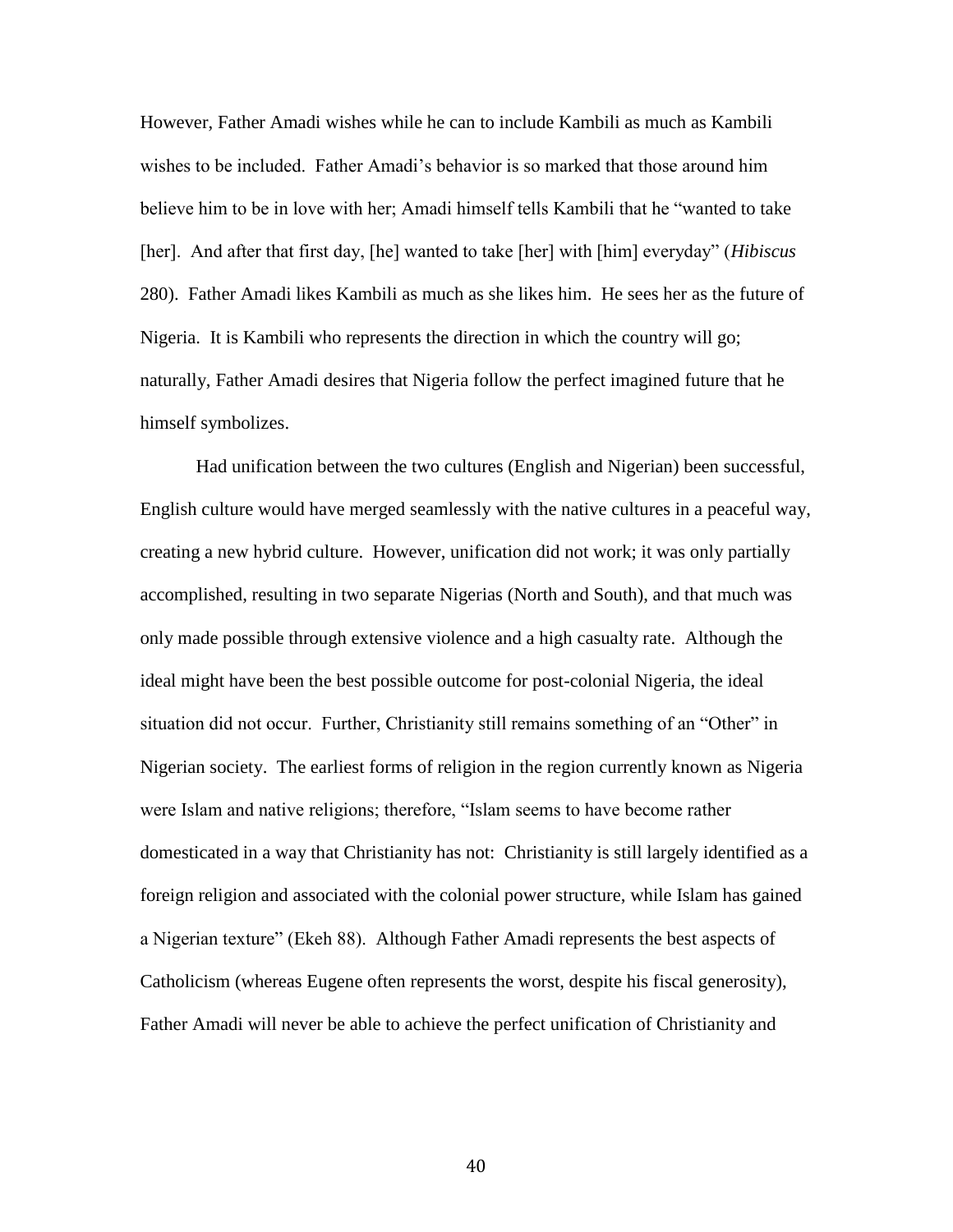native culture that he desires. He will always be perceived as colonizer, as outsider. Father Amadi cannot remain in Nigeria.

Father Amadi, rather than staying in Nigeria where he represents a bygone hope, is forced to move to Europe. Despite his good intentions, Father Amadi remains informed by the same colonizing forces as Eugene, so he also fails. Ironically, the colonizer has to return to the land of the colonizers. Although he does not return to England, the country that colonized Nigeria, he does go to Germany, which also maintained African colonies. This move takes place at the same time as the death of Eugene. Both colonizers are lost at the same moment in history. This moment allegorically represents the end of the Biafran conflict. It also represents the moment when Nigeria had to stand on its own, emerging into its own identity as an adolescent emerging into incipient adulthood. This transition does not take place overnight and is imperfect; Nigeria maintains loose bonds with England, and Kambili is still a child who needs a father figure.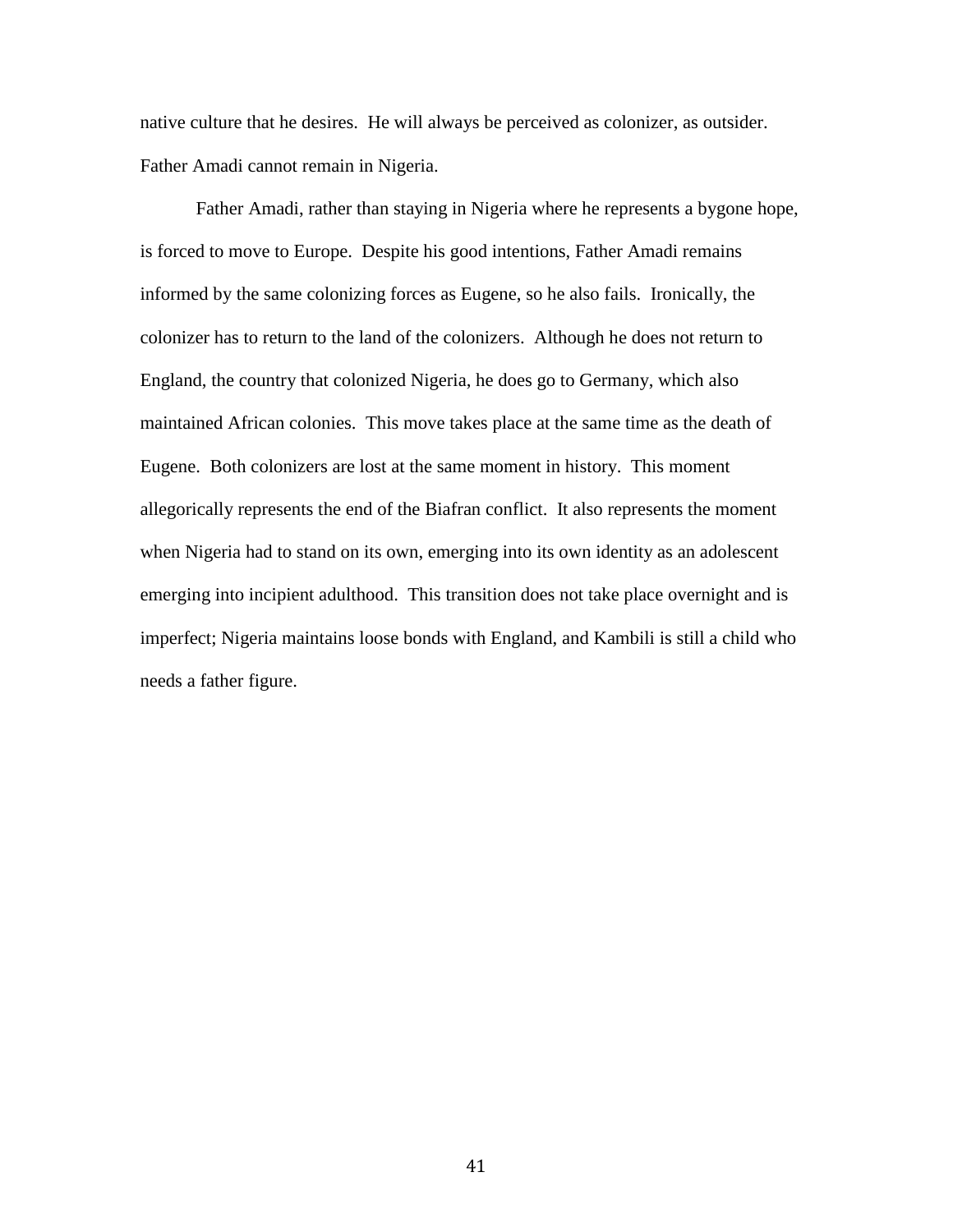#### CHAPTER 5

#### NIGERIA-THAT-COULD-BE: AUNTY IFEOMA AND DEMOCRATIZATION

Ifeoma, Eugene's sister, is his opposite in nearly every way. She allows a great deal of freedom for her children, in contrast to the tight rule Eugene maintains. Respectful of cultural tradition but not bound to it, and educated in Western thoughtforms, Ifeoma is representative of the democratic option for Nigeria"s imagined future. It is a future where all people, regardless of ethnic group, religion, or gender, are allowed to have a voice. Although Ifeoma and Eugene share the same blood, they represent wildly divergent styles of rulership: Eugene, the somewhat tyrannical imperialism; Ifeoma, the modern Western democracy.

To Kambili, Ifeoma is larger than life. In truth, she is a large woman, and "the wrapper that stopped above her calves would stop above the ankles of an average-size woman" (*Hibiscus* 278). In opposition to the quiet life that draws into itself and leaves empty spaces (the life embodied by Eugene and his family), Ifeoma expands, life and energy filling all available space. Additionally, Ifeoma is not a woman with power in the Church, as Eugene is such a man; rather, Ifeoma is a teacher, who is concerned not with forcing her viewpoints onto others but instead with teaching others to become actively engaged in forging their own viewpoints.

The visit to Nsukka marks Kambili's first experiences with the idea of democratic rule—the idea that Kambili herself is capable of making her own decisions and carving out her own identity. The contrast between Ifeoma"s world and Eugene"s world proves quite unsettling for Kambili, as the contrast between two governing systems proves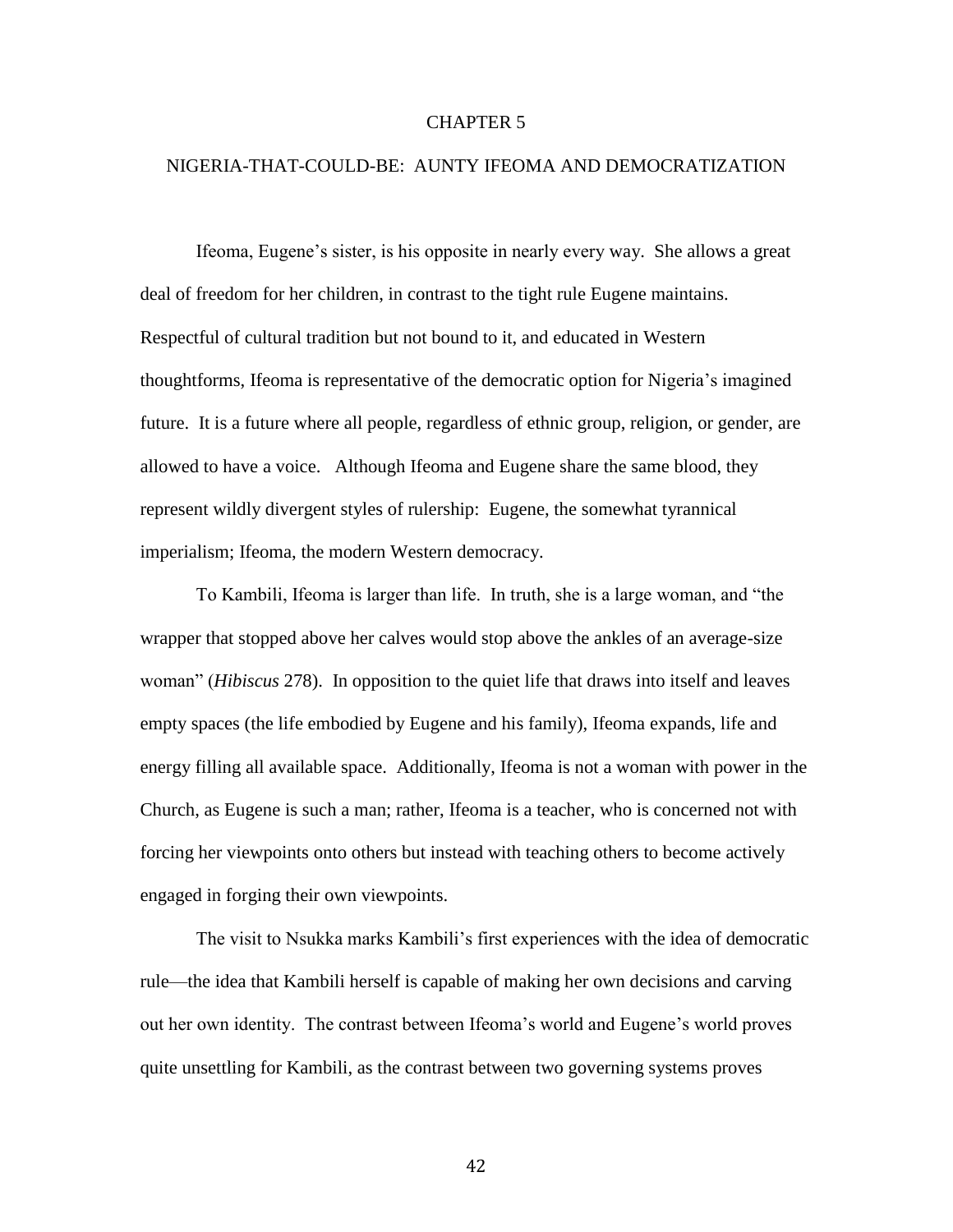unsettling and difficult for any emerging post-colonial society. Ifeoma"s home is crowded, both physically and intellectually. Not only are there many people living in a small space, but each of them fills that space with words, ideas, and the spark of burgeoning life. Contrasted with this, Kambili"s home "had too much empty space, too much wasted marble floor that gleamed from Sisi"s polishing and housed nothing. [The] ceilings were too high. [The] furniture was lifeless" (*Hibiscus* 192). Kambili"s home, the seat of Eugene"s colonization and his power, is not merely full of empty space but also full of wasted resources and completely devoid of the intellectual robustness that would destroy Eugene's regime—for this robustness is life, and human life always seeks improving change.

The way that Ifeoma raises her children is diametrically opposed to the way that Eugene raises his. Eugene raises his children on the principle of fear. They are able to achieve only what Eugene wants them to achieve, and then they only achieve because they are afraid of the consequences of failure. Kambili and Jaja do not nurse any ambitions of their own but are simply being made into machines. Ifeoma, on the other hand, allows her children to nurse ambitions and to make mistakes, for she believes that this is the only way that the children will grow. Her parenting philosophy is about "setting higher and higher jumps for them in the way she talked to them, in what she expected of them. She did it all the time believing they would scale the rod. And they did. It was different for Jaja and [Kambili]. [They] did not scale the rod because [they] believed [they] could, [they] scaled it because [they] were terrified that [they] couldn't" (*Hibiscus* 226). Kambili and Jaja"s reactions are typical for children in the type of household in which they live; "in their efforts to attempt to avoid further abuse and to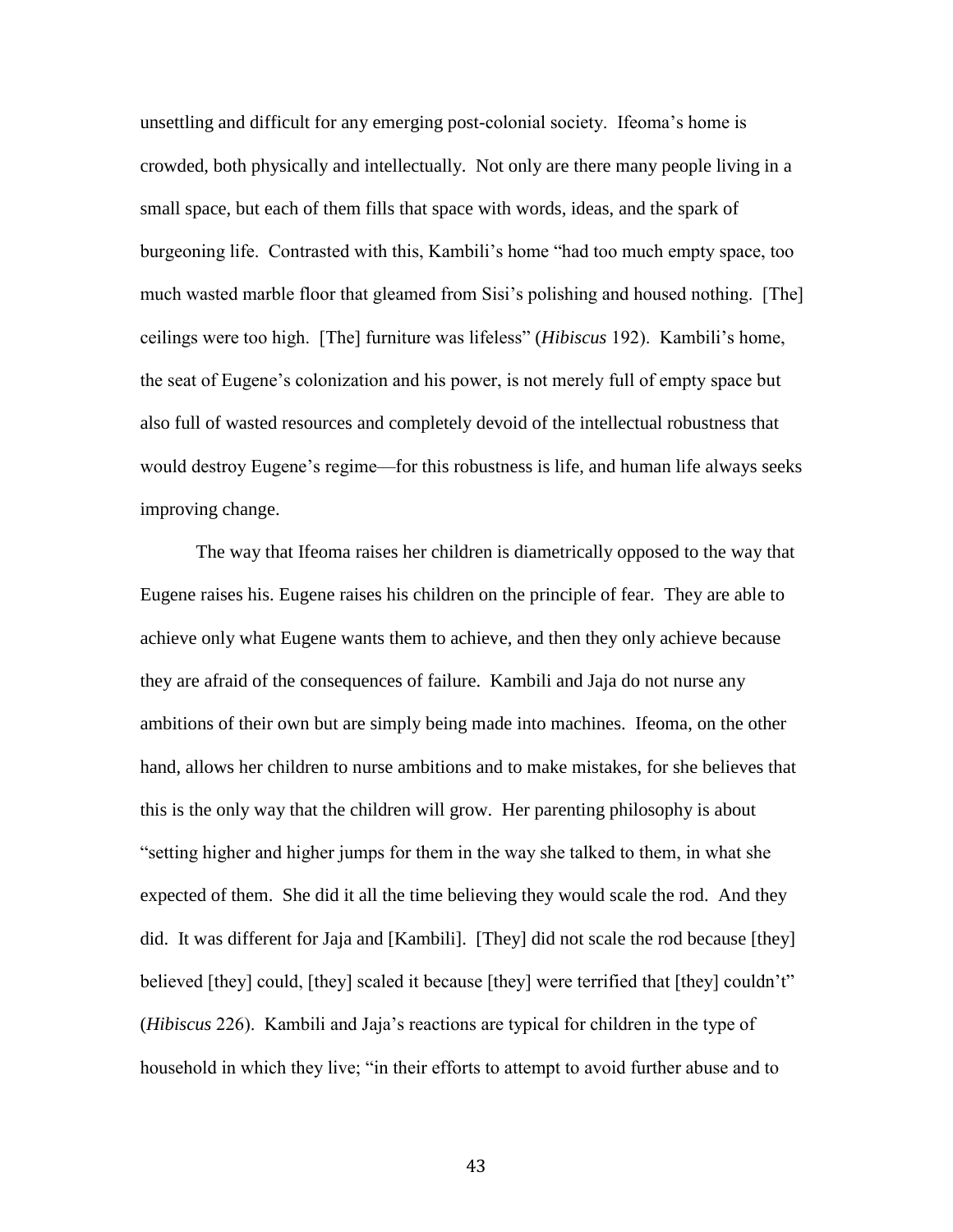please punitive parents who set harsh and often unattainable standards, many child victims of abuse strive to do better, to be perfect. However, such a strategy may backfire as they develop overidealized images that they cannot contain" (Harter 275). Eugene forces a high level of performance from his children with threat and severe physical punishment. Ifeoma, however, simply encourages her children, allowing them to perform to the fullness of their particular abilities and to discover their particular strengths. Aunty Ifeoma represents the possible future of Nigerian democracy. In this future, no child is bound by socioeconomic measures or questions of race or religion, at least in theory. Ifeoma"s is the future within which each Nigerian citizen has a voice as well as the freedoms that the polity of Western society considers a birthright.

Amaka, Ifeoma's daughter and Kambili's cousin, is an adolescent girl who embodies what Nigeria could become if it should follow a democratic path. Amaka listens to both Western and traditional Nigerian music, and she freely expresses her opinions. Sometimes this does lead to a sense of cruelty, as Amaka often ridicules Kambili for her reservedness; however, Ifeoma does not ignore this behavior but rather uses it as a teaching opportunity. On one such occasion, "Aunty Ifeoma"s eyes hardened—she was not looking at Amaka, she was looking at [Kambili]. "*O ginidi*, Kambili, have you no mouth? Talk back to her!" (*Hibiscus* 170). Ifeoma, in keeping with democratic tradition, believes that a nation cannot be strong unless each member of the society fully embraces and uses his or her talents and skills. In order for this to happen, all members of the society must feel essential—they must feel as though their contributions are important. The way Ifeoma inspires and teaches her children embodies Western ideas of civic pride and civic participation.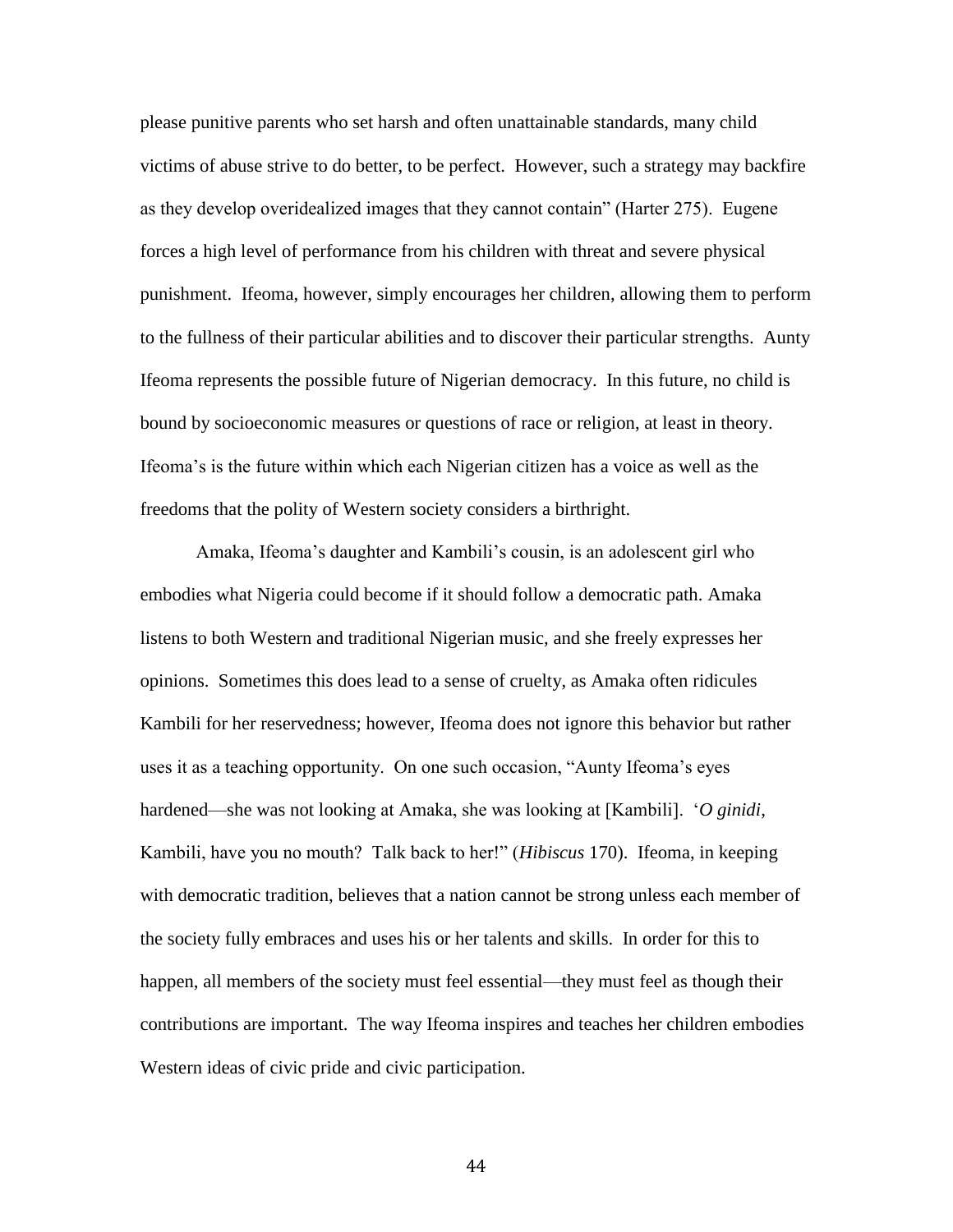The democracy espoused by Ifeoma extends not only to those who have the same beliefs (political or religious) but also to all members of the society; this includes those who are traditionalists, or who belong to an indigenous people that is ruled by a colonialist society. Whereas Eugene wants to eliminate his father"s influence from his children"s lives, considering him to be a backwards influence, Ifeoma embraces Papa-Nnukwu as "not a heathen but a traditionalist", and "sometimes what was different was just as good as what was familiar, that when Papa-Nnukwu did his itu-nzu, his declaration of innocence, in the morning, it was the same as [their] saying the rosary" (*Hibiscus* 166). Rather than wishing to suppress a culture that is passing into memory, Ifeoma wishes to learn from it. She does not attempt to revise history but seeks to create a cultural heritage that is inclusive of all members of a nation.

Ifeoma, as the spirit of democracy, is necessarily at odds with the ruling powers of Nigeria. In her life, these powers are embodied in the way the university at Nsukka, where she is a lecturer, is run by the fascist government. As Ifeoma is attempting to empower her students, to prepare them for the next generation of leadership, she is forced to live in increasing fear and under increasing threat. Ifeoma, however, refuses to bow to governmental pressure, for she is "not paid to be loyal. When [Ifeoma] speak[s] the truth, it becomes disloyalty. . .when do we speak out, eh? When soldiers are appointed lecturers and students attend lectures with guns to their heads? When do we speak out?" (*Hibiscus* 222-3). Ifeoma is the spirit of revolution, and as all people who are revolutionaries, refuses to regress into the past or the dying present.

However, like Father Amadi, Ifeoma cannot remain in Nigeria. Like the perfect post-colonial future that Amadi represents, Ifeoma"s Western democracy has no place in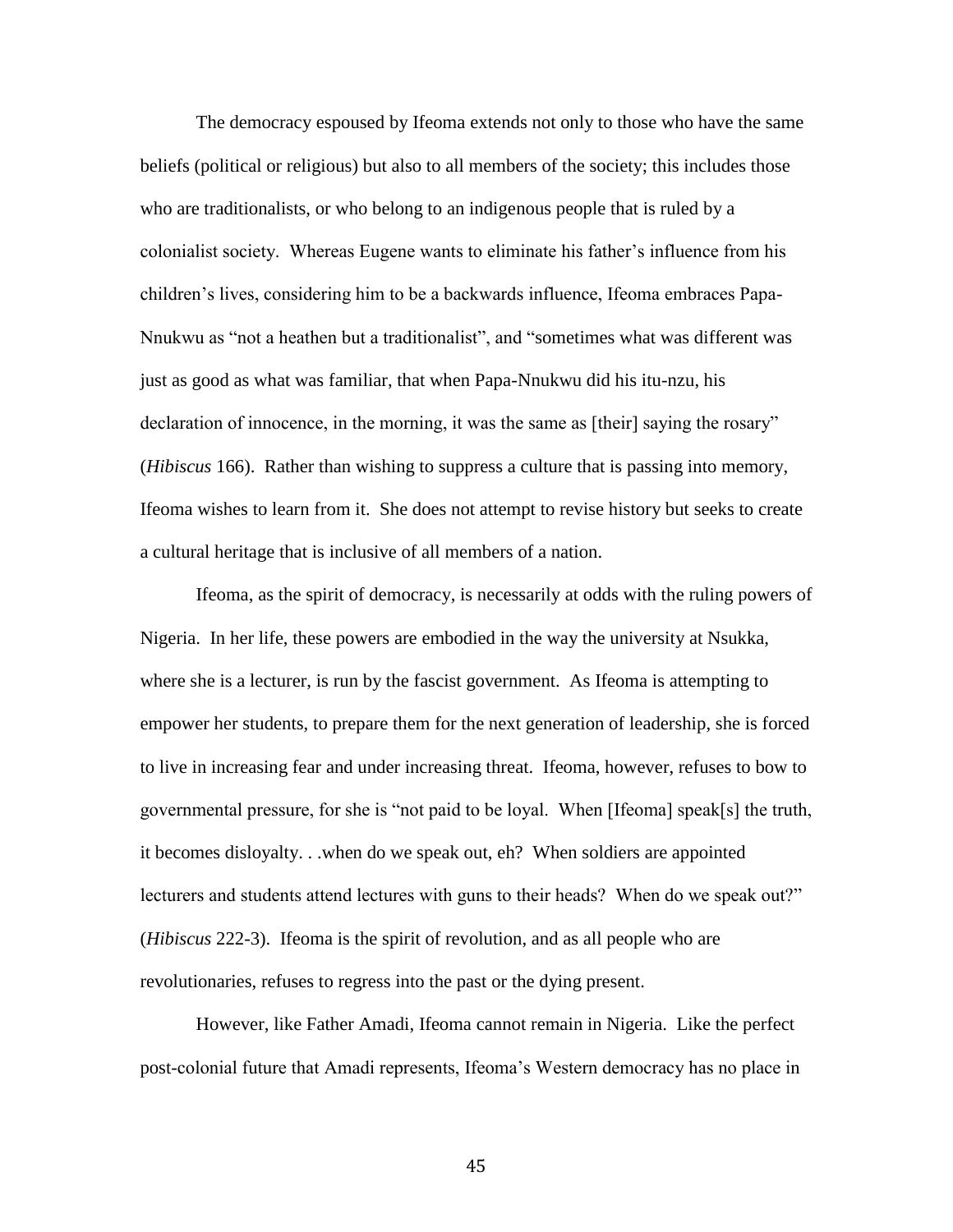the emerging Nigeria. In fact, the attempt to introduce a democratic system actually exacerbated tensions in post-colonial Nigeria, for "the introduction of electoral processes (in the form of "one man, one vote") led to the power-defining phenomenon of "tribalism" that embittered the relations between various ethnic groups" (Ekeh 91). Pre-colonial Nigeria did not exist as a unified nation but as kingdoms that bordered one another. Attempting to keep these groups together in the absence of any unifying force or cause is destined to fail—the diverse ethnic groups perceive of each other as threats, economically and politically. Democracy is an idea that is almost guaranteed to fail at this particular point in time. Kambili can sense this and dreams "that the sole administrator was pouring hot water on Aunty Ifeoma's feet in the bathtub of [Kambili's] home in Enugu. Then Aunty Ifeoma jumped out of the bathtub and, in the manner of dreams, jumped into America. She did not look back as [Kambili] called her to stop" (*Hibiscus* 229-30). Ifeoma represents a future that is untenable. There remain too many power struggles and questions of identity for a truly democratic government to maintain political control; the populace is still deeply informed by militaristic tendencies—in other words, schoolyard politics. The emerging character of Nigeria remains too immature to handle the more adult role of democratic rule. Even Ifeoma"s dual rule as mother and father is too modern, too Western, to fit into contemporary Nigerian society. Nigeria is simply not ready for Ifeoma—she must move to America.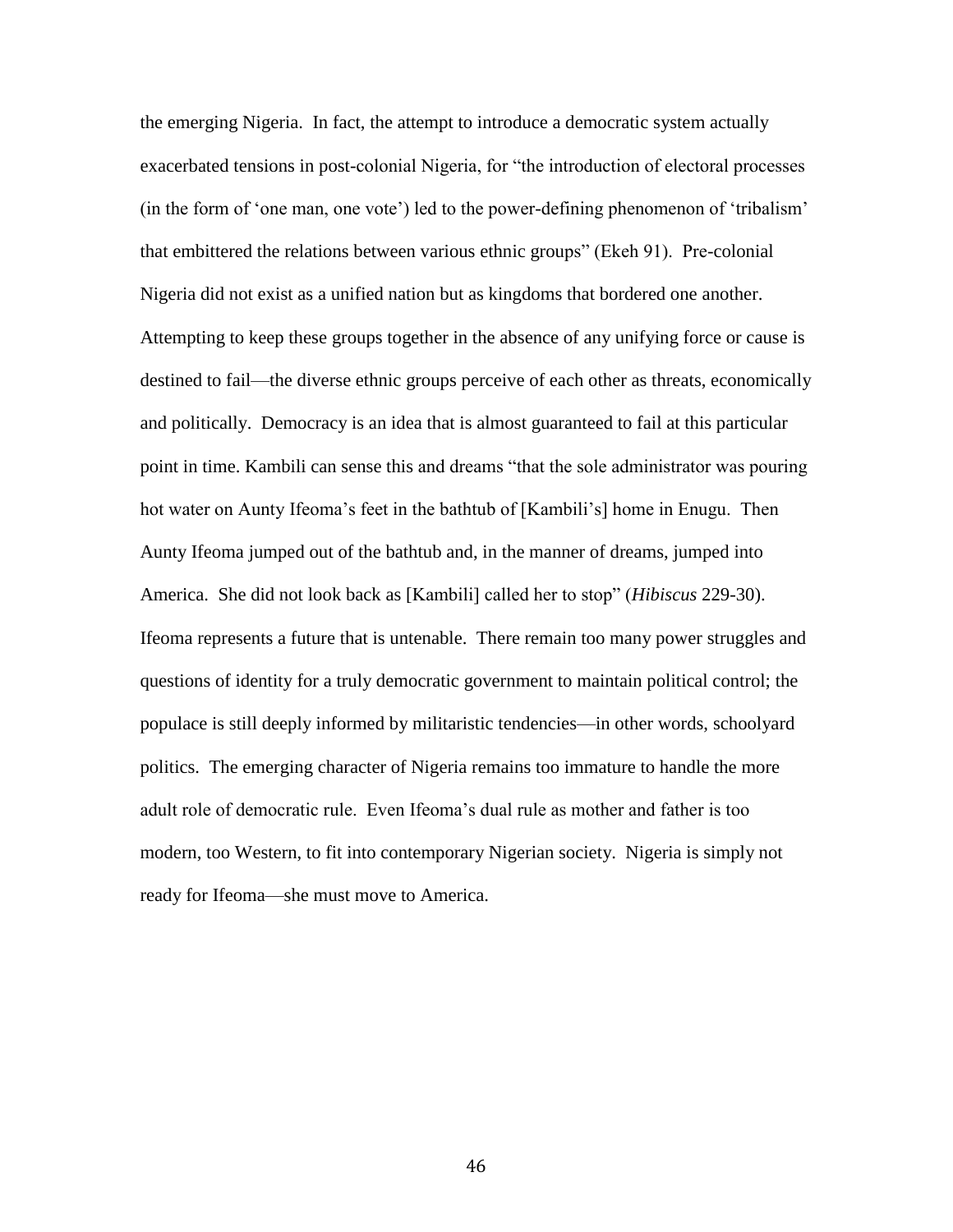#### CHAPTER 6

#### NIGERIA-THAT-MUST-BE: JAJA ACHIKE AND STRUGGLING IDENTITIES

Kambili and Jaja must choose between the potential futures available to them; by choosing, they will solidify their burgeoning identities. Jaja is perplexed and a bit impressed by life in Nsukka, life in a democratic household. Ifeoma"s style of parenting (and thus type of rulership) is represented by the flowers in her yard, which are the namesake of the novel: the purple hibiscus. Upon first sighting the flowers, Jaja is strangely drawn to them:

'That's a hibiscus, isn't it, Aunty?' Jaja asked, staring at a plant close to the barbed wire fence. "I didn"t know there were purple hibiscuses.'

Aunty Ifeoma laughed and touched the flower, colored a deep shade of purple that was almost blue. "Everybody has that reaction the first time" (*Hibiscus* 128).

Like the purple hibiscus, a flower so uncommon that few have seen it, democracy seems to be a beautiful myth. Like democracy, the purple hibiscus must be actively sought and cultivated—it is not to be found without both fertile earth and willing caretakers. For the Nigeria in *Purple Hibiscus*, a nation that has been embroiled first in colonization, and then in a vicious autocracy, a peaceful democratic regime is far from the political reality.

While in Nsukka, Jaja feels for the first time the savor of personal autonomy. In what nearly becomes a rite of passage, Jaja is able to express his own thoughts and make his own choices. He takes to this role as if he had never been oppressed, his shoulders broadening, his back straightening with his newfound freedom and adulthood. Even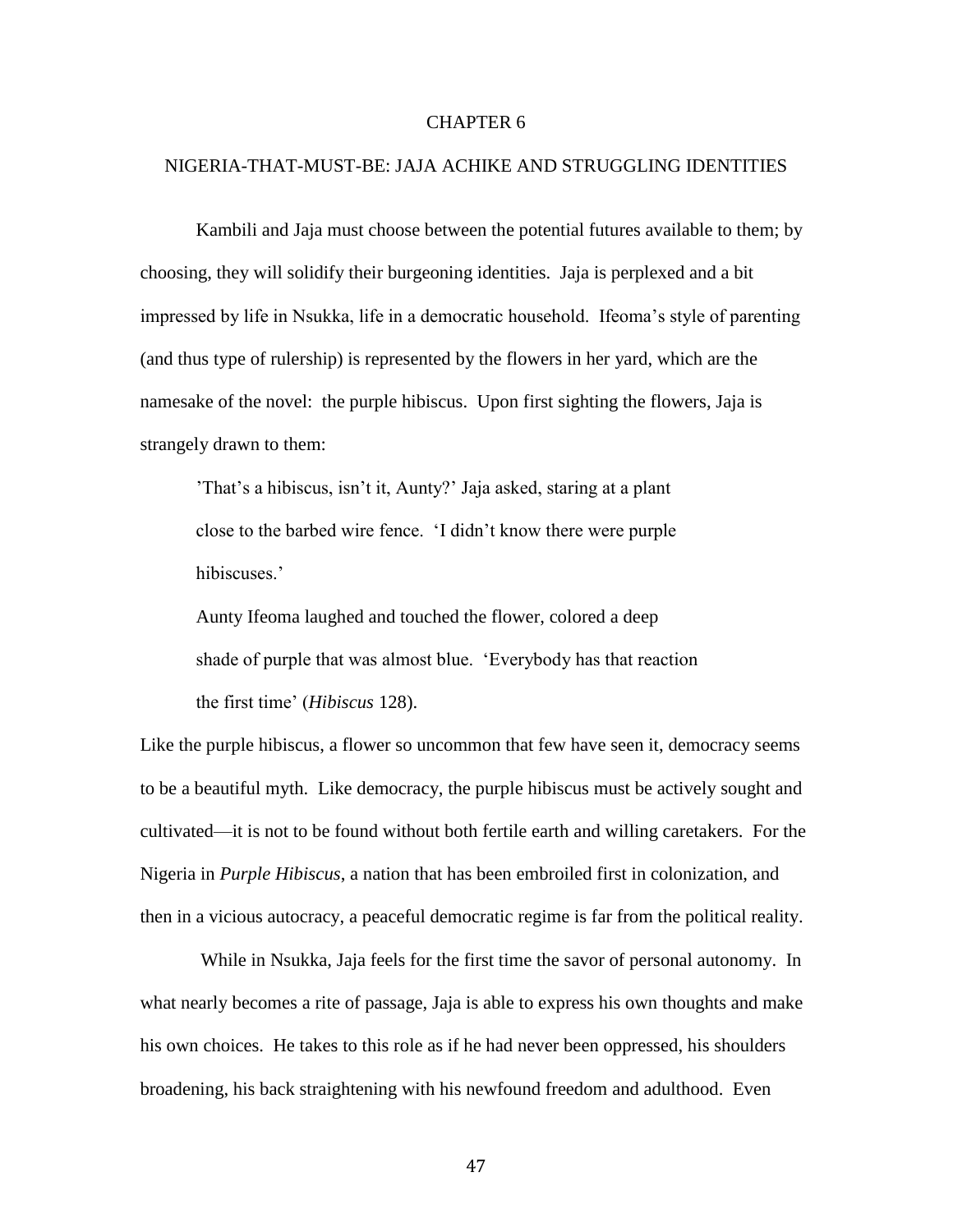Kambili notices this; she "listened to him and marveled at the wonder in his voice, at how much lighter the brown of his pupils was" (*Hibiscus* 126). Jaja becomes the representative of a free people, a people at liberty to make their own rules and dictates as demanded by their situation. For the first time in his life, Jaja is free from colonial rule.

After Jaja visits Ifeoma and her family in the university city of Nsukka, he returns changed; he is no longer willing to quietly accept Eugene"s rule. Jaja has seen in Ifeoma"s family a completely different future than any offered to him by his father. Ifeoma rules with love and laughter, completely unknown in Eugene"s household, and she allows each child to flourish according to his or her own abilities. This is a more democratic version of Nigeria"s future. Adichie"s choice to locate Ifeoma"s family in Nsukka has more meaning than the simple coincidence that Ifeoma is an instructor in the university. Nsukka was one of the first cities of Biafra to fall in the war. Had Nsukka not fallen, Biafra might have been able to win its independence. There is no way to determine what would have happened had Biafra been free. Adichie exploits this uncertainty by the metaphoric fall of Nsukka as the nation faces increasing political unrest. Jaja"s transformation while visiting Ifeoma represents not only his burgeoning independence but also the danger inherent in such.

When Jaja returns home, he refuses to partake in Holy Communion. Eugene is shocked, claiming, "You cannot stop receiving the body of our Lord. It is death, you know that." Jaja responds, "Then I will die" (*Hibiscus* 6). Eugene is speaking of the death of the soul (true to his messianic colonialism), but Jaja is not speaking of his soul. Jaja is speaking of his desire to be free from the despotic rule of his father. Kambili finds his new defiance "fragrant with the undertones of freedom, a different kind of freedom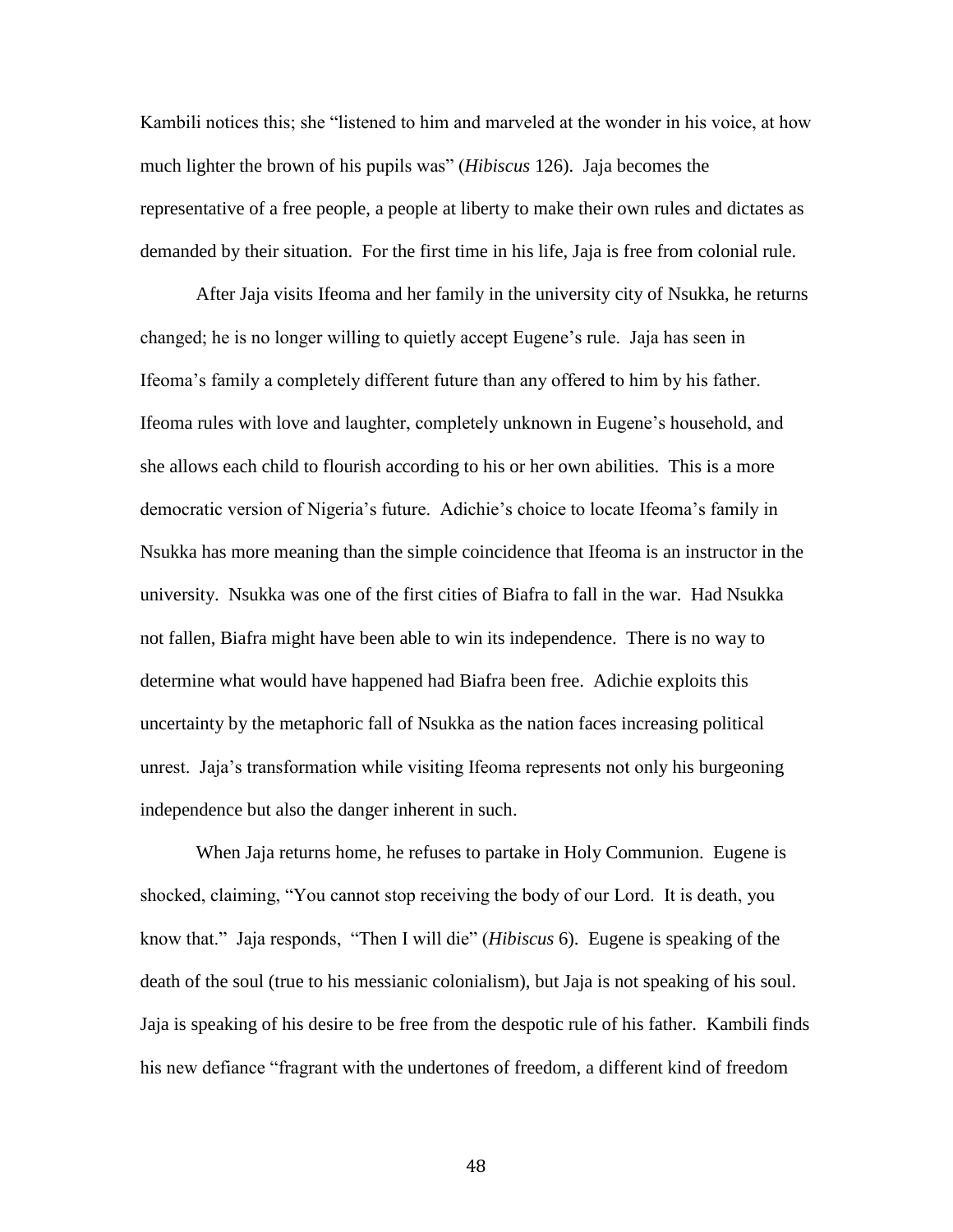from the one the crowds waving green leaves chanted at Government Square after the coup" (*Hibiscus* 16). Ultimately, Ifeoma and her family flee from Nigeria, even as Nsukka fell during the Nigerian-Biafran War; the democratic ideal cannot be maintained in Nigeria, where the ground is barren to such ideals. So, too, do Jaja"s hopes for his own independence fall. When his independence comes, it is not complete. He is not able to move out of the sphere of colonization. Instead, Jaja becomes a father figure in his own right, fixed into his own orbit. He does not physically die, but he dies to his ideals. Colonialism, though weakened, lives on. Jaja maintains his duality of personality; he is neither fully colonized nor fully independent.

Jaja"s period of imprisonment, lasting three years, does much to shatter the burgeoning independence that he began to experience in Nsukka. For thirty-one months he languishes in prison; for "almost three years. . .Jaja"s official status, all this time, has been Awaiting Trial" (*Hibiscus* 300). Interestingly, this is the exact length of time of the Biafra conflict, which raged for thirty-one months, from May 1967 to January 1970. This is not a coincidence: both Biafra and Jaja are experiments in freedom that ultimately fail. Confined to a small, brutal cell, allowed only the small privileges that his family"s money can buy, Jaja withdraws into himself. That part of him that heretofore proclaimed leadership, the same part which enabled him to step forward and lie to protect his mother and his sister, is sacrificed (or, at the very least, seriously limited) for that same protection. According to James Garbarino, this reaction is not surprising, for "on evolutionary grounds today"s children (and to some degree women) are less likely to experience a fight-or-flight response to traumatic situations, and more likely to experience 'emotional dissociation and freezing'" (18). The trauma facing Jaja is not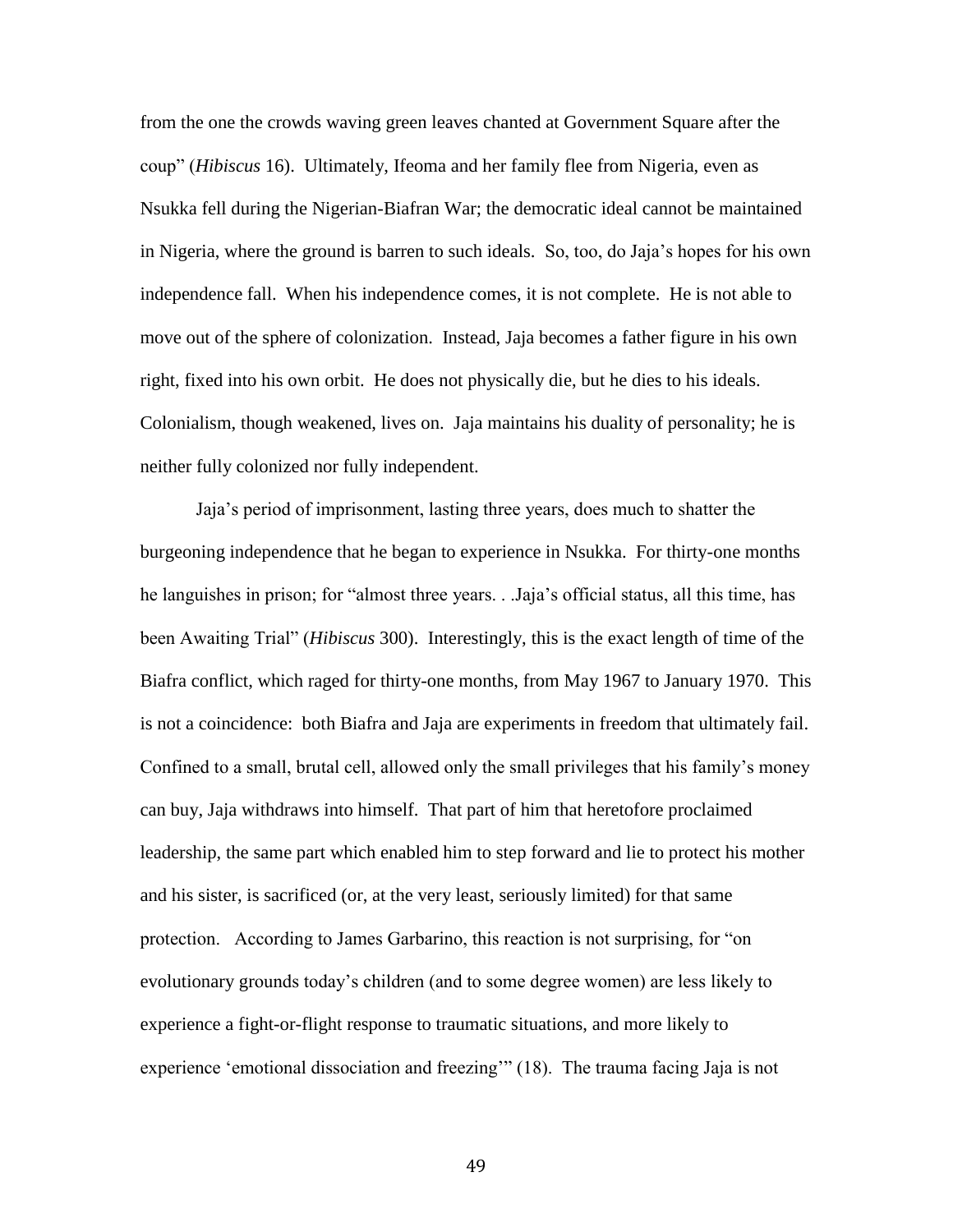merely that of his father"s abuse, but also that of his father"s death and his own imprisonment. He cannot escape, and fighting his captors will earn him nothing. Jaja is, perhaps permanently, crippled; he may never reclaim the fullness of future that he began to experience with his aunt and her family. He also remains bound to the identity that his imprisonment has given him—he will never develop a unified, whole identity.

To Kambili, Jaja is a hero; he has sacrificed his freedom and his future in order to liberate his family from a man who could surely be considered a tyrant. However, Jaja himself does not appear to feel the same:

His eyes are too full of guilt to really see me, to see his reflection in my eyes, the reflection of my hero, the brother who tried always to protect me the best he could. He will never think that he did enough, and he will never understand that I do not think he should have done more (*Hibiscus* 305).

The guilt that Jaja feels is not for his action, for his only transgression has been dishonesty, and that in the pursuit of protection for his family. The guilt that Jaja feels is the guilt of not being able to protect his family more, of not being able to prevent the events that forced Beatrice"s hand in murdering her husband, of not being able to prevent Kambili"s hospital stay for injuries sustained when her father beat her, of not being able to prevent the miscarriage of an unborn sibling that resulted from Eugene"s violence. His guilt is the guilt of a Holocaust survivor or an individual who does not stop the spread of a totalitarian regime—it is survivor's guilt, it is the guilt of a person who could not have prevented circumstance but wishes that he had tried harder to find some way, any way, to prevent the calamities that have befallen. It is the same feeling that Kambili has upon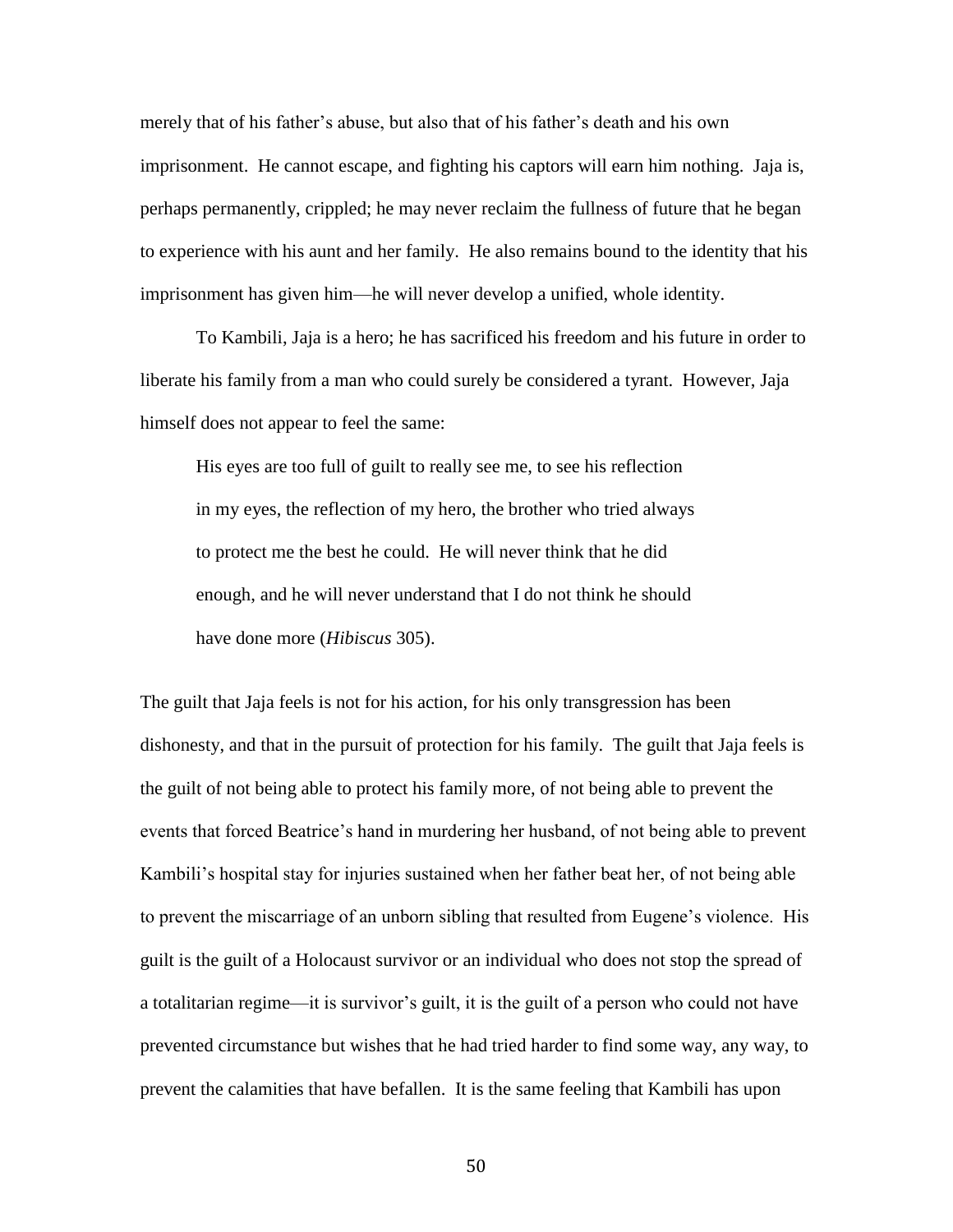witnessing a woman being beaten by soldiers: "I felt that I knew her, that I had always known her. I wished I could have gone over and helped her up, cleaned the red mud from her wrapper" (*Hibiscus* 44). This woman was beaten for spitting at soldiers, the enforcing arm of tyrannical power. Though there is, practically, nothing Kambili can do to aid the woman, and though she knows that even the small actions of helping her rise and clean herself would draw down fury from those who committed the violence (thereby exposing Kambili and her entire family to that same violence), she nonetheless feels guilt for not doing more.

Jaja"s namesake is an eerie foreshadowing of the future that awaits him. He was named after King Jaja of Opobo, a local figure of history and myth who was exiled from his lands for being defiant. As Obiora, Jaja"s cousin and eldest son of Ifeoma, describes him, "Jaja of Opobo was no saint, anyway. He sold his people into slavery, and besides, the British won in the end. So much for the defiance" (*Hibiscus* 145).

Jaja"s overt defiance against his father begins to take shape when Jaja chooses to honor his grandfather, Papa-Nnukwu. In this way, Jaja is taking ownership of his history and his indigenous culture. Although Eugene has forbidden his children from eating or drinking in their grandfather"s home (lest they ingest something blessed by a Pagan), Jaja tells his grandfather "Papa-Nnukwu... if we're thirsty, we will drink in your house" (*Hibiscus* 66). Jaja is not merely choosing to disobey his father on a whim or for convenience; he is making a deliberate decision to turn his back on Eugene"s Catholic teachings. Further, he is speaking for Kambili, as well. In this moment Jaja is taking responsibility for his sister"s future, including her in their cultural heritage. With that one decision, Jaja makes a break from the oppressiveness of Eugene"s rule. Naturally, a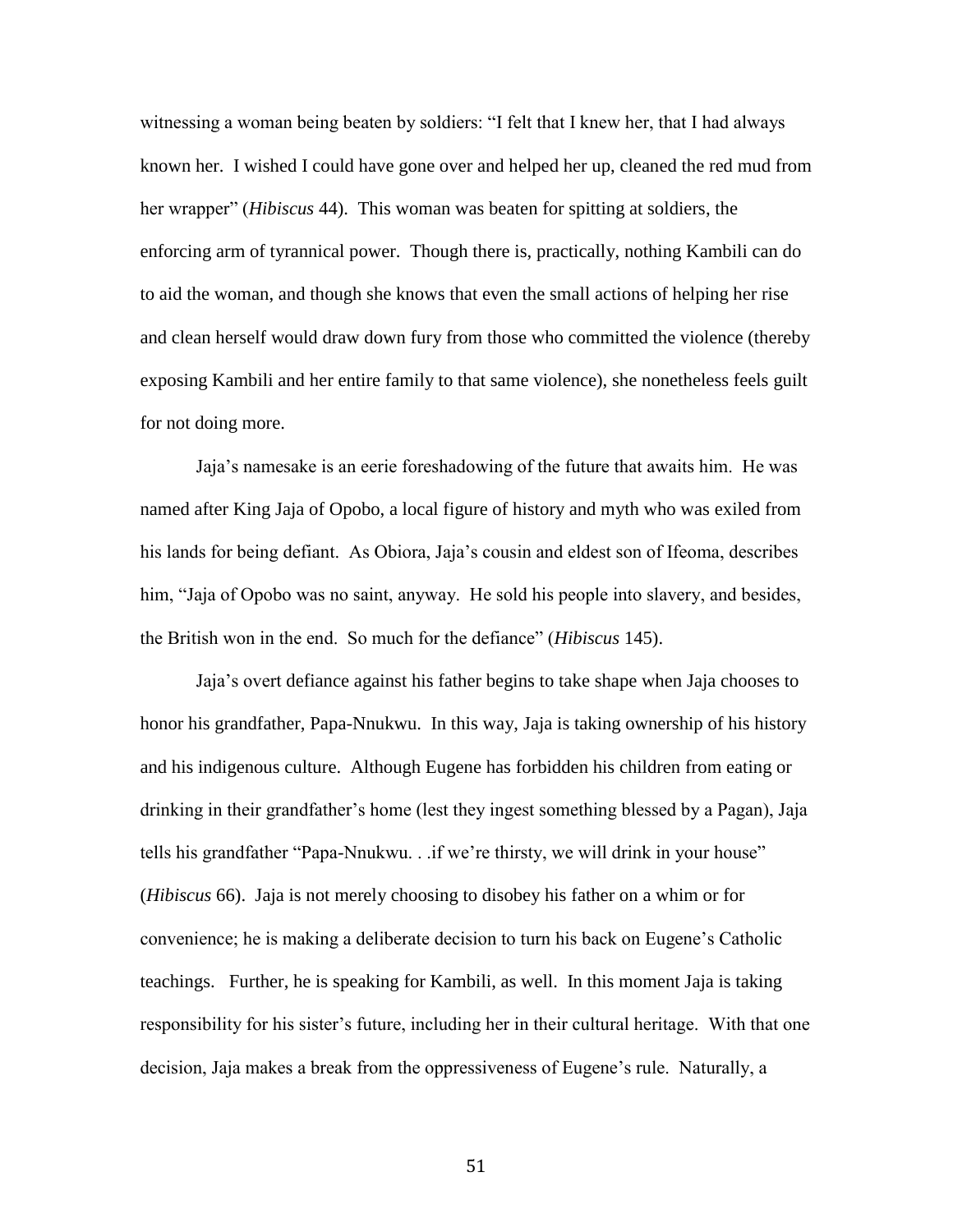colonizing force wishes to separate an occupied people from their history, thus removing a culture behind which the people might band together as well as creating a vacuum that the colonizing force can then fill with its own culture. America attempted this with wild success against the Native American tribes, replacing native language and religion with English and Christianity, teaching the Native American children that their cultural past was inferior. Reclaiming that cultural past, as Jaja is doing by honoring (or at least not turning his back on) his grandfather, gives Jaja the ability to loosen the colonizer"s foothold as he begins to search for his own identity.

Jaja also shows his defiance against his father"s rule in sometimes subtle ways; one of these is to take blame for infractions committed by others. By denying his father the chance to punish the offender, he protects them from Eugene"s authority. Not only does he protect his mother from prosecution after she murders her husband, he also protects Kambili from their father. On one occasion, Jaja pretends that he told Kambili to eat before Mass when it was actually their mother (*Hibiscus* 102). Although this is seemingly a minor infraction, and certainly seems to be an excusable one in light of Kambili's menstrual pain, Eugene is not a reasonable man. He does, after all, permanently deform his son for not living up to high scholastic expectations and scalds his children's feet for visiting their grandfather. Given Eugene's history, Jaja's defiance is extremely dangerous, and it sets the stage for the tragic dissolution of the family that occurs at the end of the novel**.**

Jaja"s defiance does not come without a price. Jaja is imprisoned for years without being formally charged (thus taking away even his ability to defend himself), and the shoulders that began to broaden in Ifeoma"s backyard slump under the weight of his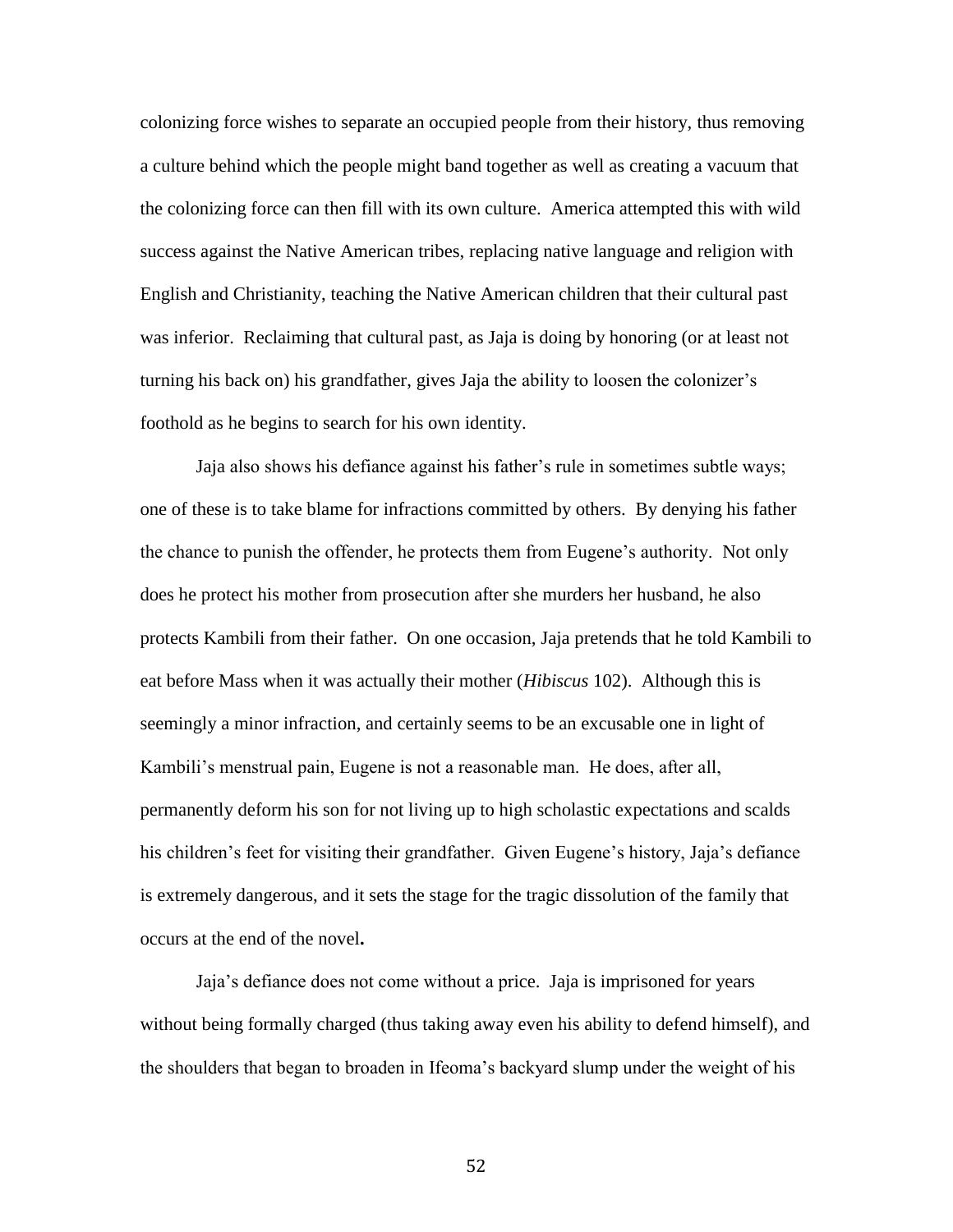imprisonment. Like the British, who won in the end, Eugene claims his son. Although British rule was overturned, the mark that the colonizers left on Nigeria was indelible; the land will never be as it once was. So, too, is Jaja; he will never live up to the potential that once lived inside him. Nigeria, especially Igboland, is scarred with the memory of violence and dissolution. It, like Jaja, is like a child reaching adulthood after a lifetime of abuse.

Kambili and Jaja emerge into adulthood together at the time of Eugene"s murder. Wounded, self-sacrificing, and struggling to find and keep his voice, Jaja"s decision to protect his mother elevates him to the role of patriarch. He enters into the role of father figure and therefore becomes an allegory for Nigeria-that-must-be. Like Nigeria, Jaja suffers from the coup (through incarceration) and will have to struggle to find himself in the future. Jaja will forever be marked by the psychological torment of having been incarcerated, as well as literally and permanently deformed through the actions of his father. Even as Jaja spent years "awaiting trial," the nation of Nigeria is also waiting, waiting for a time when the nation can heal its own scars and move forward as a unified whole. Although there were glorious options for the future, the reality of Nigeria's political situation has made them unreachable. The immediate future is one of struggle, and the outcome is uncertain.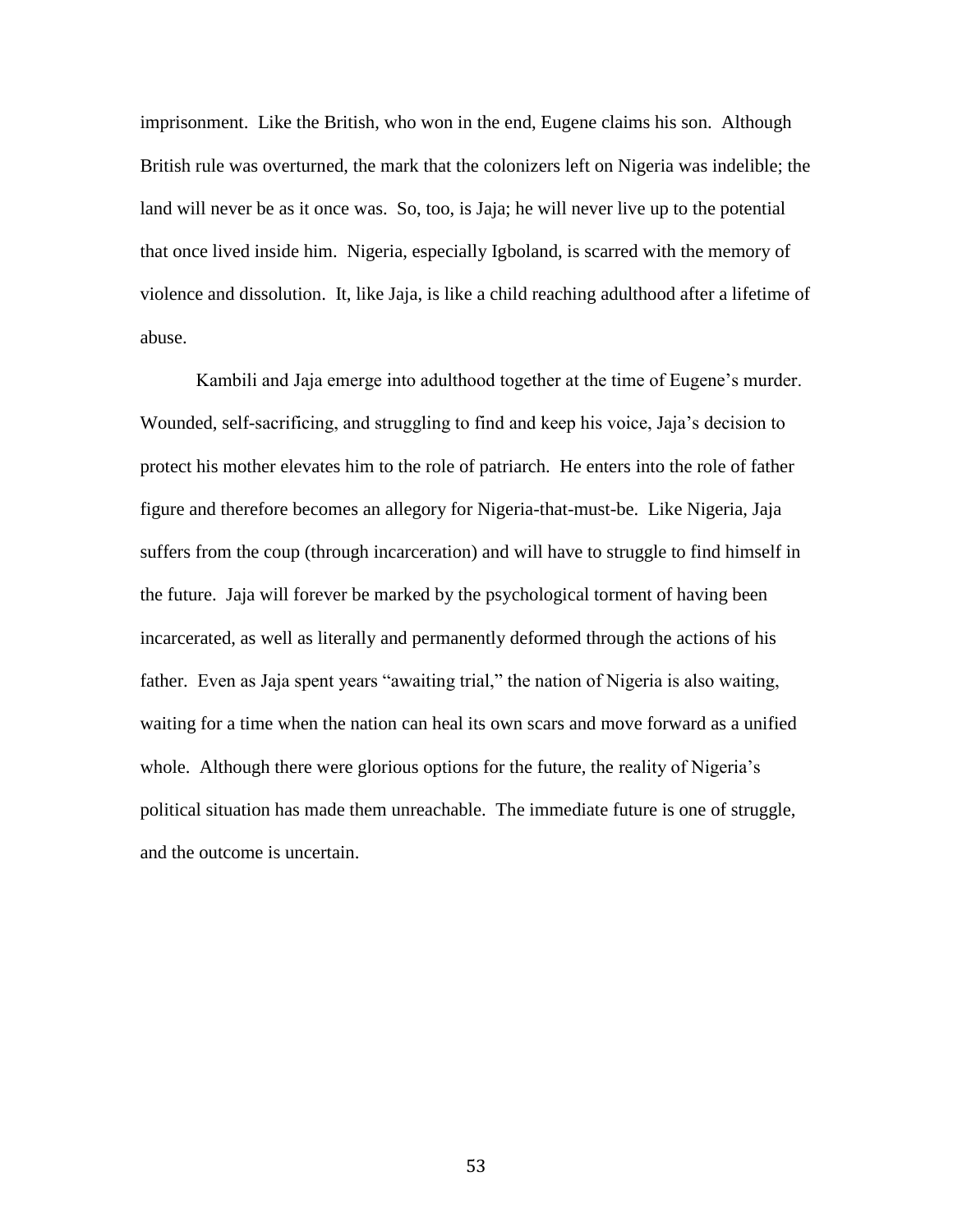#### CHAPTER 7

#### CONCLUSION: EMERGING IDENTITIES AND EMERGING STATEHOOD

The father figures (Eugene, Papa-Nnukwu, Father Amadi, and Ifeoma) are not the only adult characters in the novel; there are others, but they are distinctly impotent and fail to provide any real guidance for Jaja and Kambili. Beatrice—mother, wife, and the ultimate symbol of repression in the Achike household—takes the step most repressed peoples only dream about by murdering Eugene. She deposes a tyrannical despot. The choice to poison with a substance procured by a witch doctor indicates a reaching back to native culture, a complete rejection of colonial rule; further, the choice to poison his tea is indicative of the inherent instability of despotic governments. As those who live by the sword die by the sword, these instruments bring down governments that maintain power through fear and violence. Eugene, the colonialist, is brought down by tea—the ultimate symbol of colonization. Nigeria, a nation forged because of British economic desires, falls because of the economic concerns of all the tribal players. Each of the three major ethnic groups (Igbo, Hausa/Fulani, and Yoruba), as well as the many minority tribes, are vying for financial security—and thus power. Similarly, "the objective of [spousal violence] is generally the need of the abuser to have greater power in interpersonal relationships" (Kashani and Allan 33). Britain"s own economic desires continue to act even after Nigerian independence, as Britain provided arms for Nigeria in deference to Britain's industrial concerns in its once-colony. The path of war is circular and selfreferent, as the independent nation poisons itself with colonial concerns; so, too, does Beatrice poison Eugene with a symbol of British colonialism.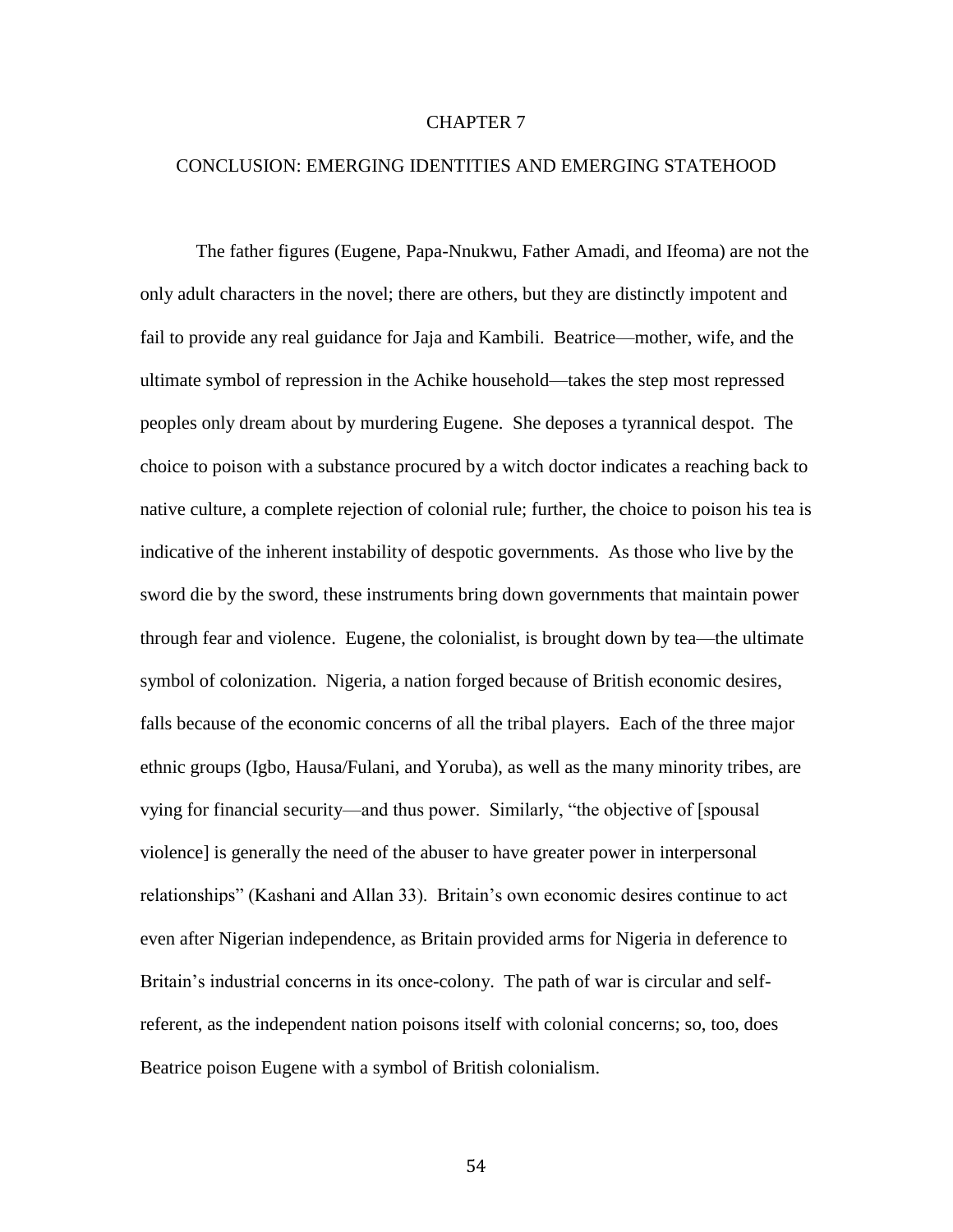Although Beatrice does not face penal consequences for her action, she certainly suffers through Jaja"s imprisonment. When Jaja takes responsibility for the murder of Eugene, he takes the position of head of household and thus becomes the symbol for the rising power structure. He does not balk at this responsibility but immediately bears it by sacrificing his freedom for his mother. When the police come to question the family, "Jaja did not wait for their questions; he told them he had used rat poison, that he put it in Papa"s tea" (*Hibiscus* 291). He behaves in this instance the same way that Lieutenant Colonel Ojukwu behaved at the end of the Nigerian-Biafran War. Ojukwu recognized that the attempt at freedom was a lost cause; he fled the Biafran enclave and left the task of surrendering his forces to the Army commander that took power in his wake. Jaja realizes that there are more important things than winning. By surrendering he is able to protect his family. Ojukwu effectively surrendered in the wake of seemingly insurmountable odds—an outnumbered Biafran Army, scores of Igbo dying of starvation and disease, collapsing morale—and, although there remains a fear of widespread genocide throughout Nigeria"s borders, many Biafrans decided that possible death in the future was a better alternative than the death that was almost certain if the war continued. Jaja"s action is intended to preempt such bloodshed within his family. After all, at least one unborn child has already been lost due to the conflict caused by Eugene"s iron-fisted rule.

Beatrice's life was shattered with Jaja's imprisonment, though it hints at improvement with news of Jaja"s impending release. However, the important thing to notice about Beatrice"s reaction is her resistance of Jaja"s sacrifice. In order for a new relationship to arise, Jaja has to confess to a crime that he did not commit; whatever his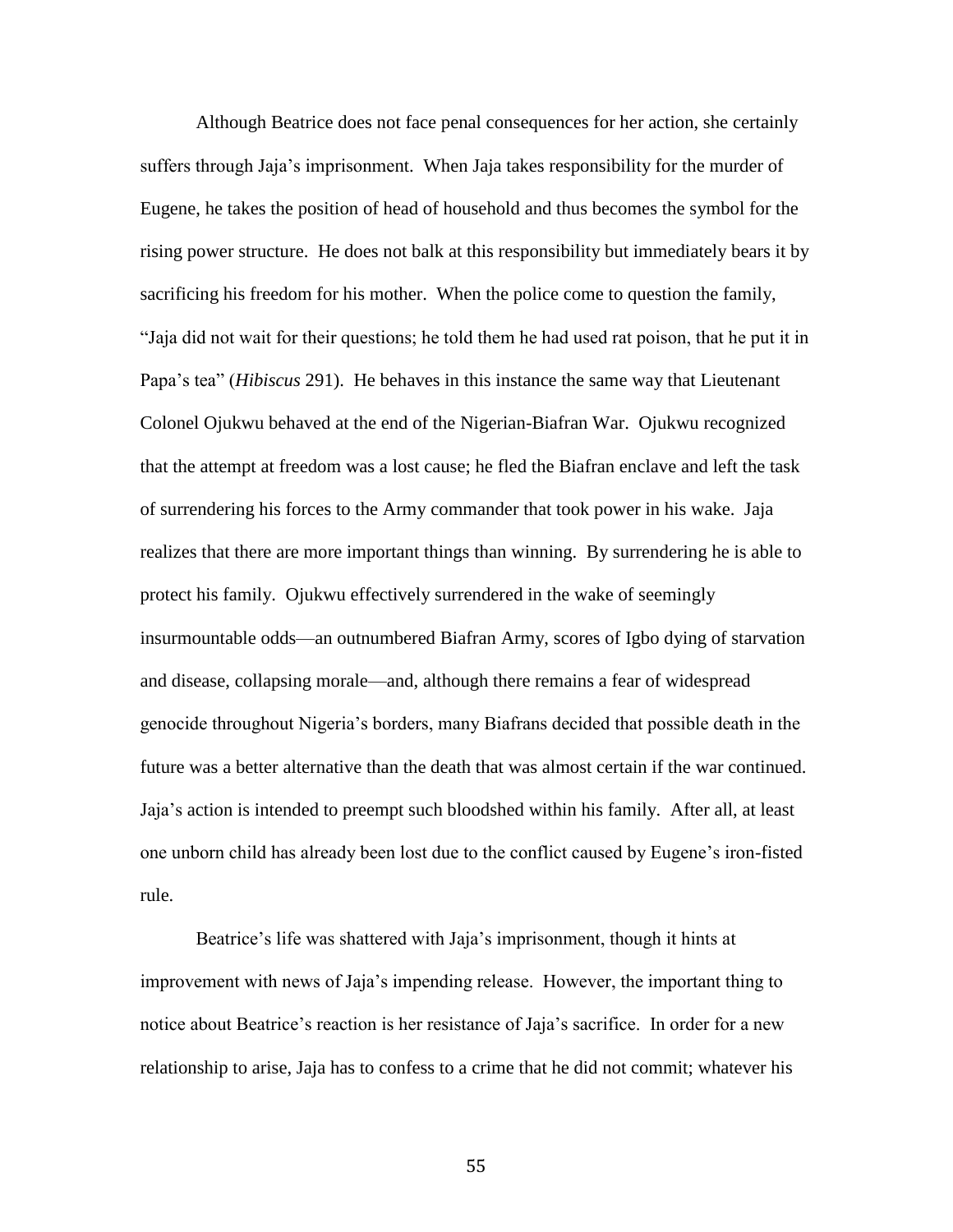motives, the results of Jaja"s choice are more far-reaching than mere protection of his mother. Jaja is accepting the freedom he began to embrace in Nsukka, although it is now limited; in fact, "Nsukka enables Jaja to break the blanket of silence, embrace defiance, and initiate a cultural reclamation of his Igbo roots" (Mabura 220). Jaja moves into the familiar leadership role vacated by Eugene despite the fact that he did not perform the usurping action. Jaja and Kambili have both been deeply harmed by Eugene"s murder; "when one spouse murders the other, a child automatically loses both caretakers due to the death of one and the imprisonment or hospitalization of the other" (Kashani and Allan 40). In order to prevent Beatrice"s incarceration, Jaja must take her place. The children no longer have father figures to model themselves after and must begin the arduous task of adulthood. Kambili, like Jaja, is changed; she represents the ""doubleness" of Igbo nationalism—its radiating between cosmopolitan and localism—a self-conscious existence at the margins of Nigerian postcolonial history" (Nwakanma 8). She has seen the truth of her father, and although she understands his good works does not talk about them; similarly, she knows that while Jaja was once capable of embodying true and complete freedom, he is now reduced to what his role as family leader demands.

If Eugene is what Nigeria is, Father Amadi is what Nigeria could be, and they are both rejected, then Jaja becomes Nigeria"s future. Kambili is in love with the future version of Nigeria represented by Father Amadi, but this love is colored by her upbringing in a colonialist environment. Her love for him (in his role as a positive colonizer) is what enables Amadi to love Kambili back in a way that he cannot love anyone else. Kambili sees Father Amadi as a hopeful symbol of the union of imperialism and tradition, the utopist version of Nigeria that might have been possible had Biafra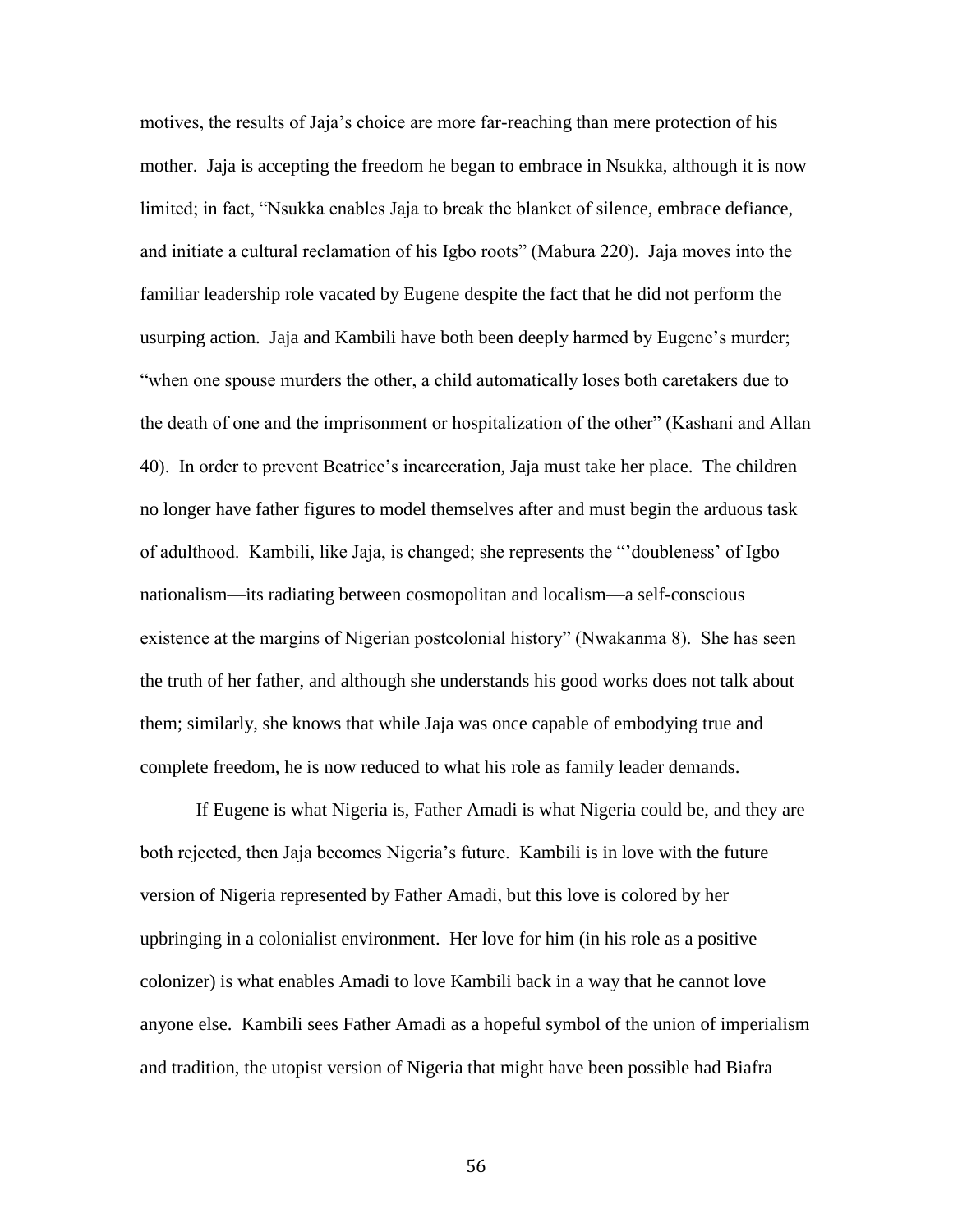never seceded. However, this alone is not enough because he is the colonized as well as the colonizer, and Nigeria is throwing off the yoke of colonization. He is a hope whose time has passed. Eugene and Father Amadi are locked into their roles and cannot adapt or change. Kambili is not locked into her role; however, on the threshold of eighteen and adulthood, Kambili"s incipient future is still undecided. She is the undecided Nigeria, and the only father figure left to her—Jaja—becomes her model for the future.

Jaja is the last father figure remaining to Kambili. Eugene is dead, Father Amadi is in Europe, and Aunty Ifeoma (who defaults as a father figure because she performs the functions of both mother and father) has moved to America. Although he is not responsible for the death of his father, Jaja has moved into the fatherhood role by taking responsibility for the act. He shoulders his burden with stoicism and without any false hopes for a utopic future. Similarly, Nigeria has to shoulder the burden of its future along with the pain of its bitter past. Although Jaja has achieved the independence he fought for, as Nigeria is finally united after the Nigeria-Biafran War, it is with a high price. His incarceration takes a toll on him, mentally and physically, and Nigeria must face a broken nation.

Although not present in the novel as a physical entity, God is certainly a father figure. God notably works as a father archetype for all of the characters, but the irony is that God—the most overarching of all possible father figures—is an absent father. Although religion is a major aspect of the action in *Purple Hibiscus* (the novel itself being organized around Palm Sunday, the day Christ rode into Jerusalem prior to his crucifixion), deus ex machina is notably absent from the novel. All of the events that take place are the result of human action. Prayer and ceremony are offered, but God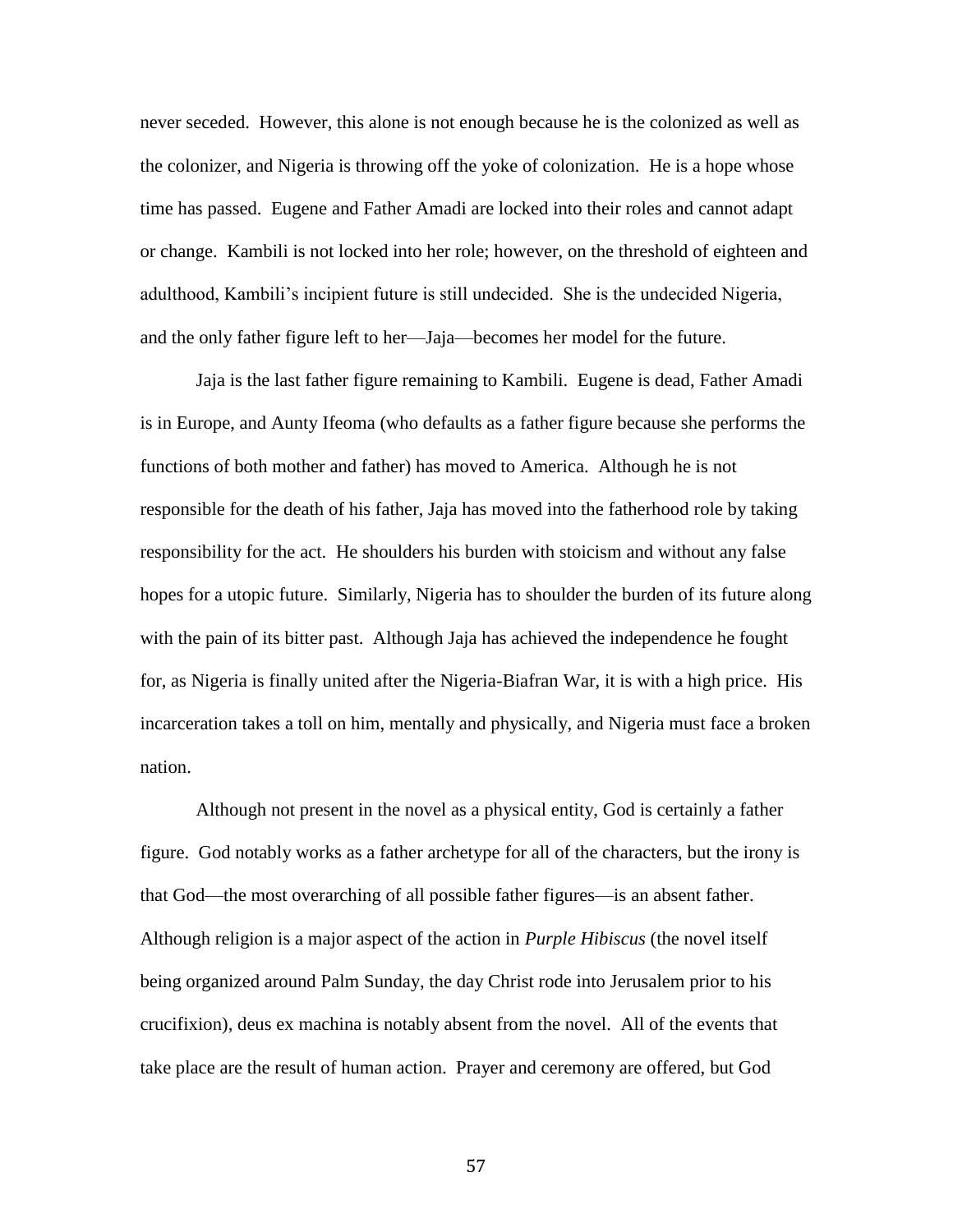never ostensibly steps in to answer his penitents. The traditional religion of Nigeria is dying, but the European Christianity taking its place has no room for its new converts. As Amaka questions, "it"s about time Our Lady came to Africa. Don"t you wonder how come she always appears in Europe? She was from the Middle East, after all" (*Hibiscus*  137-8). Jaja begins to assert his independence from God concurrently with his burgeoning understanding of God"s inability (or unwillingness) to aid his children; he questions why God had "to murder his own son so we would be saved[.] Why didn"t He just go ahead and save us?" (*Hibiscus* 289). As Jaja witnesses the flight of Ifeoma and her family (who helped Jaja to strive and blossom toward his potential), he questions all father figures, who inevitably leave their children to fend for themselves. God is no less culpable than any other father figure in this scenario.

In this sense, God is impotent. So, too, are all of the other father figures in the novel. God, mighty and all-powerful, leaves His children to create Him in their own images; Kambili "imagined God calling [her], his rumbling voice British-accented. He would not say [her] name right; like Father Benedict, he would place the emphasis on the second syllable rather than the first" (*Hibiscus* 180). When God himself is no longer omnipotent, the other father figures also lose the mythical proportions often given to them by children. Papa-Nnukwu dies as his culture is bastardized and lost. Eugene is murdered by his own child in an inversion of the Abraham story—Jaja does not kill Eugene because God tells him to do so, but because Eugene was playing God. Aunty Ifeoma must leave the country for the sake of her biological children and ideals, leaving country and surrogate children Jaja and Kambili behind. Even Jaja, the character closest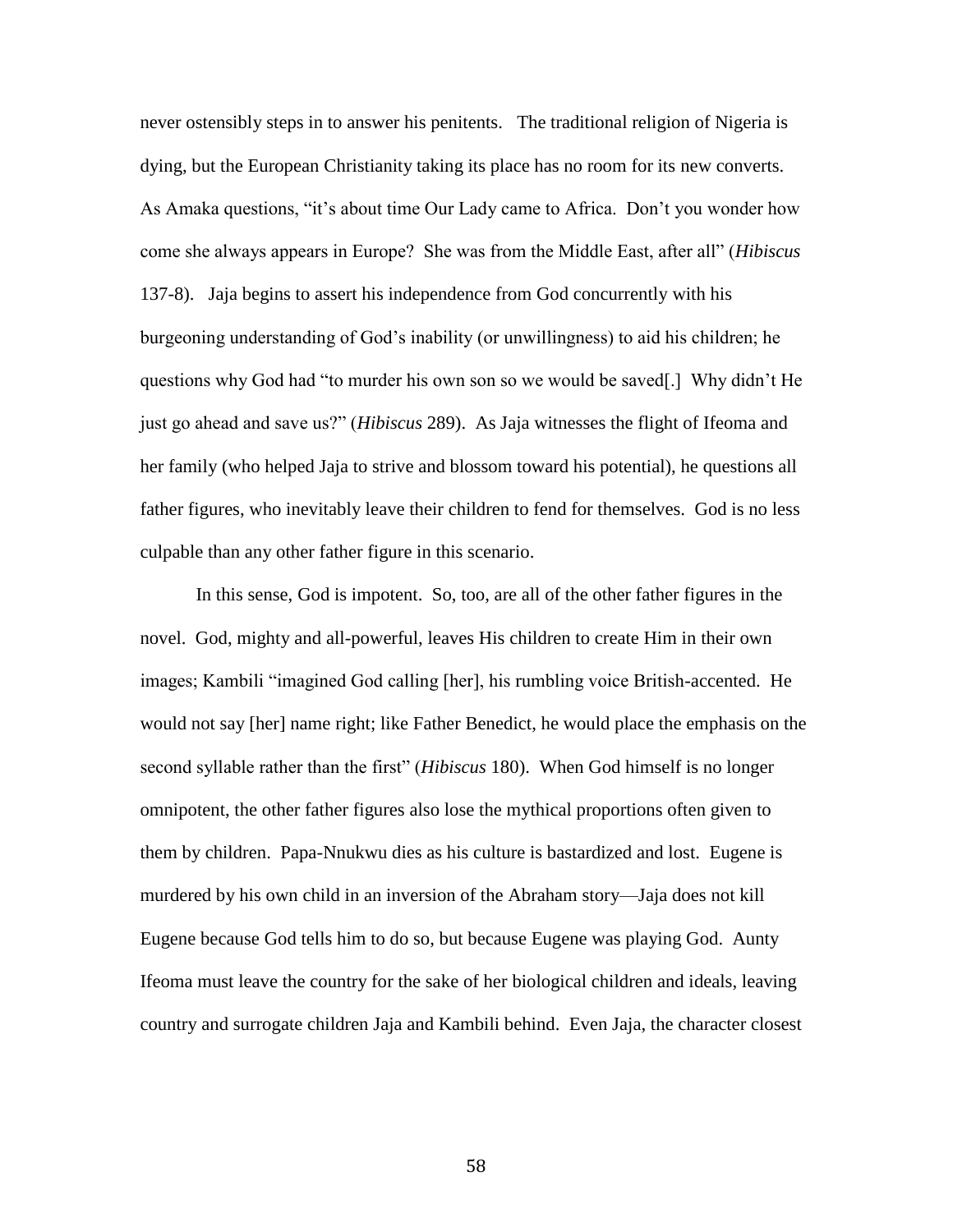to the actual future of Nigeria and therefore the most relevant father figure for Kambili, is imprisoned, losing not only years of his life but also his spirit.

All of the father figures are essentially rendered null in the creation of Nigeria"s future. The pure indigenous history is irrecoverable, and colonialism collapses under its own weight. Unification of the divergent Nigerian parties was a dream that died in the face of war. Democracy is equally unattainable, for the Nigerian soil is not hospitable to democratic ideals. The future is in the hands of the children, and squarely so. The fathers had their change to create and change the world when they themselves were children. Nigeria will emerge into a united concept of selfhood as the children do.

*Purple Hibiscus* is not a "Biafra" novel. It does not attempt to retell the horrors experienced during that conflict. Adichie, however, does not shy away from her identity as a Nigerian but rather uses the history of Biafra to describe a new Nigeria. Adichie uses children—who, by definition, have yet to achieve a fully defined identity—to explore the options of a national identity for Nigeria. Their models of fatherhood are Eugene, a pure colonialist who represents the divided nature of Nigeria and the governance in the pre-independence period; Father Amadi, a man whose gentle blend of his indigenous and colonizing cultures represent the failed ideal of a unified Nigeria; and Ifeoma, whose boisterous independence ultimately has no place in Nigerian society. However, as each of these models eventually leaves or dies, Kambili and Jaja must come to realize that any ideas of "purity"—whether pure nativeness or pure Westernness cannot work in the real world. They must take the best parts of each as they form their own identities. It is through this idea of hybridization that identities are formed. Jaja and Kambili negotiate their own futures, which, while certainly not free from problems,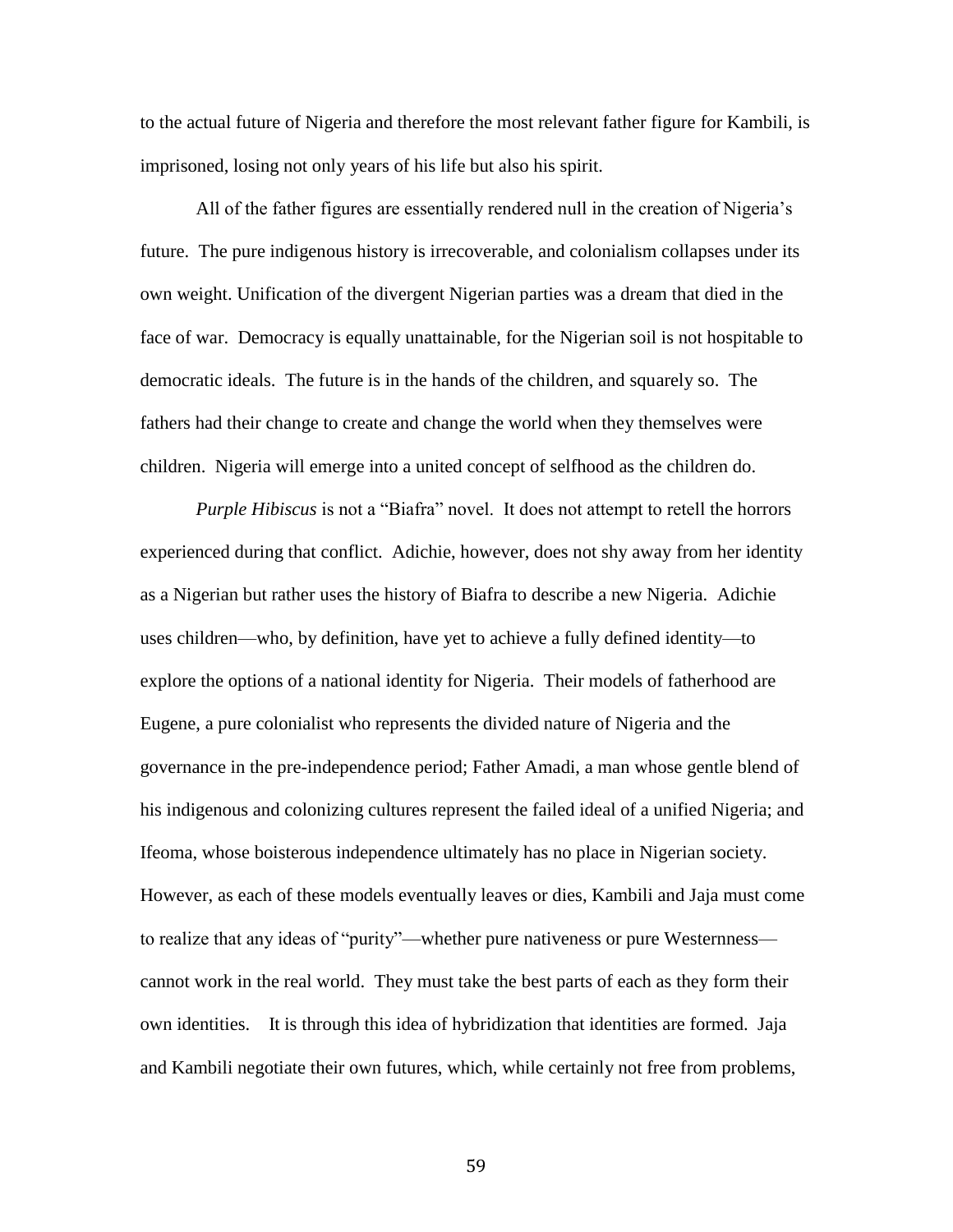are allegorical to the current state of Nigerian politics and still maintain hope for a better future.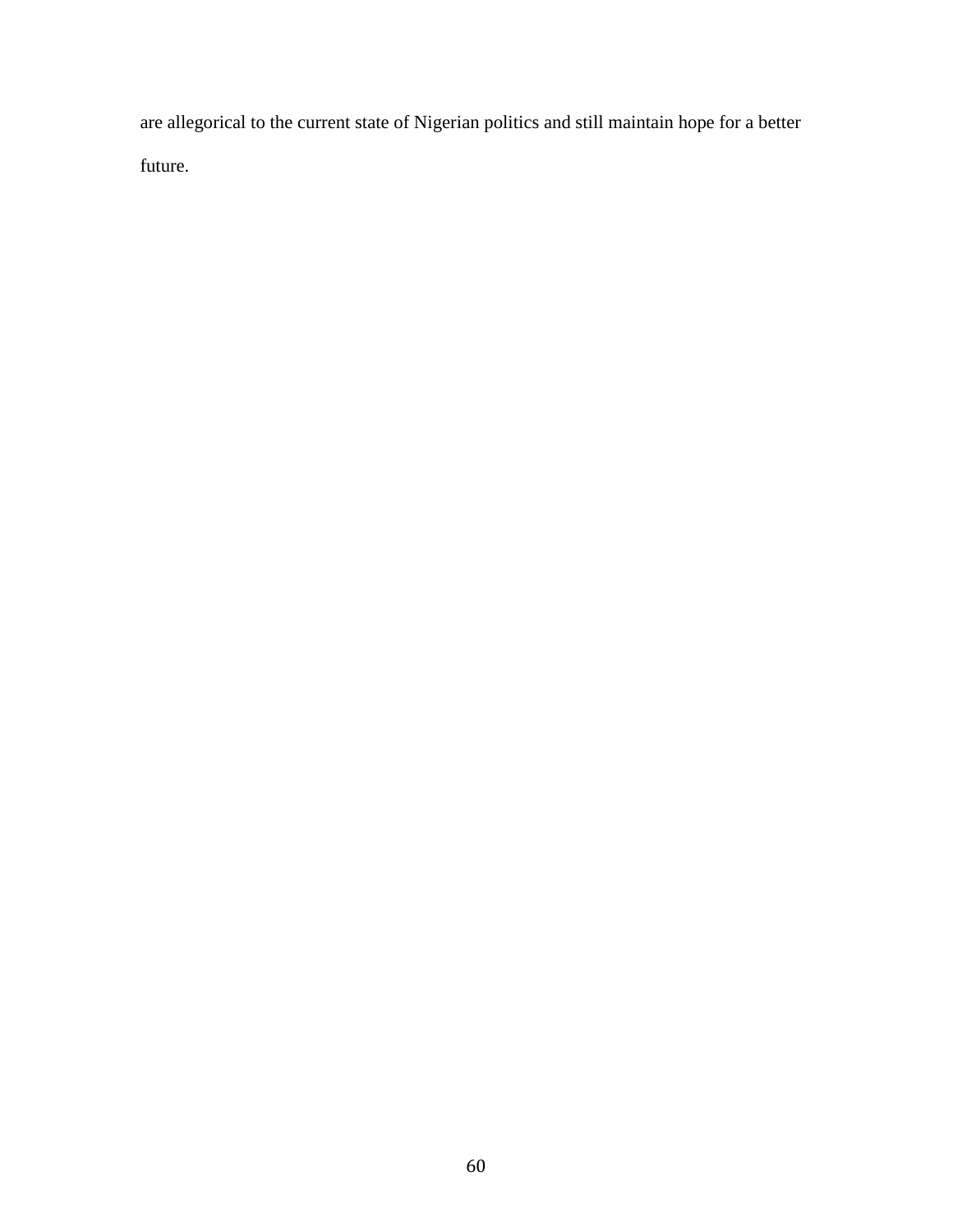#### WORKS CITED

- Adichie, Chimamanda Ngozi. "African "Authenticity" and the Biafran Experience." *Transition* 99 (2008): 42-53. *Project Muse*. Web. 9 Oct. 2009.
- ---. *Purple Hibiscus*. Chapel Hill, NC: Algonquin Books of Chapel Hill, 2003. Print.
- Baker, Houston A., Jr. Letter to the Editor. *PMLA* 110.5 (Oct. 1995): 1047. *JSTOR*. Web. 26 July 2010.
- Comaroff, Jean, and John Comaroff. "Naturing the Nation: Aliens, Apocalypse, and the Post-Colonial State." *Journal of Southern African Studies* 27.3 (Sept. 2001): 627-51. *JSTOR*. Web. 26 July 2010.
- Ekeh, Peter P. "Citizenship and Political Conflict: A Sociological Interpretation of the Nigerian Crisis." *Nigeria: Dilemma of Nationhood*. Ed. Joseph Okpaku. Westport, CT: Greenwood Publishing, 1972. 76-117. Print.

Forsyth, Frederick. *The Biafra Story*. Baltimore: Penguin Books, 1969. Print.

- Garbarino, James. *Children and the Dark Side of Human Experience: Confronting Global Realities and Rethinking Child Development*. New York: Springer Science and Business Media, 2008. *SpringerLink*. Web. 9 September 2010.
- Gellner, Ernest. *Encounters with Nationalism.* Oxford, UK: Blackwell Publishers, 1997. Print.
- Harter, Susan. *The Construction of the Self: A Developmental Perspective*. New York: The Guilford Press, 1999. Print.
- Hawley, John C. "Biafra as Heritage and Symbol: Adichie, Mbachu, and Iweala." *Research in African Literatures* 39.2 (Summer 2009): 15-26. *Wilson Web.* Web. 2 Oct. 2009.
- Hron, Madelaine. "Ora na-azu nwa: The Figure of the Child in Third-Generation Nigerian Novels." *Research in African Literatures* 39.2 (Summer 2009): 27- 48. *Project Muse*. Web. 2 Oct. 2009.
- Kapoor, Ilan. "Capitalism, Culture, Agency: Dependency versus Postcolonial Theory." *Third World Quarterly* 23.4 (Aug. 2002): 647-64. *JSTOR*. Web. 26 July 2010.

Kashani, Javad H., and Wesley D. Allan. *The Impact of Family Violence on Children*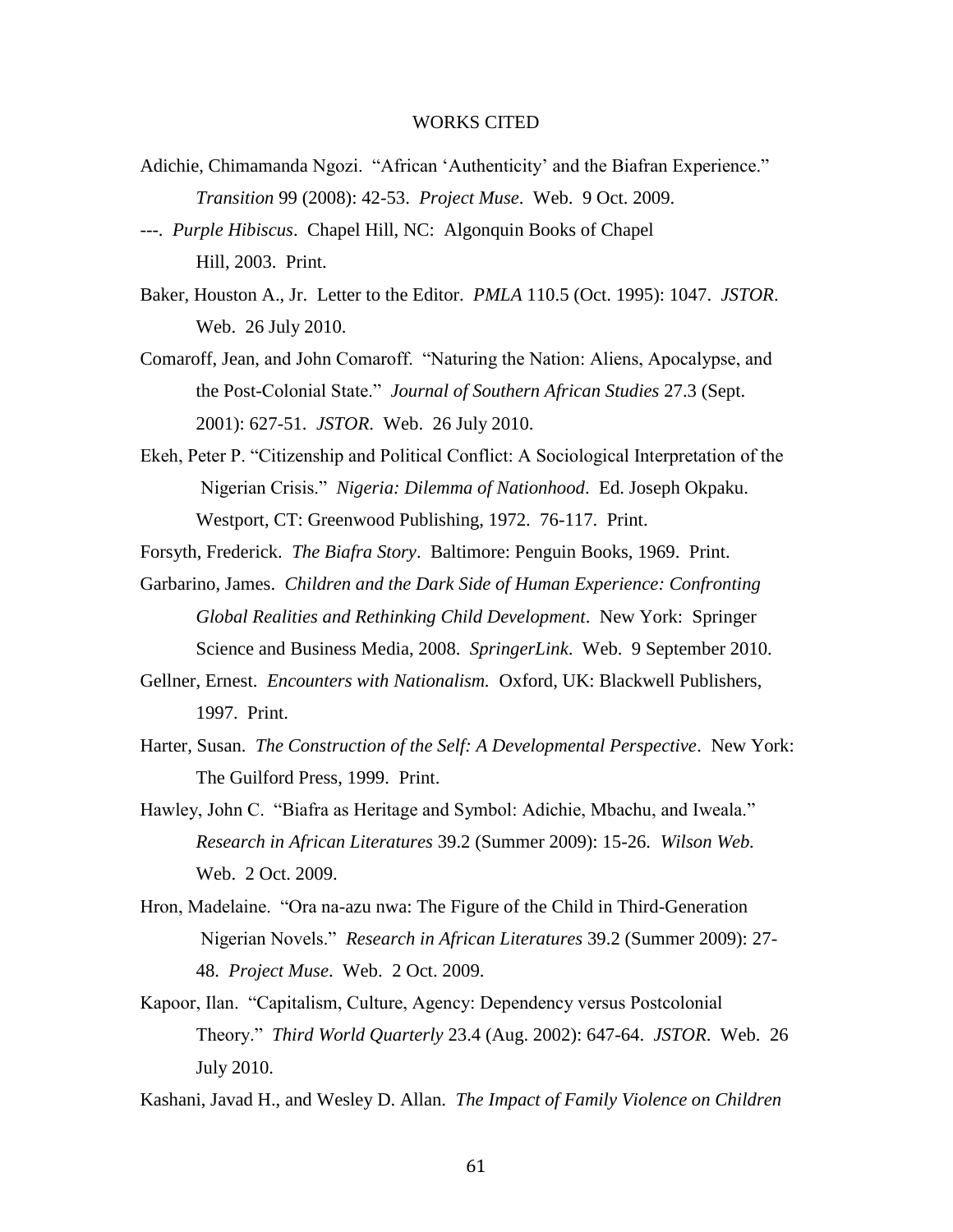*and Adolescents*. Thousand Oaks, CA: Sage Publications, 1998. Print.

- Mabura, Lily G. N. "Breaking Gods: An African Postcolonial Gothic Reading of Chimamanda Ngozi Adichie"s *Purple Hibiscus* and *Half of a Yellow Sun*." *Research in African Literatures* 39.1 (Winter 2008): 203-22. *Gale Academic One File*. Web. 2 Oct. 2009.
- McNally, Richard J. *Remembering Trauma*. Cambridge, MA: Harvard UP, 2003. Print.
- Meskell, Lynn. "Recognition, Restitution, and the Potentials of Postcolonial Liberalism for South African Heritage." *The South African Archaeological Bulletin* 60.182 (Dec. 2005): 72-8. *JSTOR*. Web. 26 July 2010.
- Nwakanma, Obi. "Metonymic Eruptions: Igbo Novelists, the Narrative of the Nation, and New Developments in the Contemporary Nigerian Novel." *Research in African Literatures* 39.2 (Summer 2008): 1-14. *Project Muse*. Web. 9 Oct. 2009.
- Oha, Anthony C. "Beyond the Odds of the Red Hibiscus: A Critical Reading of Chimamanda Adichie"s *Purple Hibiscus*." *The Journal of Pan African Studies* 1.9 (August 2007): 199-211. *Project Muse*. Web. 9 Oct. 2009.

Orend, Brian. *The Morality of War*. Ontario: Broadview Press, 2006. Print.

Sa"ar, Amalia. "Postcolonial Feminism, the Politics of Identification, and the Liberal Bargain." *Gender and Society* 19.5 (Oct. 2005): 680-700. *JSTOR*. Web. 26 July 2010.

Schwab, Peter ed. *Biafra*. New York: Facts on File, 1971. Print.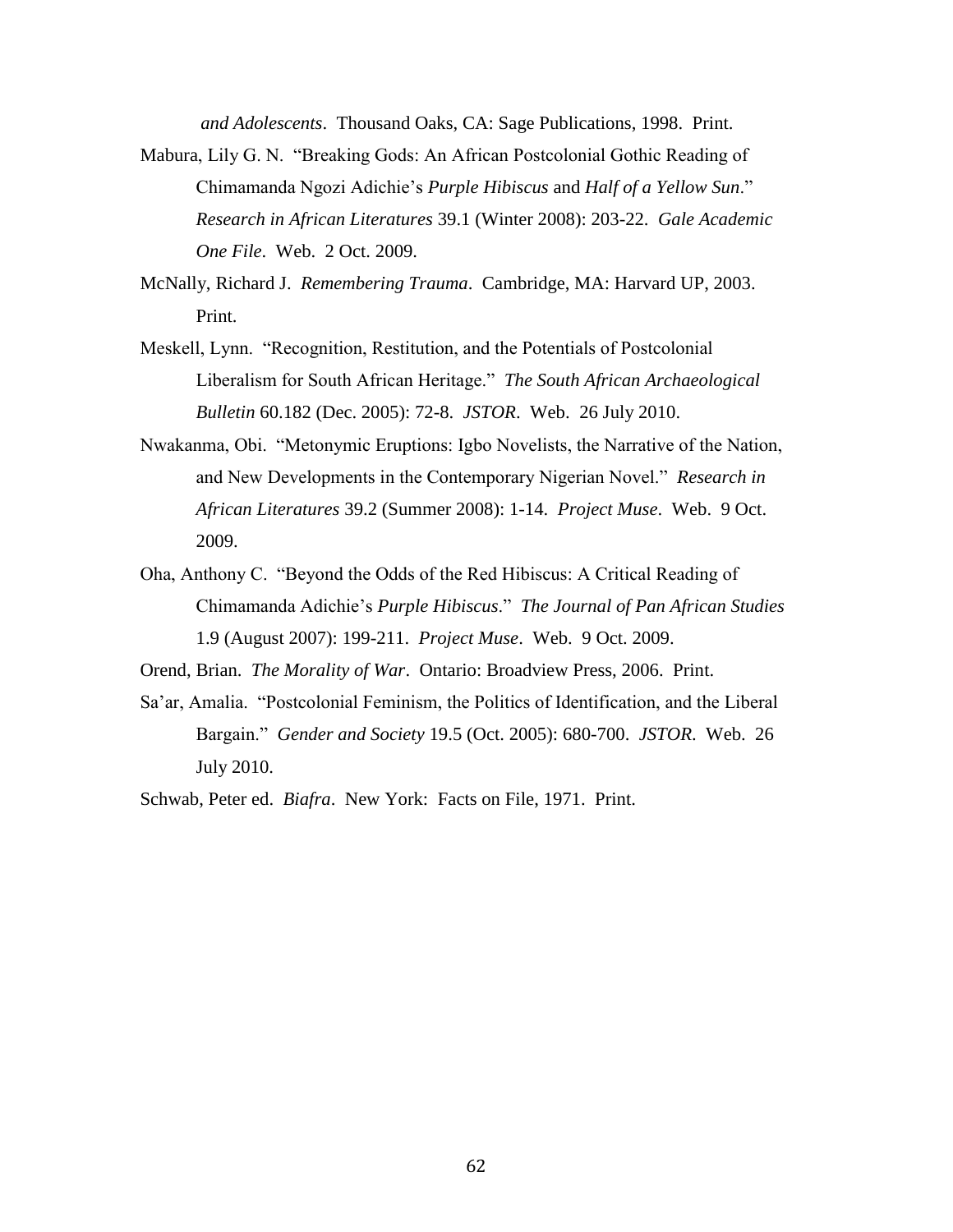# VITA

## AUDREY D. PETERS

| Personal Data:           | Date of Birth: April 25, 1982                                                                                |
|--------------------------|--------------------------------------------------------------------------------------------------------------|
|                          | Place of Birth: Kingsport, Tennessee                                                                         |
|                          | Marital Status: Single                                                                                       |
| Education:               | Public Schools, Kingsport, Tennessee                                                                         |
|                          | B.S. English and Political Science, Vanderbilt University,<br>Nashville, TN 2004                             |
|                          | M.A. English, East Tennessee State University, Johnson<br>City, TN 2010                                      |
| Professional Experience: | Adjunct Professor, Northeast State Community College,<br>Blountville, Tennessee, 2006-present                |
|                          | LSAT Instructor, Kaplan Inc., Knoxville, Tennessee, 2008-<br>present                                         |
|                          | Research Assistant, East Tennessee State University,<br>College of Arts and Sciences, 2008-2010              |
| Publications:            | Peters, Audrey D. "A Fork in the Road."<br>Vanderbilt Magazine 87.3 (Fall 2006): 68-69.                      |
| Conferences:             | "The Myth of Andromeda in Edith Wharton's The House<br>of Mirth." Southern Appalachian Student Conference on |